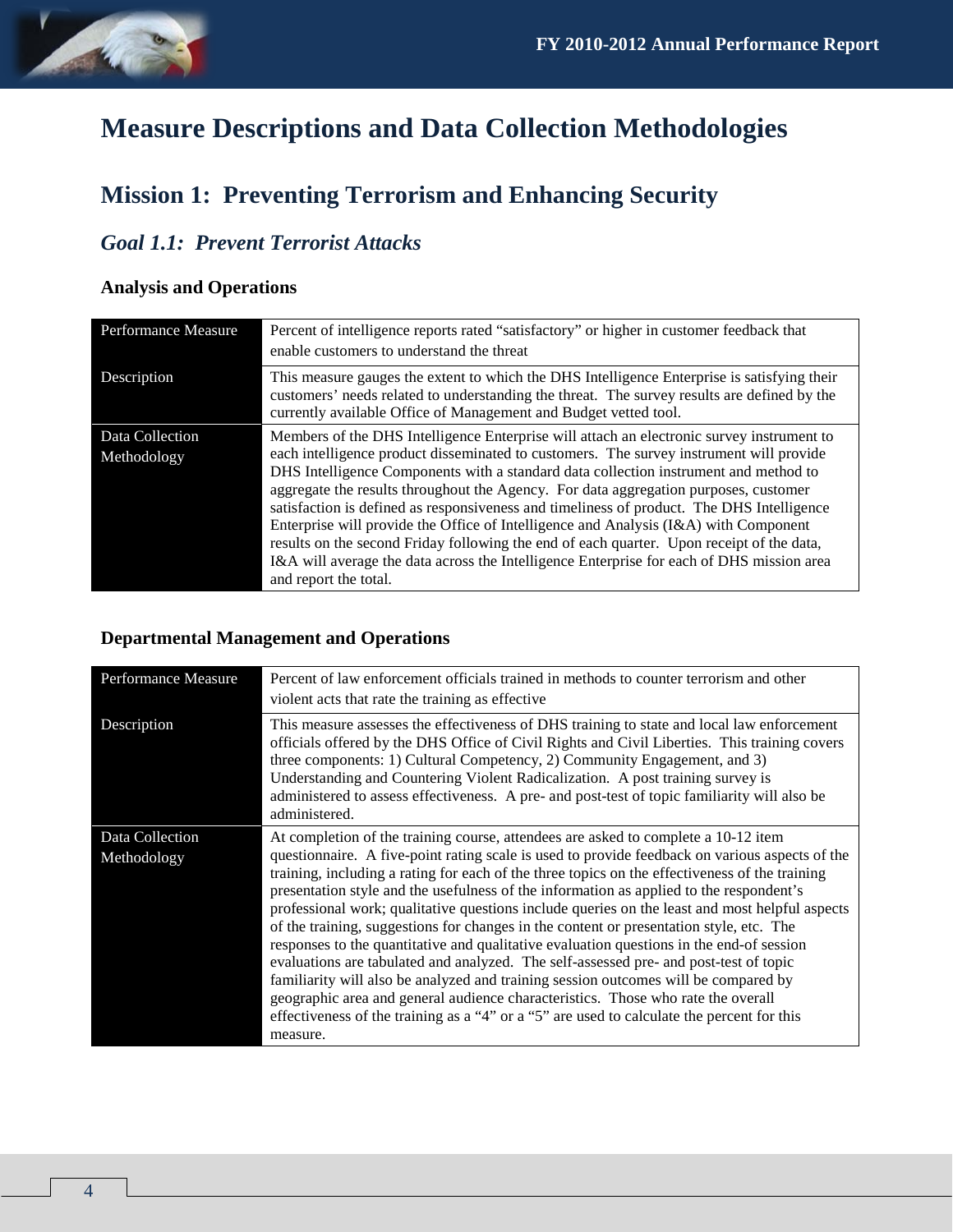

## **Transportation Security Administration**

| Performance Measure            | Average number of days for DHS Traveler Redress Inquiry Program (TRIP) redress requests<br>to be closed                                                                                                                                                                                                                                                                                                                                                                                                                                                                                                                                                                                                                                                                                                                                                  |
|--------------------------------|----------------------------------------------------------------------------------------------------------------------------------------------------------------------------------------------------------------------------------------------------------------------------------------------------------------------------------------------------------------------------------------------------------------------------------------------------------------------------------------------------------------------------------------------------------------------------------------------------------------------------------------------------------------------------------------------------------------------------------------------------------------------------------------------------------------------------------------------------------|
| Description                    | This measure describes the average number of days for the processing of Traveler Redress<br>Inquiry Program forms, excluding the time DHS waits for all required documents to be<br>submitted.                                                                                                                                                                                                                                                                                                                                                                                                                                                                                                                                                                                                                                                           |
| Data Collection<br>Methodology | Redress program specialists pull data weekly from the Redress Management System (RMS)<br>and convert the data to a Microsoft Excel spreadsheet using an automated program. Data is<br>then sorted by month. Specialists pull a 10% sampling of current month closed cases and<br>then subtract days the case was pending because of incomplete traveler data to arrive at the<br>average processing time.                                                                                                                                                                                                                                                                                                                                                                                                                                                |
| Performance Measure            | Percent of air cargo screened on commercial passenger flights originating from the United<br>States and territories                                                                                                                                                                                                                                                                                                                                                                                                                                                                                                                                                                                                                                                                                                                                      |
| Description                    | This measure captures the percent of air cargo screened on commercial passenger flights<br>originating from the United States and territories. Screening methods approved in the<br>Certified Cargo Screening Program include: physical search (includes opening boxes,<br>removing and opening all inner cartons), X-ray, explosives trace detection, explosives<br>detection system, canine teams, and the use of other approved detection equipment. The air<br>cargo screening strategy uses a multi-layered, risk-based approach to securing air cargo by<br>permitting indirect air carriers, shippers, and other entities further up the supply chain to<br>screen cargo closer to its point of origin through the Certified Cargo Screening Program and<br>allow air carriers to accept pre-screened certified cargo.                            |
| Data Collection<br>Methodology | Air carriers operating domestically report data electronically each month pursuant to their<br>security programs on the amount of cargo screened at each airport for the total number of<br>Master Air Waybills (MAWBs) and pounds screened to include sensitive cargo subject to<br>alternative security measures. Indirect air carriers, shippers, and other entities screening<br>cargo for uplift on domestic originating passenger flights as Certified Cargo Screening<br>Facilities in the Certified Cargo Screening Program also report cargo screening data pursuant<br>to their program requirements. Total weight and MAWB numbers include cargo subject to<br>alternative security measures. This data is collected from regulated entities and analyzed<br>each month to determine the amount of cargo screened at each screening facility. |
| Performance Measure            | Percent of air carriers operating from domestic airports in compliance with leading security<br>indicators                                                                                                                                                                                                                                                                                                                                                                                                                                                                                                                                                                                                                                                                                                                                               |
| Description                    | This measure identifies air carrier compliance for U.S. flagged aircraft operating<br>domestically with leading security indicators. These critical indicators are derived from<br>security laws, rules, regulations, and standards. A leading security indicator is a key<br>indicator that may be predictive of the overall security posture of an air carrier. Identifying<br>compliance with the key indicators assesses air carrier's vulnerabilities and is part of an<br>overall risk reduction process. Measuring compliance with standards is a strong indicator of<br>system security.                                                                                                                                                                                                                                                         |
| Data Collection<br>Methodology | Compliance Inspections are performed in accordance with an annual work plan. That plan<br>specifies frequencies and targets for inspection based on criteria established by the Office of<br>Compliance. When inspections are completed, the results are entered into the Performance<br>and Results Information System which and are subsequently used to calculate the results for<br>this measure. The result for this measure is reported quarterly and annually and is calculated<br>as the total of "in compliance" inspections divided by the total inspections for the reporting<br>period.                                                                                                                                                                                                                                                      |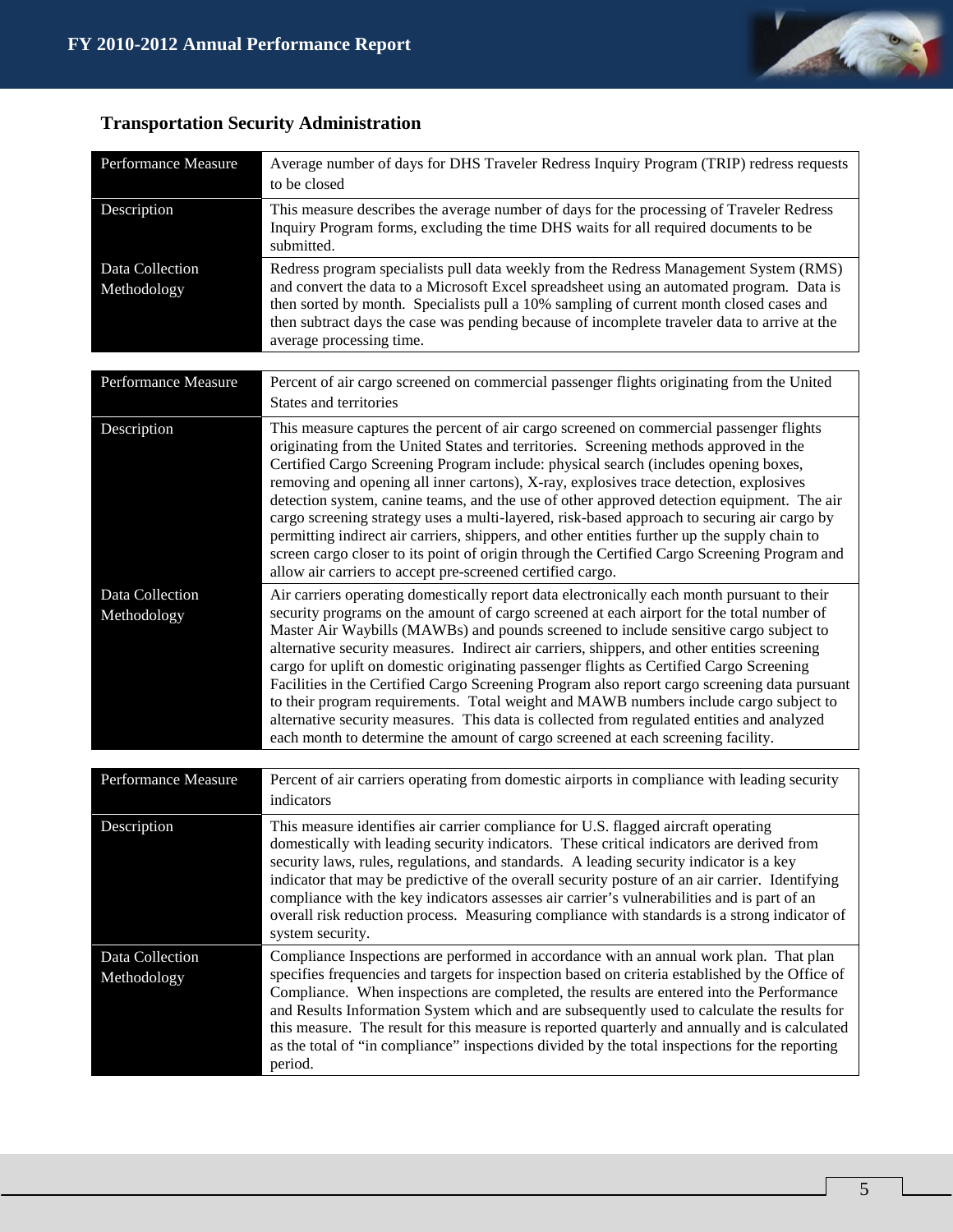

| Performance Measure            | Percent of domestic air enplanements vetted against the terrorist watch list through Secure<br>Flight                                                                                                                                                                                                                                                                                                                                                                                                                                                                                                                                                                                                                                                                                                                   |
|--------------------------------|-------------------------------------------------------------------------------------------------------------------------------------------------------------------------------------------------------------------------------------------------------------------------------------------------------------------------------------------------------------------------------------------------------------------------------------------------------------------------------------------------------------------------------------------------------------------------------------------------------------------------------------------------------------------------------------------------------------------------------------------------------------------------------------------------------------------------|
| Description                    | This measure provides the enplanement percentage of domestic Flag carriers vetted by<br>Secure Flight versus the total number of domestic Flag enplanements covered by the Secure<br>Flight rule. The Secure Flight program compares passenger information to the No Fly and<br>Selectee List components of the Terrorist Screening Database (TSDB), which contains the<br>Government's consolidated terrorist watch list, maintained by the Terrorist Screening<br>Center. The No Fly and Selectee Lists are based on all the records in the TSDB, and<br>represent the subset of names who meet the criteria of the No Fly and Selectee designations.<br>Secure Flight will also match data against additional subsets of the TSDB as determined by<br>emerging intelligence.                                         |
| Data Collection<br>Methodology | TSA requires covered aircraft operators to collect information from passengers, transmit<br>passenger information to TSA for watch list matching purposes, and process passengers in<br>accordance with TSA boarding pass printing results regarding watch list matching results.<br>Covered aircraft operators must transmit to TSA the information provided by the passenger<br>in response to the request described above. Calculation is percentage of U.S. Flag Carriers<br>enplanements vetted by Secure Flight divided by total U.S. Flag enplanements covered<br>under the Secure Flight rule. Secure Flight produces a report that provides the number<br>enplanements by U.S. Flag carrier and the estimated number of enplanements covered by the<br>Secure Flight rule for that year.                       |
|                                |                                                                                                                                                                                                                                                                                                                                                                                                                                                                                                                                                                                                                                                                                                                                                                                                                         |
| Performance Measure            | Percent of international air enplanements vetted against the terrorist watch list through<br>Secure Flight                                                                                                                                                                                                                                                                                                                                                                                                                                                                                                                                                                                                                                                                                                              |
| Description                    | This measure provides the enplanement percentage of Foreign Flag carriers vetted by Secure<br>Flight versus the total number of Foreign Flag enplanements covered by the Secure Flight<br>rule. The Secure Flight program compares passenger information to the No Fly and Selectee<br>List components of the Terrorist Screening Database (TSDB), which contains the<br>Government's consolidated terrorist watch list, maintained by the Terrorist Screening<br>Center. The No Fly and Selectee Lists are based on all the records in the TSDB, and<br>represent the subset of names who meet the criteria of the No Fly and Selectee designations.<br>Secure Flight will also match data against additional subsets of the TSDB as determined by<br>emerging intelligence.                                           |
| Data Collection<br>Methodology | TSA requires covered aircraft operators to collect information from passengers, transmit<br>passenger information to TSA for watch list matching purposes, and process passengers in<br>accordance with TSA boarding pass printing results regarding watch list matching results.<br>Covered aircraft operators must transmit to TSA the information provided by the passenger<br>in response to the request described above. Calculation is percentage of Foreign Flag<br>Carriers enplanements vetted by Secure Flight versus all Foreign Flag enplanements covered<br>under the Secure Flight rule. Secure Flight produces a report that provides the number of<br>Foreign Flag enplanements through the Secure Flight system as well as the estimated<br>enplanements by Foreign Flag carriers covered by the rule. |

### *Goal 1.2: Prevent the Unauthorized Acquisition or Use of CBRN Materials and Capabilities*

### **Analysis and Operations**

| Performance Measure | Percent of intelligence reports rated "satisfactory" or higher in customer feedback that<br>enable customers to anticipate emerging threats                                                 |
|---------------------|---------------------------------------------------------------------------------------------------------------------------------------------------------------------------------------------|
| Description         | This measure gauges the extent to which the DHS Intelligence Enterprise is satisfying their<br>customers' needs related to anticipating emerging threats. The survey results are defined by |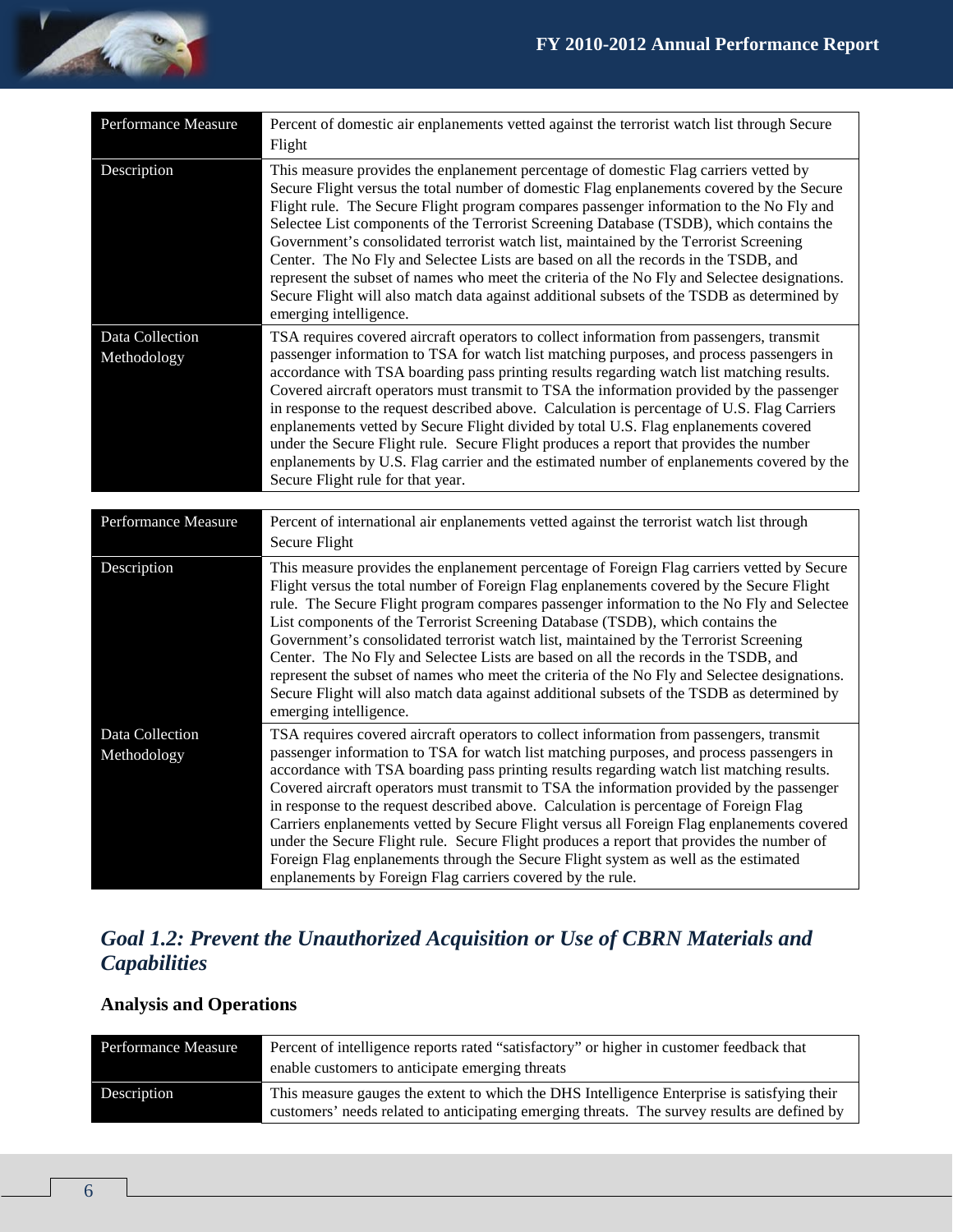

|                 | the currently available Office of Management and Budget vetted tool.                      |
|-----------------|-------------------------------------------------------------------------------------------|
| Data Collection | Members of the DHS Intelligence Enterprise will attach an electronic survey instrument to |
| Methodology     | each intelligence product disseminated to customers. The survey instrument will provide   |
|                 | DHS Intelligence Components with a standard data collection instrument and method to      |
|                 | aggregate the results throughout the Agency. For data aggregation purposes, customer      |
|                 | satisfaction is defined as responsiveness and timeliness of product. The DHS Intelligence |
|                 | Enterprise will provide the Office of Intelligence and Analysis (I&A) with Component      |
|                 | results on the second Friday following the end of each quarter. Upon receipt of the data, |
|                 | I&A will average the data across the Intelligence Enterprise for each of DHS mission area |
|                 | and report the total.                                                                     |

#### **Domestic Nuclear Detection Office**

| Performance Measure            | Percent of high-risk cargo conveyances that pass through radiation detection systems upon                                                                                                                                                                                                                                                                                                                                                                                                                                                                           |
|--------------------------------|---------------------------------------------------------------------------------------------------------------------------------------------------------------------------------------------------------------------------------------------------------------------------------------------------------------------------------------------------------------------------------------------------------------------------------------------------------------------------------------------------------------------------------------------------------------------|
|                                | entering the nation via land border and international rail ports of entry                                                                                                                                                                                                                                                                                                                                                                                                                                                                                           |
| Description                    | This measure gauges the amount of cargo conveyances scanned by radiation detection<br>equipment deployed to the Nation's land border crossing ports of entry and international rail<br>ports of entry. It is expressed in terms of the percent that is scanned by fixed, mobile, and<br>hand-held radiation detection equipment of the total number of cargo conveyances entering<br>the nation through land ports of entry and by international rail.                                                                                                              |
| Data Collection<br>Methodology | Weekly progress reports are provided by Pacific Northwest National Laboratory and sent to<br>both DNDO and CBP which summarize installation progress for the last week and any<br>changes to the overall number of conveyances being scanned. The percent of conveyances<br>passing through portal monitors is calculated by the DNDO Mission Management<br>Directorate, based on the number of deployed portals, to determine the percent of scanned<br>cargo containers and railroad cars out of the total entering through U.S. land and rail ports of<br>entry. |
|                                |                                                                                                                                                                                                                                                                                                                                                                                                                                                                                                                                                                     |
| Performance Measure            | Percent of high-risk containerized cargo conveyances that pass through fixed radiation portal<br>monitors at sea ports of entry                                                                                                                                                                                                                                                                                                                                                                                                                                     |
| Description                    | This measure gauges the amount of containerized cargo scanned by the radiation detection<br>equipment deployed to the Nation's sea ports of entry. It is expressed in terms of the percent<br>that is scanned by fixed radiation portal monitors of the total number of containerized cargo<br>conveyances entering the nation through sea ports of entry.                                                                                                                                                                                                          |
| Data Collection<br>Methodology | Weekly progress reports are provided by Pacific Northwest National Laboratory and sent to<br>both the DNDO and CBP which summarize installation progress for the last week and any<br>changes to the overall number of conveyances being scanned. The percent of cargo<br>containers passing through portal monitors is calculated based on the number of such<br>conveyances through seaports, where portals are deployed, compared to the total entering<br>through U.S. sea ports of entry.                                                                      |

| <b>Performance Measure</b> | Percent of inspected high-risk chemical facilities in compliance with the Chemical Facility<br>Anti-terrorism Standards                                                                                                                                                                                |
|----------------------------|--------------------------------------------------------------------------------------------------------------------------------------------------------------------------------------------------------------------------------------------------------------------------------------------------------|
| Description                | Measures onsite inspections, conducted by Infrastructure Protection, that provide regulatory<br>oversight of the Nation's high-risk chemical facilities and verify compliance with the<br>Chemical Facility Anti-terrorism Standards (CFATS). This program is in the early stage of<br>implementation. |
| Data Collection            | Chemical facility compliance information is maintained in the Chemical Security                                                                                                                                                                                                                        |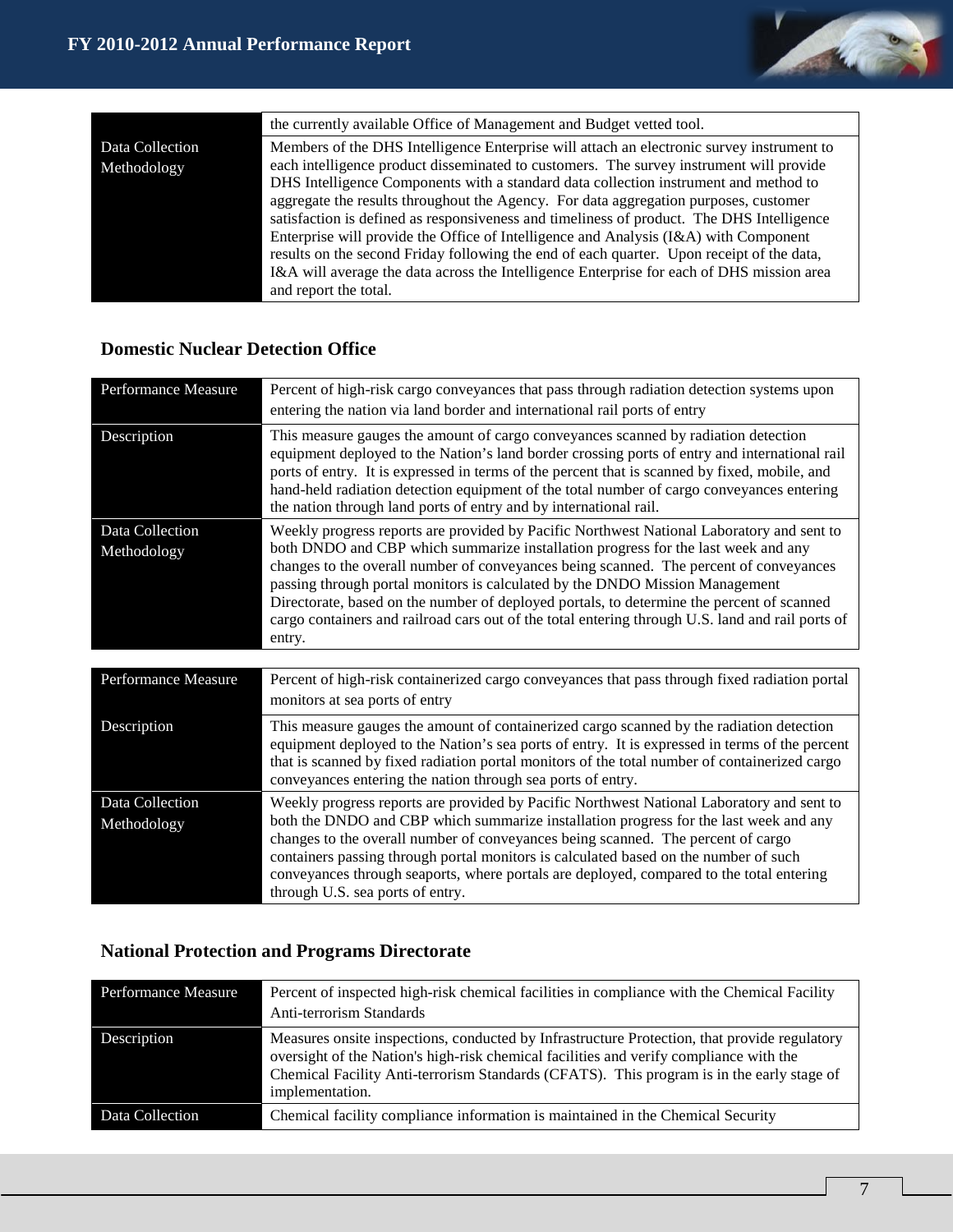

| Management System. The compliance percentage is determined by the number of sites               |
|-------------------------------------------------------------------------------------------------|
| found to be in compliance with CFATS, as compared to the number of sites selected for           |
| inspection each year. For a facility to be found in compliance, it must meet each of the 18     |
| risk based performance standards established by CFATS. The total number of proposed             |
| chemical sites to be inspected for compliance is determined from a designated subset of the     |
| sites that have completed a Security Vulnerability Assessment and developed a Site Security     |
| Plan that meets the CFATS standards. The period between inspections is based on a risk          |
| based priority, with the highest risk facilities inspected more frequently. It is expected that |
| at full operational capability, Tier 1 facilities will be inspected annually, Tier 2 facilities |
| every 2 years, and a prioritized selection of 10% of Tier 3 and Tier 4 facilities each year.    |
|                                                                                                 |

#### **Office of Health Affairs**

| <b>Performance Measure</b>     | Percent of targeted urban areas that are monitored for biological threats using BioWatch<br>technology                                                                                                                                                                                                                                                                                                                                          |
|--------------------------------|-------------------------------------------------------------------------------------------------------------------------------------------------------------------------------------------------------------------------------------------------------------------------------------------------------------------------------------------------------------------------------------------------------------------------------------------------|
| Description                    | This measure examines the number of areas in which BioWatch technology has been<br>deployed compared to those that were targeted for deployment by the Office of Health<br>Affairs.                                                                                                                                                                                                                                                             |
| Data Collection<br>Methodology | The BioWatch Program has a deployment plan that expands current coverage to the top<br>Urban Area Security Initiative (UASI) metropolitan areas. Data are collected through<br>activity reports from existing jurisdictions and will be collected from deployment reports as<br>new jurisdictions come on line. The metric is expressed as a percentage calculated by<br>dividing the number of operational jurisdictions by the target number. |

## *Goal 1.3: Manage Risks to Critical Infrastructure, Key Leadership, and Events*

| Performance Measure            | Percent of countermeasures that are determined to be in compliance with standards when<br>tested in federal facilities                                                                                                                                                                                                                                                                                                                                                                                                                                                                                                                                                                                         |
|--------------------------------|----------------------------------------------------------------------------------------------------------------------------------------------------------------------------------------------------------------------------------------------------------------------------------------------------------------------------------------------------------------------------------------------------------------------------------------------------------------------------------------------------------------------------------------------------------------------------------------------------------------------------------------------------------------------------------------------------------------|
| Description                    | This measure determines what percent of countermeasures deployed, when tested, are in<br>compliance with standards, based on established testing protocols and informed by<br>Interagency Security Committee standards, designed to prevent harm and destruction to the<br>building and its contents. This applies only in those federal buildings were the Federal<br>Protective Service provides security and law enforcement services. Countermeasures<br>include systems such as cameras, x-ray equipment, magnetometers, alarms, and security<br>guards. These tests occur on a regular basis and provide the program decision makers a<br>means of assessing the compliance of existing countermeasures. |
| Data Collection<br>Methodology | Program field personnel conduct the countermeasure compliance tests on a regular basis.<br>Field personnel test five systems during the assessment-cameras, alarms, x-ray equipment,<br>magnetometers, and guard effectiveness. Typically multiple devices are tested within each<br>of the five system areas. Test results by device are gathered by the inspectors are then<br>entered into the database. The results by device are aggregated and the percent in<br>compliance score is calculated based on the number of devices that passed the<br>countermeasures test compared to the number of devices tested.                                                                                         |
| <b>Performance Measure</b>     | Percent of facilities that have implemented at least one security enhancement that raises the<br>facility's protective measure index score after receiving an Infrastructure Protection<br>vulnerability assessment or survey                                                                                                                                                                                                                                                                                                                                                                                                                                                                                  |
| Description                    | This measure will show the percent of facilities that have enhanced their security after                                                                                                                                                                                                                                                                                                                                                                                                                                                                                                                                                                                                                       |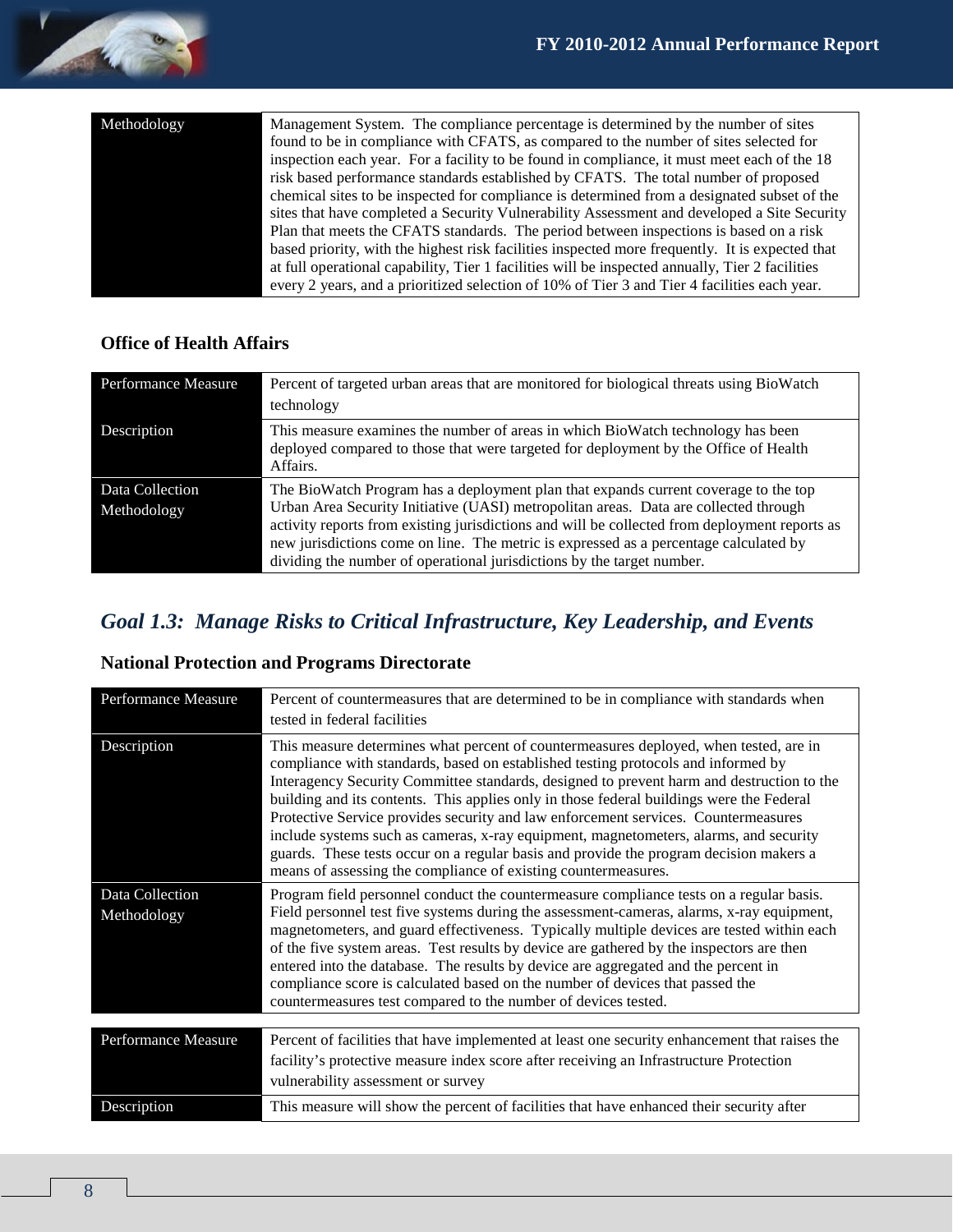

|                                | receiving an Infrastructure Protection vulnerability assessment or survey. Only<br>enhancements, changes or additional protective measures that count towards this measure<br>are ones that result in an increase to the facility's Protective Measures Index (PMI); a set of<br>rigorous criteria that the impact of security and protective measures. Infrastructure<br>Protection recommendations are represented by security gaps or weaknesses identified by<br>low PMI scores in a security assessment. Improvements done "soon after" the<br>recommendations mean that they have occurred within 180 days of a survey or 365 days<br>after a vulnerability assessment. This measures a program that is in the early stage of<br>implementation.                                                                                                                                                                                                                                                   |
|--------------------------------|----------------------------------------------------------------------------------------------------------------------------------------------------------------------------------------------------------------------------------------------------------------------------------------------------------------------------------------------------------------------------------------------------------------------------------------------------------------------------------------------------------------------------------------------------------------------------------------------------------------------------------------------------------------------------------------------------------------------------------------------------------------------------------------------------------------------------------------------------------------------------------------------------------------------------------------------------------------------------------------------------------|
| Data Collection<br>Methodology | Data is gathered by Infrastructure personnel in the field with input into the central database.<br>Argonne National Labs personnel extract data on the implementation of security<br>improvements from the follow-up interviews conducted within the last reporting period/year.                                                                                                                                                                                                                                                                                                                                                                                                                                                                                                                                                                                                                                                                                                                         |
| <b>Performance Measure</b>     | Percent of owner/operators of critical infrastructure and key resources who report that the<br>products provided by Infrastructure Protection enhance their understanding of the greatest<br>risks to their infrastructure                                                                                                                                                                                                                                                                                                                                                                                                                                                                                                                                                                                                                                                                                                                                                                               |
| Description                    | This measure will show the percent of Level 1 and Level 2 critical infrastructure and key<br>resources owner/operators (e.g., state, local, private) who indicate, via a customer survey<br>administered by Infrastructure Protection (IP), that the products that IP provided them<br>contributed to and/or resulted in their understanding of the greatest risks (prioritized in terms<br>of threat, vulnerability, consequence) posed to their infrastructure. This program is in the<br>early stage of implementation.                                                                                                                                                                                                                                                                                                                                                                                                                                                                               |
| Data Collection<br>Methodology | A customer satisfaction survey, administered via a web link/electronic survey to a<br>statistically significant survey sample, is used to collect data for this measure. Responses are<br>due two weeks to one month following receipt of the survey. Once responses are reported,<br>data is analyzed and composite results are derived as a percentage of the total sample based<br>on the response selected. In addition, the results may be further segmented to differentiate<br>between owners and operators and state and local government officials. All responses are<br>confidential. To overcome sample bias, IP will randomly select survey respondents from the<br>entire IP stakeholder population and only rely on contacts received from valid sources. The<br>survey has initial questions to ensure that only individuals involved in the security and<br>protection of infrastructure can access the survey and can restrict the number of times a<br>respondent can take the survey. |
| Performance Measure            | Percent of tenants satisfied with the level of security provided at federal facilities                                                                                                                                                                                                                                                                                                                                                                                                                                                                                                                                                                                                                                                                                                                                                                                                                                                                                                                   |
| Description                    | This measure assesses the effectiveness of security services provided by the Federal<br>Protective Service (FPS) to the Government Services Agency (GSA) tenants through the use<br>of a formal customer satisfaction survey. FPS uses the feedback from this survey to identify<br>opportunities for improvement in the security services provided to its customers.                                                                                                                                                                                                                                                                                                                                                                                                                                                                                                                                                                                                                                    |
| Data Collection<br>Methodology | Using the data from the PBS survey, FPS records the level of satisfaction regarding security<br>services provided in an Excel spreadsheet. These data are averaged to derive the results<br>of this measure. These results are analyzed at the Headquarters level and then submitted to<br>FPS leadership.                                                                                                                                                                                                                                                                                                                                                                                                                                                                                                                                                                                                                                                                                               |

#### **Transportation Security Administration**

| Performance Measure | Percent of domestic airports that comply with established aviation security indicators                                                                                                                                                                                                                                                                                           |
|---------------------|----------------------------------------------------------------------------------------------------------------------------------------------------------------------------------------------------------------------------------------------------------------------------------------------------------------------------------------------------------------------------------|
| Description         | This measure provides the percent of domestic airports assessed that comply with<br>established security standards and practices related to aviation security. Security indicators<br>are key indicators that may be predictive of the overall security posture of an airport.<br>Identifying compliance with the key indicators assesses airport vulnerabilities and is part of |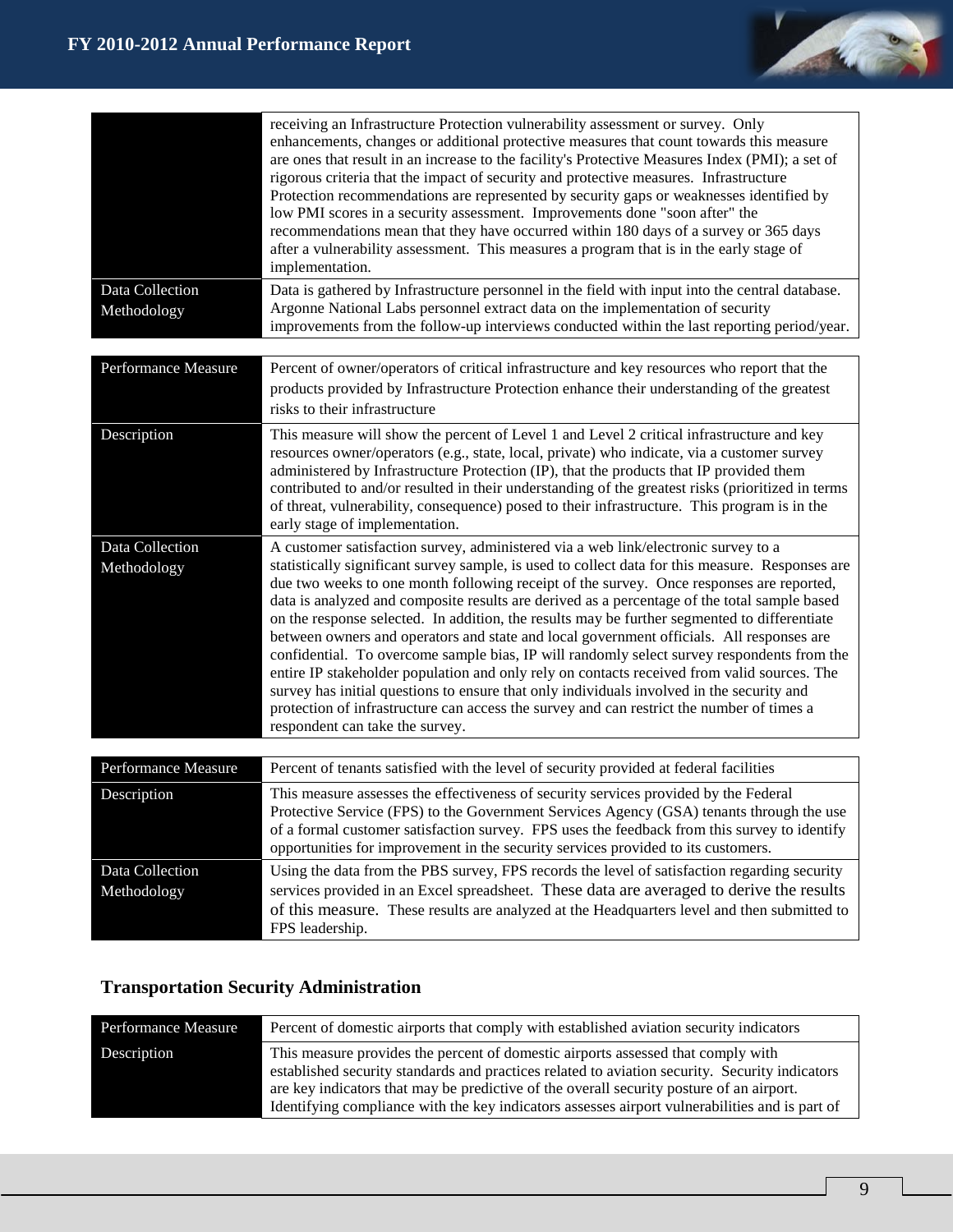

|                                | an overall risk reduction process. Measuring compliance with standards is a strong indicator<br>of system security.                                                                                                                                                                                                                                                                                                                                                                                                                                                                                                                                                                                                                                                                                                                                                                                                                                                                                                                                       |
|--------------------------------|-----------------------------------------------------------------------------------------------------------------------------------------------------------------------------------------------------------------------------------------------------------------------------------------------------------------------------------------------------------------------------------------------------------------------------------------------------------------------------------------------------------------------------------------------------------------------------------------------------------------------------------------------------------------------------------------------------------------------------------------------------------------------------------------------------------------------------------------------------------------------------------------------------------------------------------------------------------------------------------------------------------------------------------------------------------|
| Data Collection<br>Methodology | Compliance Inspections are performed in accordance with an annual work plan. That plan<br>specifies frequencies and targets for inspection based on criteria established by the Office of<br>Compliance. When inspections are completed, the results are entered into the Performance<br>and Results Information System which are subsequently used to calculate the results for this<br>measure. The result for this measure is reported quarterly and annually and is calculated as<br>the total of "in compliance" inspections divided by the total inspections for the reporting<br>period.                                                                                                                                                                                                                                                                                                                                                                                                                                                           |
|                                |                                                                                                                                                                                                                                                                                                                                                                                                                                                                                                                                                                                                                                                                                                                                                                                                                                                                                                                                                                                                                                                           |
| Performance Measure            | Percent of mass transit and passenger rail agencies that have effectively implemented<br>industry agreed upon Security and Emergency Management Action items to improve<br>security                                                                                                                                                                                                                                                                                                                                                                                                                                                                                                                                                                                                                                                                                                                                                                                                                                                                       |
| Description                    | This measure reflects the percent of the 100 largest mass transit, light and passenger rail,<br>bus, and other commuter transportation agencies that have taken recommended steps to<br>improve security. The program evaluates the 100 largest mass transit and passenger rail<br>agencies based on passenger volume through the Baseline Assessment for Security<br>Enhancement (BASE) program. The BASE program assesses whether comprehensive<br>Security and Emergency Management Action Items that are critical to an effective security<br>program, including security plans, training, exercises, public awareness, and other security<br>areas, are in place. Transportation Security Inspectors conduct the assessments in<br>partnership with the mass transit and passenger rail security chiefs and directors<br>approximately every 18-24 months to measure progress in the enhancement of security.                                                                                                                                        |
| Data Collection<br>Methodology | Transportation Security Inspectors conduct BASE assessments jointly with transit system<br>personnel using a standardized checklist to ensure that each system is assessed and scored<br>using the same criteria. The assessment contains approximately 235 equally-weighted<br>questions, scored using a 5-point scale, in 17 action item categories. Category scores are<br>averaged, and reported as a percentage out of 100. The category scores are then averaged<br>for the total score. Achieving an Effectively Implementing rating requires a total score<br>above 70 and no single category score below 70. All scores are averaged to get a national<br>average score. The national average is a rolling score based on the previous 12 months with<br>the most recent agency score replacing a previous score. Results are stored in a central<br>database, which is analyzed by staff members at Headquarters. The data is analyzed to<br>determine trends and weaknesses within the Security and Emergency Management Action<br>Item areas. |

### **U.S. Secret Service**

| Performance Measure            | Financial crimes loss prevented through a criminal investigation (in billions)                                                                                                                                                                                                                                                                                                                                                                                                                                                                                                                                                                                                                                                                                                                                                                                                                                                                                                                                                                                   |
|--------------------------------|------------------------------------------------------------------------------------------------------------------------------------------------------------------------------------------------------------------------------------------------------------------------------------------------------------------------------------------------------------------------------------------------------------------------------------------------------------------------------------------------------------------------------------------------------------------------------------------------------------------------------------------------------------------------------------------------------------------------------------------------------------------------------------------------------------------------------------------------------------------------------------------------------------------------------------------------------------------------------------------------------------------------------------------------------------------|
| Description                    | An estimate of the direct dollar loss to the public that was prevented due to Secret Service<br>intervention or interruption of a criminal venture through a criminal investigation. This<br>estimate is based on the likely amount of financial crime that would have occurred had the<br>offender not been identified nor the criminal enterprise disrupted, and reflects the Secret<br>Service's efforts to reduce financial losses to the public attributable to financial crimes. The<br>Investigative program provides manpower on a temporary basis to support protective<br>assignments; a role that is both purposeful and efficient. Field agents provide a "surge"<br>capacity" of protective manpower, without which the Secret Service could not accomplish its<br>protective mandate in a cost-effective manner. Although these temporary assignments occur<br>every year, they increase significantly during a presidential campaign requiring the Secret<br>Service to decrease its investigative performance measure targets in campaign years. |
| Data Collection<br>Methodology | The Secret Service collects data on its multitude of criminal investigations through its case<br>management system known as the Master Central Index. Data is input to the Master Central<br>Index system via Secret Service personnel located in field offices throughout the United                                                                                                                                                                                                                                                                                                                                                                                                                                                                                                                                                                                                                                                                                                                                                                            |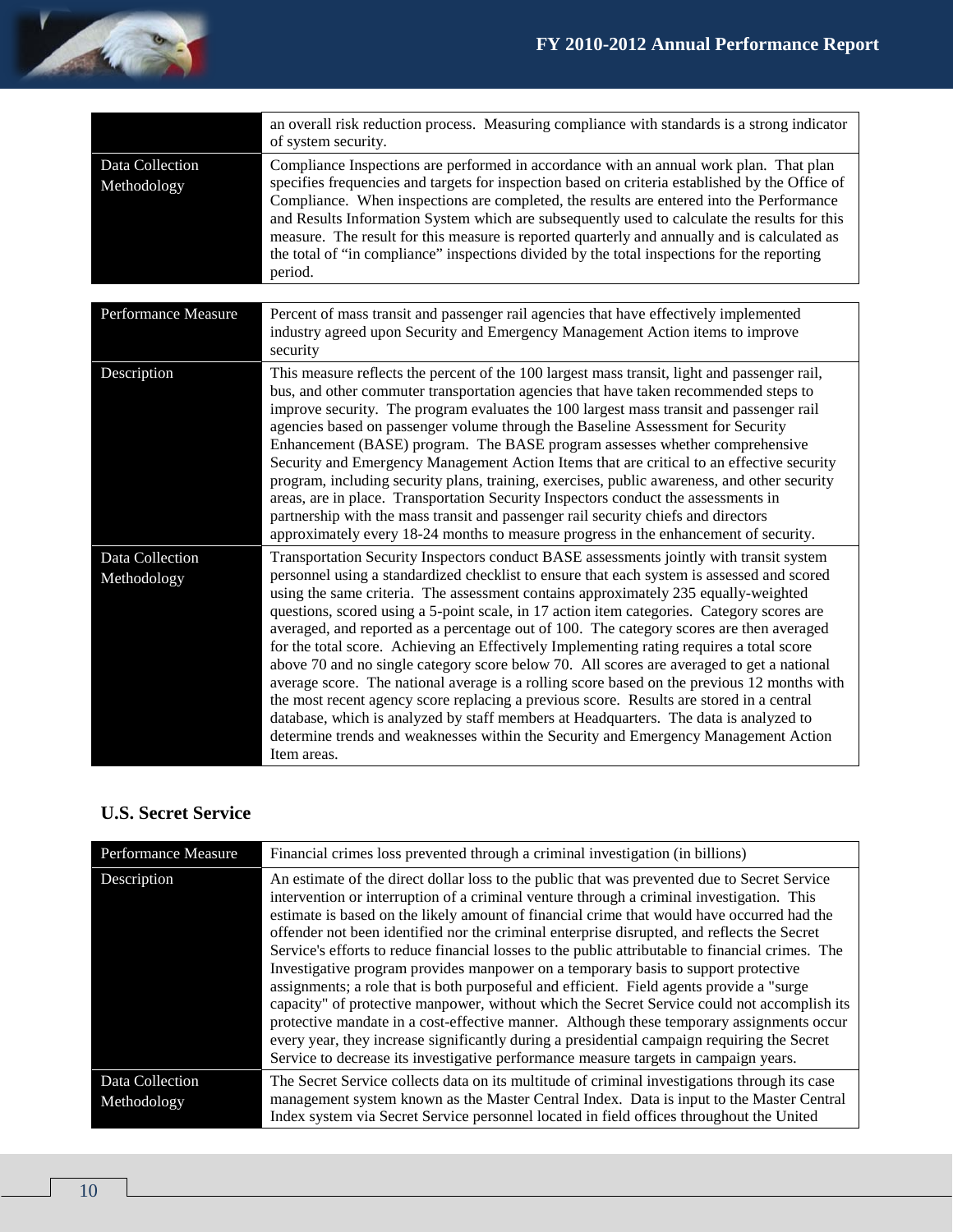<u>e de la componentación de la componentación de la componentación de la componentación de la componentación de</u>



|                                | States and overseas. Data pertaining to this particular measure (loss prevented) are extracted<br>from the Master Central Index system by designated financial crime case violation codes and<br>the dates these cases were closed. The data is then aggregated up to the highest levels by<br>month, year, office, and Service-wide. This information is then reported through various<br>management and statistical reports to Secret Service headquarters program managers, field<br>offices, and the Department of Homeland Security.                                                                                                                                                                                                                                                                                                                                                                                                                                                                                                          |
|--------------------------------|----------------------------------------------------------------------------------------------------------------------------------------------------------------------------------------------------------------------------------------------------------------------------------------------------------------------------------------------------------------------------------------------------------------------------------------------------------------------------------------------------------------------------------------------------------------------------------------------------------------------------------------------------------------------------------------------------------------------------------------------------------------------------------------------------------------------------------------------------------------------------------------------------------------------------------------------------------------------------------------------------------------------------------------------------|
| Performance Measure            | Percent of currency identified as counterfeit                                                                                                                                                                                                                                                                                                                                                                                                                                                                                                                                                                                                                                                                                                                                                                                                                                                                                                                                                                                                      |
| Description                    | The dollar value of counterfeit notes passed on the public reported as a percent of dollars of<br>genuine currency. This measure is calculated by dividing the dollar value of counterfeit<br>notes passed by the dollar value of genuine currency in circulation. This measure is an<br>indicator of the proportion of counterfeit currency relative to the amount of genuine U.S.<br>Currency in circulation, and reflects our efforts to reduce financial losses to the public<br>attributable to counterfeit currency.                                                                                                                                                                                                                                                                                                                                                                                                                                                                                                                         |
| Data Collection<br>Methodology | The Secret Service collects data on global counterfeit activity through the Counterfeit<br>Tracking Application database. Data is input to the Counterfeit Tracking Application via<br>Secret Service personnel located in field offices throughout the United States and overseas.<br>Data pertaining to this particular measure are extracted from the Counterfeit Tracking<br>Application by designated counterfeit note classifications, their dollar value, and the dates<br>the counterfeit data was recorded in the system. The counterfeit data (dollar value of notes<br>passed on the public) is then aggregated up to the highest levels by month, year, office, and<br>Service-wide and then compared to the amount of US dollars in circulation (reported<br>from the US Department of the Treasury). This information is then calculated as a<br>percent and reported through various management and statistical reports to Secret Service<br>headquarters program managers, field offices, and the Department of Homeland Security. |
|                                |                                                                                                                                                                                                                                                                                                                                                                                                                                                                                                                                                                                                                                                                                                                                                                                                                                                                                                                                                                                                                                                    |
| Performance Measure            |                                                                                                                                                                                                                                                                                                                                                                                                                                                                                                                                                                                                                                                                                                                                                                                                                                                                                                                                                                                                                                                    |
| Description                    | Percent of National Special Security Events that were successfully completed<br>This measure is a percentage of the total number of National Special Security Events<br>(NSSEs) completed in a Fiscal Year that were successful. A successfully completed NSSE<br>is one where once the event has commenced, a security incident(s) inside the Secret Service<br>protected venue did not preclude the event's agenda from proceeding to its scheduled<br>conclusion.                                                                                                                                                                                                                                                                                                                                                                                                                                                                                                                                                                               |
| Data Collection<br>Methodology | The Secret Service completes an After-Action Report following every National Special<br>Security Event. This comprehensive report depicts all aspects of the event to include any<br>and all incidents that occurred during the event. Subsequently, the After-Action reports are<br>reviewed to determine the number of National Special Security Events that were<br>successfully completed. This information is then calculated as a percentage and reported<br>through various management and statistical reports to Secret Service headquarters program<br>managers.                                                                                                                                                                                                                                                                                                                                                                                                                                                                          |
|                                |                                                                                                                                                                                                                                                                                                                                                                                                                                                                                                                                                                                                                                                                                                                                                                                                                                                                                                                                                                                                                                                    |
| Performance Measure            | Percent of total U.S. Secret Service protection activities that are incident-free for protection<br>of national leaders, foreign dignitaries, designated protectees and others during travel or at<br>protected facilities                                                                                                                                                                                                                                                                                                                                                                                                                                                                                                                                                                                                                                                                                                                                                                                                                         |
| Description                    | This measure gauges the percent of instances where incident free protection is provided to<br>leaders, dignitaries, and persons (protectees, staff/employees, guests, and the public) during<br>travel and inside the White House Complex or the Vice President's Residence.                                                                                                                                                                                                                                                                                                                                                                                                                                                                                                                                                                                                                                                                                                                                                                       |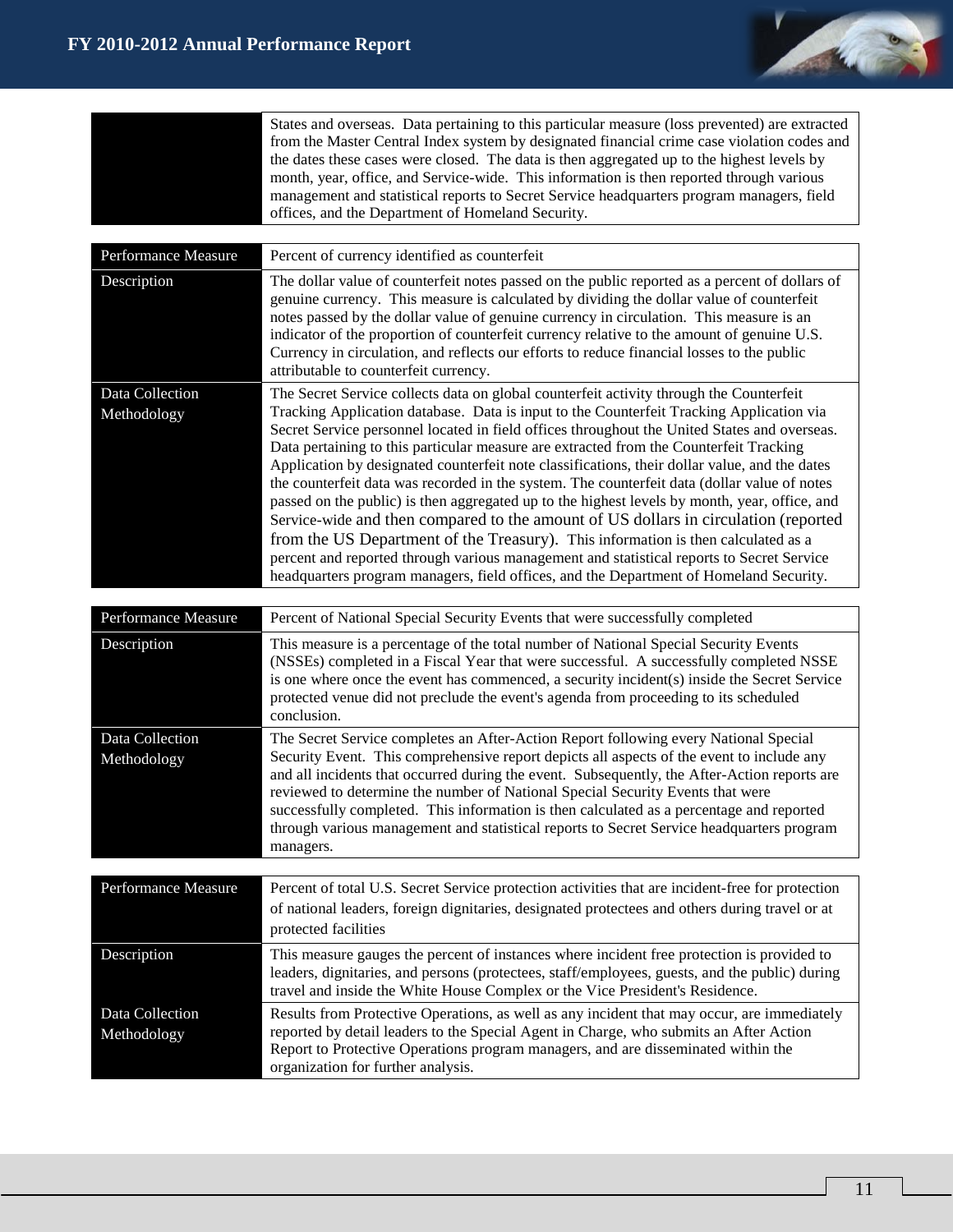

# **Mission 2: Securing and Managing Our Borders**

## *Goal 2.1: Secure U.S. Air, Land, and Sea Borders*

#### **U.S. Customs and Border Protection**

| Performance Measure            | Amount of currency seized on exit from the United States                                                                                                                                                                                                                                                                                                                                                                                                                                                                                                                                                                                                                                              |
|--------------------------------|-------------------------------------------------------------------------------------------------------------------------------------------------------------------------------------------------------------------------------------------------------------------------------------------------------------------------------------------------------------------------------------------------------------------------------------------------------------------------------------------------------------------------------------------------------------------------------------------------------------------------------------------------------------------------------------------------------|
| Description                    | This measure provides the total dollar amount of all currency in millions seized during<br>outbound inspection of exiting passengers and vehicles, both privately-owned and<br>commercial. The scope of this measure covers both the southwest and northern borders and<br>includes all modes of transportation, (land, air, and sea).                                                                                                                                                                                                                                                                                                                                                                |
| Data Collection<br>Methodology | All CBP officers effecting outbound currency seizures enter seizure data into TECS via the<br>Seized Assets and Case Tracking System (SEACATS) subsystem, using the proper codes to<br>denote the seizure was made at exit during outbound operations. The SEACATS subsystem<br>analyzes all seizure data and extracts currency seized data for the different categories of<br>currency violations.                                                                                                                                                                                                                                                                                                   |
| <b>Performance Measure</b>     | Number of apprehensions on the Southwest Border between the ports of entry                                                                                                                                                                                                                                                                                                                                                                                                                                                                                                                                                                                                                            |
| Description                    | Protection of our Southwest border against threats from illicit cross-border activity is a key<br>element needed to secure our country. This measure calculates the number of apprehensions<br>made of those attempting entry along the Southwest border between an official port of entry.<br>DHS's border security strategy is based on a layered approach of strategically positioning<br>personnel, technology, and defensive infrastructure; developing strong partnerships with law<br>enforcement partners on both sides of the border; and increasing consequences to repeat<br>offenders to provide a deterrent effect. Collectively, these efforts are intended to reduce<br>apprehensions. |
| Data Collection<br>Methodology | Apprehension data is entered into a database, the e3 (Enforce next generation) processing<br>application, by Border Patrol Agents at the Station level. Data input can be made by the<br>apprehending agent, or by another agent who obtains details concerning the apprehension<br>from the apprehending agent. The e3 Processing application continuously updates the<br>Enforcement Integrated Database with the apprehension data. This data can be reviewed at<br>the station, sector or Headquarters level in a variety of reporting formats.                                                                                                                                                   |
| Performance Measure            | Number of joint operations conducted along the Southwest Border by CBP and Mexican law                                                                                                                                                                                                                                                                                                                                                                                                                                                                                                                                                                                                                |
|                                | enforcement partners                                                                                                                                                                                                                                                                                                                                                                                                                                                                                                                                                                                                                                                                                  |
| Description                    | Bi-lateral law enforcement efforts between CBP and our Mexican partners at local, state, and<br>federal levels are essential for having a secure border that allows for legal trade and travel,<br>and addresses threats in the border area, including border violence and illicit activity caused<br>by drug cartels and smugglers of people, narcotics, and other contraband. This measure<br>tracks the number of joint operations that include Government of Mexico law enforcement<br>agencies as partners formalized by operations orders that define levels of participation and<br>dedication of resources.                                                                                   |
| Data Collection                | All operations are documented in an operations order, which is recorded in the Border Patrol                                                                                                                                                                                                                                                                                                                                                                                                                                                                                                                                                                                                          |
| Methodology                    | Enforcement Tracking System. Operations orders are designed and conducted according to<br>operational need. The measure is calculated by counting the number of operations that meet<br>the criteria for a joint operation.                                                                                                                                                                                                                                                                                                                                                                                                                                                                           |
|                                |                                                                                                                                                                                                                                                                                                                                                                                                                                                                                                                                                                                                                                                                                                       |
| Performance Measure            | Number of weapons seized on exit from the United States                                                                                                                                                                                                                                                                                                                                                                                                                                                                                                                                                                                                                                               |
| Description                    | This measure provides the total number of illegal weapons seized during outbound<br>inspection of exiting passengers and vehicles, both privately-owned and commercial.                                                                                                                                                                                                                                                                                                                                                                                                                                                                                                                               |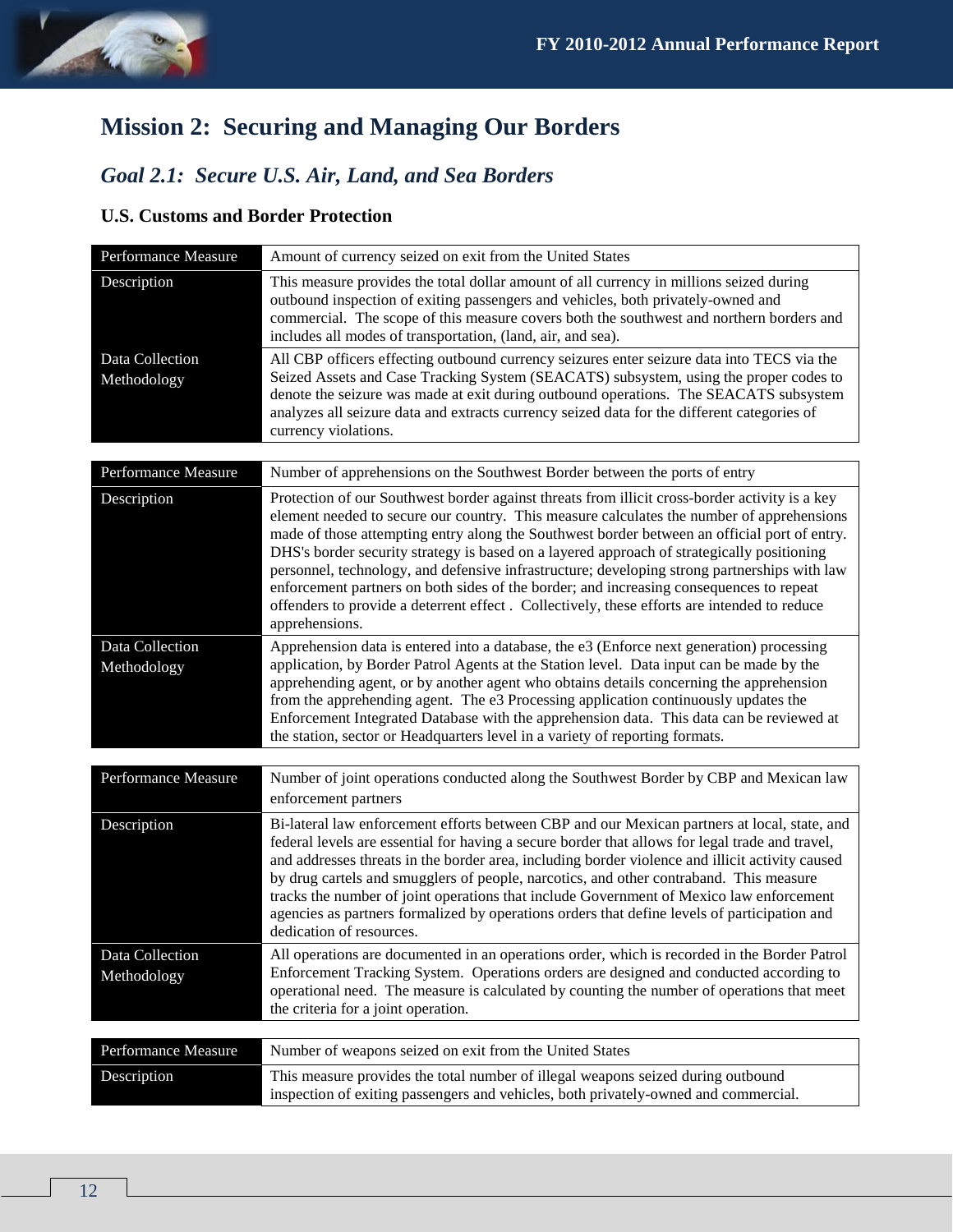

| Data Collection<br>Methodology | All CBP officers effecting outbound weapons seizures enter the seizure data into TECS via<br>the Seized Assets and Case Tracking System (SEACATS) subsystem, using the proper codes<br>to denote the seizure was made at exit during outbound operations. The SEACATS<br>subsystem analyzes all seizure data and extracts weapons seized data for the different<br>categories of weapons violations.                                                                                                                                                                                                                                        |
|--------------------------------|---------------------------------------------------------------------------------------------------------------------------------------------------------------------------------------------------------------------------------------------------------------------------------------------------------------------------------------------------------------------------------------------------------------------------------------------------------------------------------------------------------------------------------------------------------------------------------------------------------------------------------------------|
|                                |                                                                                                                                                                                                                                                                                                                                                                                                                                                                                                                                                                                                                                             |
| Performance Measure            | Percent of detected conventional aircraft incursions resolved along all borders of the United<br><b>States</b>                                                                                                                                                                                                                                                                                                                                                                                                                                                                                                                              |
| Description                    | This measure shows the percent of conventional aircraft that $-$ once detected $-$ are brought to<br>a successful law enforcement resolution. The Office of Air and Marine (OAM) determines<br>whether an incursion is legal or illegal. If illegal, the Office of Air and Marine operations<br>continue through the apprehension phase to successfully resolve the incursion. The measure<br>reflects efforts in reducing and denying the use of border air space for acts of terrorism or<br>smuggling.                                                                                                                                   |
| Data Collection<br>Methodology | Airspace incursions are identified by the Air and Marine Operations Center. Once<br>identified, this information is transmitted to the closest air branch for air support. The<br>results are then entered into the TECS and the Air and Marine Operations Report systems,<br>and tallies of all incursions are summarized on a monthly basis.                                                                                                                                                                                                                                                                                              |
|                                |                                                                                                                                                                                                                                                                                                                                                                                                                                                                                                                                                                                                                                             |
| <b>Performance Measure</b>     | Percent of projected deployments of Border Patrol agents to the Southwest border completed                                                                                                                                                                                                                                                                                                                                                                                                                                                                                                                                                  |
| Description                    | This measure assesses Border Patrol's effectiveness at strategically deploying additional<br>agents to areas that currently have the highest illegal alien activity in a timely manner<br>between the ports of entry to reduce the illicit trafficking of people, drugs, currency, and<br>weapons in the areas of greatest need.                                                                                                                                                                                                                                                                                                            |
| Data Collection<br>Methodology | New hire information records are initially entered into the National Finance Center (NFC)<br>system. The Consolidated Personnel Reporting On-line (CPRO) System then accesses the<br>NFC system and pulls relevant data to add new hires to the CPRO System. Border Patrol<br>Sector assignments are documented via personnel actions and added by the Office of Human<br>Resources Management (HRM) to CPRO. To arrive at the percent of projected deployments<br>completed, we divide the number of Border Patrol agents on the Southwest Border<br>accounted for in CPRO by the allocated agent strength level for the Southwest Border. |

## *Goal 2.2: Safeguard Lawful Trade and Travel*

### **Transportation Security Administration**

| Performance Measure            | Percent of air carriers operating flights from foreign airports that serve as last point of<br>departure to the U.S. in compliance with leading security indicators                                                                                                                                                                                                                                                                                                                                                                                                                                                                                                                                                                                                                                                                                             |
|--------------------------------|-----------------------------------------------------------------------------------------------------------------------------------------------------------------------------------------------------------------------------------------------------------------------------------------------------------------------------------------------------------------------------------------------------------------------------------------------------------------------------------------------------------------------------------------------------------------------------------------------------------------------------------------------------------------------------------------------------------------------------------------------------------------------------------------------------------------------------------------------------------------|
| Description                    | This measure identifies air carrier operating from foreign airports serving as Last Point of<br>Departure compliance with leading security indicators. A leading security indicator is a key<br>indicator that may be predictive of the overall security posture of an air carrier. These<br>critical indicators are derived from security laws, regulations, and standards and are applied<br>to both U.S.-flagged aircraft operators (operating from foreign airports to any destination)<br>and foreign air carriers operating from foreign airports serving as Last Point of Departure.<br>Identifying compliance with the key indicators assesses air carriers' vulnerabilities.<br>Assessing air carriers' vulnerabilities is part of an overall risk reduction process. Measuring<br>compliance with standards is a strong indicator of system security. |
| Data Collection<br>Methodology | Compliance Inspections are performed in accordance with an annual work plan. That plan<br>specifies frequencies and targets for inspection based on criteria established by TSA's Office<br>of Global Strategies, in accordance with its risk methodology. When inspections are<br>completed, the results are entered into the Performance and Results Information System and<br>are subsequently used to calculate the results for this measure.                                                                                                                                                                                                                                                                                                                                                                                                               |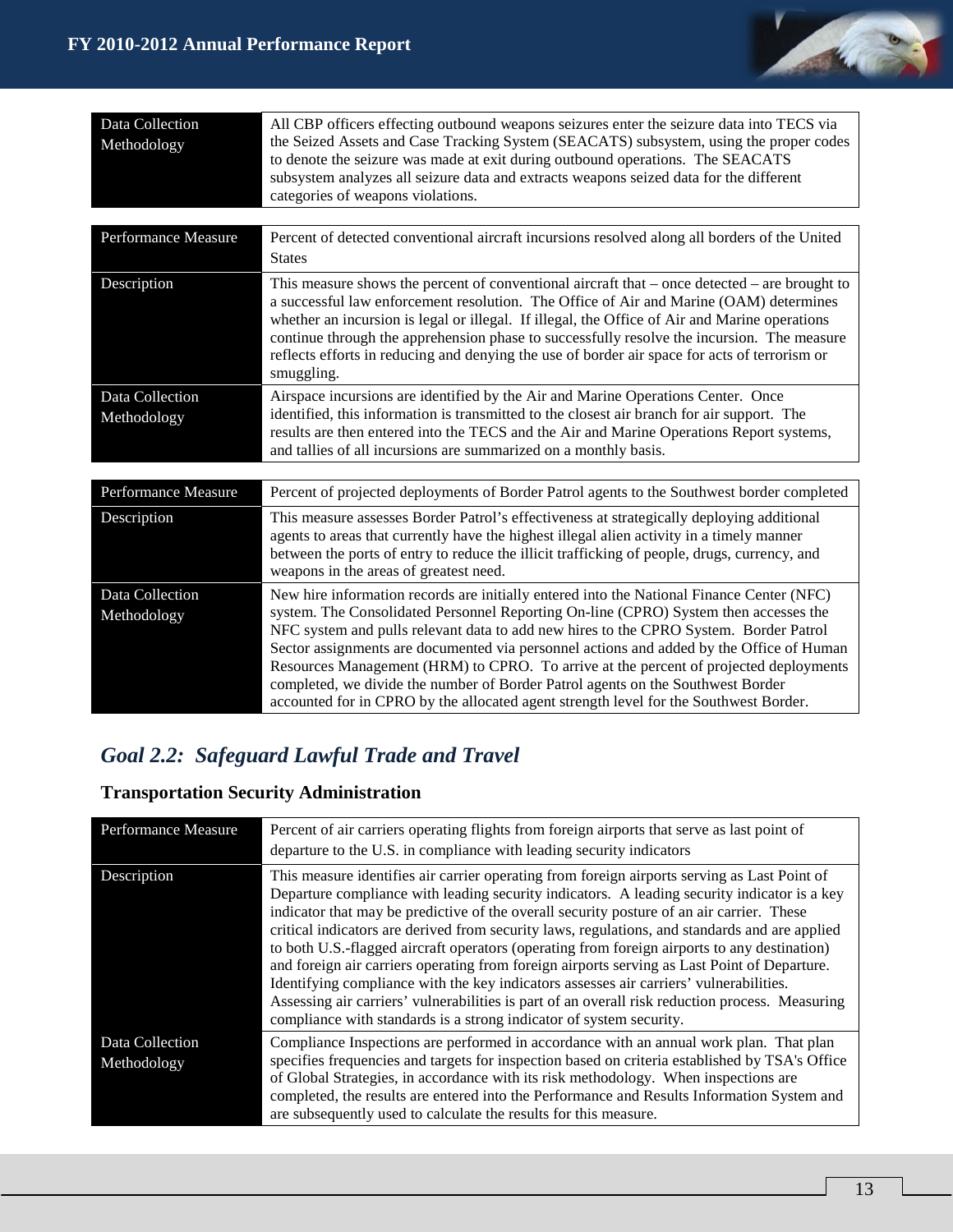

| Performance Measure            | Percent of foreign airports serving as last point of departure in compliance with leading<br>security indicators                                                                                                                                                                                                                                                                                                                                                                                                                                                                                                                                                                                                                                                                                                                                                                                                                                                           |
|--------------------------------|----------------------------------------------------------------------------------------------------------------------------------------------------------------------------------------------------------------------------------------------------------------------------------------------------------------------------------------------------------------------------------------------------------------------------------------------------------------------------------------------------------------------------------------------------------------------------------------------------------------------------------------------------------------------------------------------------------------------------------------------------------------------------------------------------------------------------------------------------------------------------------------------------------------------------------------------------------------------------|
| Description                    | TSA is responsible for evaluating security at foreign airports with service to the United<br>States, those airports from which U.S. air carriers operate, and other sites as directed by the<br>Secretary of the Department of Homeland Security. Using a 5-point scale, each foreign<br>airport that serves as a last point of departure to the U.S. is evaluated against critical<br>International Civil Aviation Organization (ICAO) aviation and airport security standards.<br>This measure assesses the percent of foreign airports serving as the last point of departure to<br>the U.S. in compliance with these aviation and security standards.                                                                                                                                                                                                                                                                                                                  |
| Data Collection<br>Methodology | Transportation Security Specialists use a standard template for collecting and reporting data<br>on the assessments. The template is contained in a TSA Standard Operating Procedure and<br>is reviewed annually to ensure currency and standardization. Each foreign airport is<br>evaluated against the ICAO critical aviation and airport security standards. Following<br>submission of the assessment report, vulnerability ratings are assigned by TSA International<br>Operations senior leadership to ensure consistent application of the relative ratings (1<br>through 5, with 1 indicating no shortfalls and 5 identifying instances of egregious<br>noncompliance). Results are entered into the Office of Global Strategies (OGS) database at<br>TSA headquarters. Each quarter, the measure is calculated by OGS headquarters staff who<br>run a query of the database to identify the airports receiving values of 1 or 2 in any of the<br>ICAO standards. |

#### **U.S. Coast Guard**

| <b>Performance Measure</b>     | Percent of maritime facilities in compliance with security regulations as they have not<br>received a notice of violation and/or civil penalty                                                                                                                                                                                                                                                                        |
|--------------------------------|-----------------------------------------------------------------------------------------------------------------------------------------------------------------------------------------------------------------------------------------------------------------------------------------------------------------------------------------------------------------------------------------------------------------------|
| Description                    | This measure reports the percentage of Maritime Transportation Security Act (MTSA)<br>regulated facilities did not receive a notice of violation and/or civil penalty, as a result of<br>U.S. Coast Guard annual inspections.                                                                                                                                                                                         |
| Data Collection<br>Methodology | Results of MTSA compliance examinations and security spot checks are entered into the<br>Marine Information for Safety and Law Enforcement database. Data is collected centrally<br>by a HQ-level office responsible for compliance. The percent is calculated by dividing the<br>number of facilities who did not receive a notice of violation and/or civil penalty by the total<br>number of facilities inspected. |

#### **U.S. Customs and Border Protection**

| Performance Measure            | Compliance rate for Customs-Trade Partnership Against Terrorism (C-TPAT) members with<br>the established C-TPAT security guidelines                                                                                                                                                                                                                                                                                                                                                                                                                                                                                                                                                                               |
|--------------------------------|-------------------------------------------------------------------------------------------------------------------------------------------------------------------------------------------------------------------------------------------------------------------------------------------------------------------------------------------------------------------------------------------------------------------------------------------------------------------------------------------------------------------------------------------------------------------------------------------------------------------------------------------------------------------------------------------------------------------|
| Description                    | This measure provides the overall compliance rate achieved for all validations performed<br>during the Fiscal Year. After acceptance into the Customs-Trade Partnership Against<br>Terrorism (C-TPAT) program, all C-TPAT members must undergo a periodic validation in<br>which U.S. Customs and Border Protection (CBP) examiners visit company locations and<br>verify compliance with an industry-specific set of CBP security standards and required<br>security practices. These validations are prepared using a weighted scoring system that is<br>used to develop an overall compliance rate for each company. Compliance with security<br>guidelines enhances the security of cargo shipped to the U.S. |
| Data Collection<br>Methodology | The Supply Chain Security Specialist collects data in a variety of ways to include review of<br>the Company Supply Chain Security Profile which each member must submit and<br>conducting validation visits of member supply chains throughout the world. The results of                                                                                                                                                                                                                                                                                                                                                                                                                                          |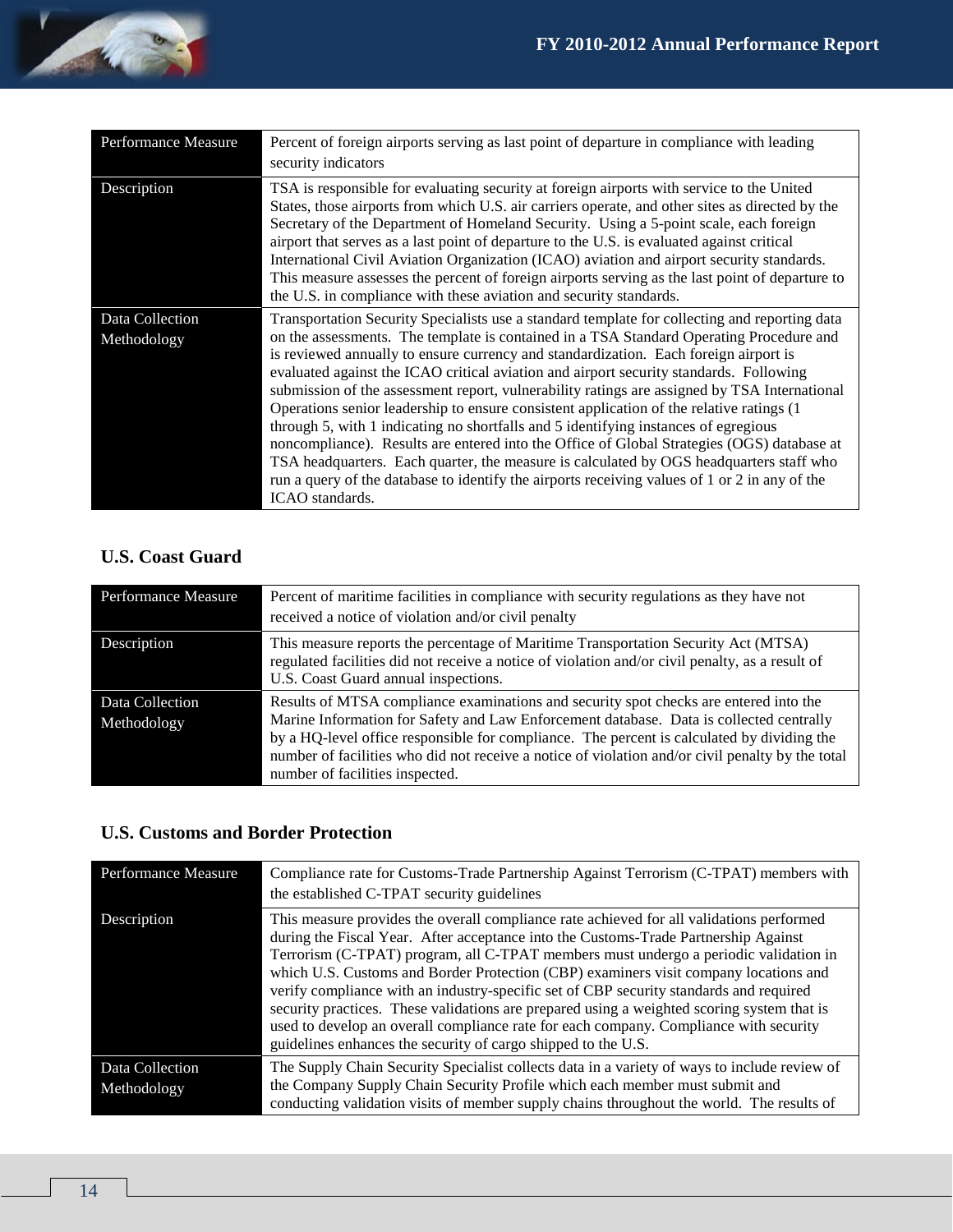

|                                | the validation visit are documented in the C-TPAT Portal utilizing the Validation Report.<br>The compliance rate can be determined at any given time by identifying total number of<br>companies suspended / removed as a result of a validation and dividing by total number of<br>validations performed to date.                                                                                                                                                                                                                                                                                                                                                                                                                                                                                                 |
|--------------------------------|--------------------------------------------------------------------------------------------------------------------------------------------------------------------------------------------------------------------------------------------------------------------------------------------------------------------------------------------------------------------------------------------------------------------------------------------------------------------------------------------------------------------------------------------------------------------------------------------------------------------------------------------------------------------------------------------------------------------------------------------------------------------------------------------------------------------|
| Performance Measure            | Percent of cargo by value imported to the U.S. by participants in CBP trade partnership<br>programs                                                                                                                                                                                                                                                                                                                                                                                                                                                                                                                                                                                                                                                                                                                |
| Description                    | This measure describes the percent of all cargo that is imported from CBP trade partnership<br>programs based on the value compared to total value of all imports. Partnership programs<br>include both Customs-Trade Partnership Against Terrorism (C-TPAT) and Importer Self<br>Assessment (ISA). CBP works with the trade community through these voluntary<br>public-private partnership programs, wherein some members of the trade community adopt<br>tighter security measures throughout their international supply chain and in return are<br>afforded benefits. A variety of trade actors are included in these partnership programs, such<br>as importers, carriers, brokers, consolidators/third party logistic providers, Marine Port<br>Authority and Terminal Operators, and foreign manufacturers. |
| Data Collection<br>Methodology | Importers, or brokers acting on their behalf, submit data electronically, which is captured by<br>the Automated Commercial System (ACS). The Office of International Trade (OT) pulls<br>this data from their systems of record (ACS and the Automated Commercial Environment<br>(ACE)) once a month. After the line value data is extracted, the measure is calculated by<br>dividing the import value associated with ISA or C-TPAT importers by the total value of all<br>imports.                                                                                                                                                                                                                                                                                                                              |
| <b>Performance Measure</b>     | Percent of imports compliant with applicable U.S. trade laws                                                                                                                                                                                                                                                                                                                                                                                                                                                                                                                                                                                                                                                                                                                                                       |
| Description                    | This measure reports the percent of imports that are compliant with U.S. trade laws<br>including customs revenue laws.                                                                                                                                                                                                                                                                                                                                                                                                                                                                                                                                                                                                                                                                                             |
| Data Collection<br>Methodology | At the start of each fiscal year, an analysis of import data is conducted to help design a<br>statistical survey program, which is implemented in the Automated Targeting System (ATS).<br>The population covers consumption entry types, excluding informal and low value import<br>lines valued less than \$2000, in accordance with Census materiality standards for reporting<br>imports into the United States. Field offices are notified of which entries to review as part of<br>this program by automatically created the Automated Commercial Environment (ACE)<br>validation activities which also serve as the system of record for summary findings when<br>reviews are completed. Data is extracted weekly by HQ analysts, and reports are produced<br>monthly and annually.                         |
| Performance Measure            | Percent of requested cargo examinations conducted at foreign ports of origin in cooperation<br>with host nations under the Container Security Initiative                                                                                                                                                                                                                                                                                                                                                                                                                                                                                                                                                                                                                                                           |
| Description                    | The measure is an indication of the extent to which potential higher-risk cargo is<br>satisfactorily inspected before it leaves the foreign port of origin. This measure is the<br>percent of requested container examinations resolved or conducted by foreign Customs<br>officials meeting CBP examination standards and requirements divided by the total number<br>of examinations requested by CBP Container Security Initiative (CSI) officials. These<br>examinations would otherwise have taken place at U.S. ports of entry.                                                                                                                                                                                                                                                                              |
| Data Collection<br>Methodology | CSI officials at the CSI ports track host port examination data daily by using the Automated<br>Targeting System (ATS), including the number of requests and completed examinations.<br>ATS identifies the potential high-risk cargo shipments to be examined and, once the host<br>port completes the examination in a manner meeting CSI requirements, a CSI team member<br>at the host port enters the completed examination data using the intranet-based CSI web<br>portal. CSI supervisors track the examination statistics on an on-going basis using the ATS<br>Examination Findings module.                                                                                                                                                                                                               |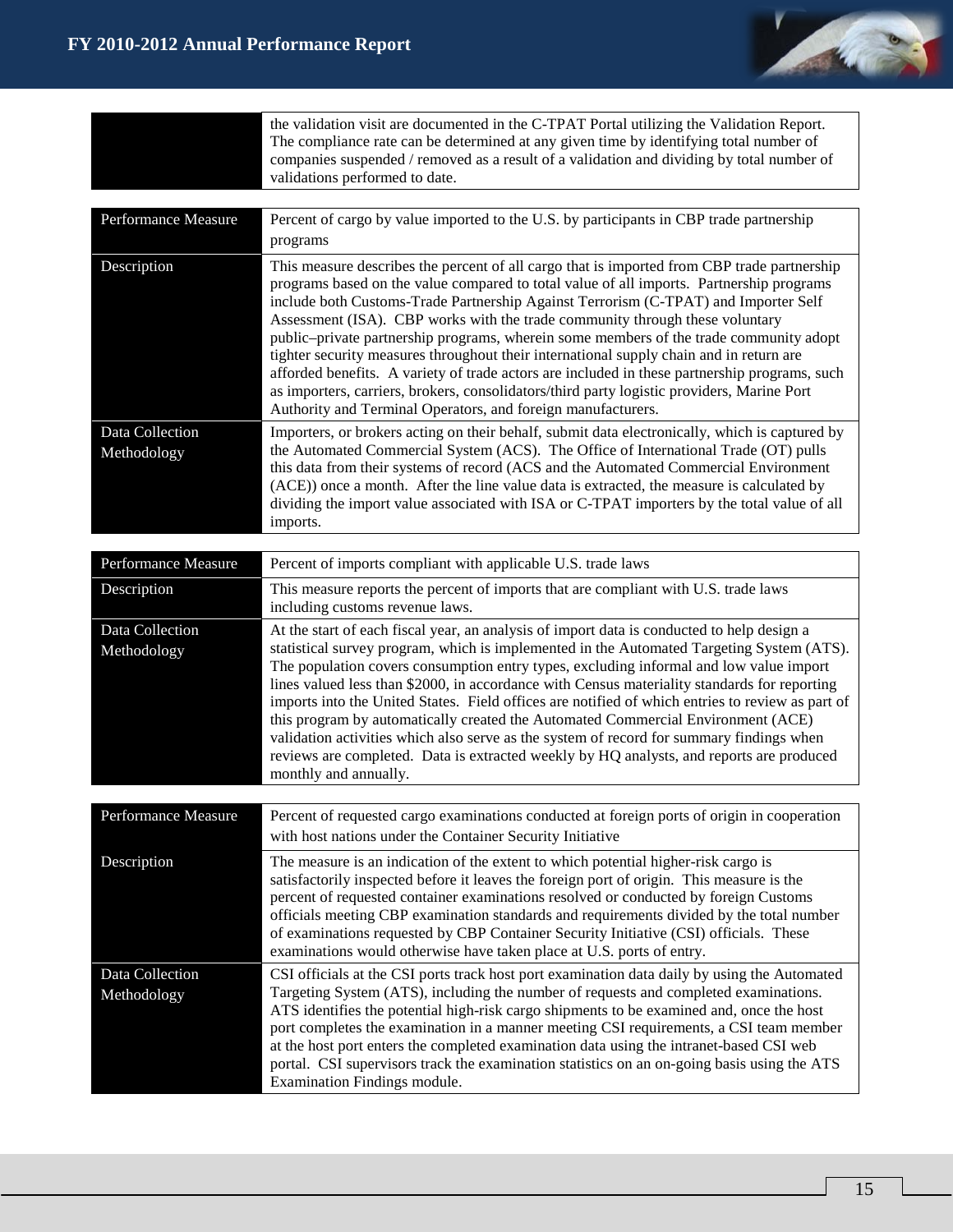

#### *Goal 2.3: Disrupt and Dismantle Transnational Criminal Organizations*

 DHS is in the process of creating measures to assess results in *Goal 2.3: Disrupt and Dismantle Transnational Criminal Organizations*, and will focus on this goal in future measure development efforts.

## **Mission 3: Enforcing and Administering Our Immigration Laws**

#### *Goal 3.1: Strengthen and Effectively Administer the Immigration System*

| Performance Measure            | Average customer satisfaction rating with information provided about legal immigration<br>pathways from USCIS call centers                                                                                                                                                                                                                                                                                                                                                                                                                                                                                                                                                                                                                                                                                                                                                                                                                    |
|--------------------------------|-----------------------------------------------------------------------------------------------------------------------------------------------------------------------------------------------------------------------------------------------------------------------------------------------------------------------------------------------------------------------------------------------------------------------------------------------------------------------------------------------------------------------------------------------------------------------------------------------------------------------------------------------------------------------------------------------------------------------------------------------------------------------------------------------------------------------------------------------------------------------------------------------------------------------------------------------|
| Description                    | This measure gauges the average satisfaction rating with the information provided to assist<br>prospective immigrants through the citizenship process from USCIS call centers                                                                                                                                                                                                                                                                                                                                                                                                                                                                                                                                                                                                                                                                                                                                                                 |
| Data Collection<br>Methodology | U.S. Citizenship and Immigration Services (USCIS) conducts quarterly surveys of those<br>seeking information about the immigration process to determine their satisfaction with the<br>information provided by USCIS call centers. Using the results of 900 complete surveys each<br>quarter, USCIS calculates the average customer satisfaction rating for this measure. The<br>survey uses a 5-point scale and responses of a "4 - Satisfied" or "5 - Highly Satisfied" are<br>included in the calculation. The quarterly data are then aggregated at the end of the year for<br>the fiscal year calculation. Data from the surveys are also used to identify improvement<br>opportunities for USCIS to enhance its customer satisfaction rating.                                                                                                                                                                                           |
| Performance Measure            | Average of processing cycle times for adjustment of status to permanent resident<br>applications (I-485)                                                                                                                                                                                                                                                                                                                                                                                                                                                                                                                                                                                                                                                                                                                                                                                                                                      |
| Description                    | An I-485, Application to Register for Permanent Residence or to Adjust Status, is filed by an<br>individual to apply for permanent residence in the United States or to adjust their current<br>status. This measure assesses the program's effectiveness in processing complete I-485 to<br>provide immigration benefit services in a timely manner, which excludes categories such as<br>those applications in which no visa number is available or other data is pending.                                                                                                                                                                                                                                                                                                                                                                                                                                                                  |
| Data Collection<br>Methodology | On a monthly basis, USCIS collects performance data on I-485 applications received,<br>completed, and pending through its Performance Analysis System (PAS). Receipts are<br>entered into case management systems through lockbox processing or e-filing. For lockbox<br>cases, applications are scanned and data is sent electronically to the Computer Linked<br>Application Information Management System (CLAIMS3). When cases are filed via e-<br>filing, data elements get pushed to CLAIMS3 to populate the data fields. Individual<br>adjudicators count the number of applications approved and denied, and record the<br>information. Each office subsequently aggregates individual reports and enters them into<br>PAS. At Service Centers, most data is collected and entered directly into PAS from<br>automated systems supporting casework, including CLAIMS3. This data is then used to<br>calculate the average cycle time. |
| Performance Measure            | Average of processing cycle times for naturalization applications (N-400)                                                                                                                                                                                                                                                                                                                                                                                                                                                                                                                                                                                                                                                                                                                                                                                                                                                                     |
| Description                    | An N-400, Application for Naturalization, is filed by an individual applying to become a<br>United States citizen. This measure assesses the program's effectiveness in processing N-<br>400 applications, while controlling for a number of external factors that can affect the<br>timeline.                                                                                                                                                                                                                                                                                                                                                                                                                                                                                                                                                                                                                                                |

#### **U.S. Citizenship and Immigration Services**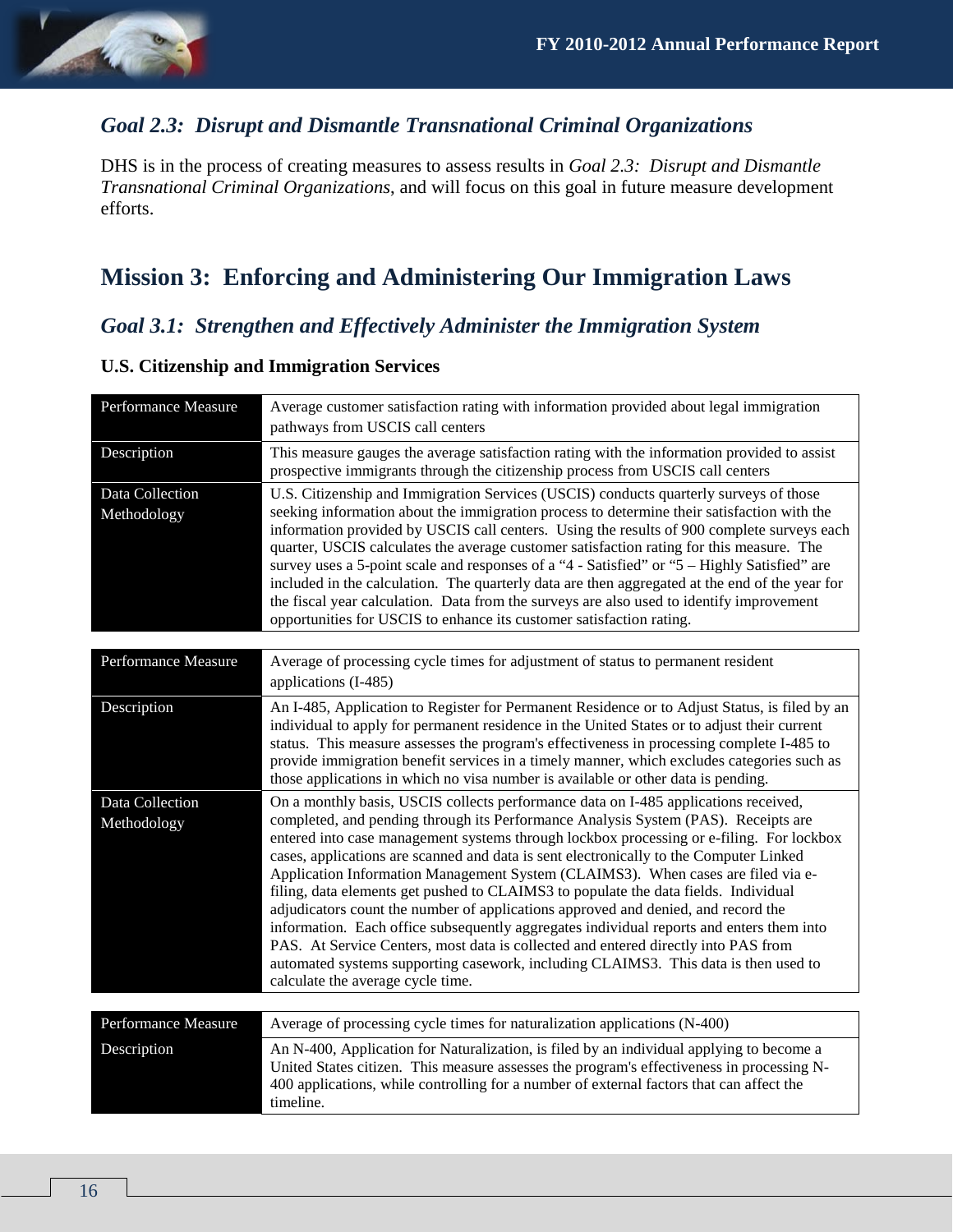

| Data Collection<br>Methodology | On a monthly basis, the program collects performance data on N-400 applications received,<br>completed, and pending through its Performance Analysis System (PAS). Receipts are<br>entered into case management systems through lockbox processing or via e-filing. For<br>lockbox cases, applications are scanned and data is sent electronically to the Computer<br>Linked Application Information Management System (CLAIMS4). When cases are filed via<br>e-filing, data elements get pushed to CLAIMS4 to populate the data fields. Individual<br>adjudicators count the number of applications approved and denied, and record the<br>information. Each office subsequently aggregates individual reports and enters them into<br>PAS. At Service Centers, most data is collected and entered directly into PAS from<br>automated systems supporting casework, including CLAIMS4. This data is then used to<br>calculate the average cycle time. |
|--------------------------------|--------------------------------------------------------------------------------------------------------------------------------------------------------------------------------------------------------------------------------------------------------------------------------------------------------------------------------------------------------------------------------------------------------------------------------------------------------------------------------------------------------------------------------------------------------------------------------------------------------------------------------------------------------------------------------------------------------------------------------------------------------------------------------------------------------------------------------------------------------------------------------------------------------------------------------------------------------|
| Performance Measure            | Number of significant citizenship outreach events                                                                                                                                                                                                                                                                                                                                                                                                                                                                                                                                                                                                                                                                                                                                                                                                                                                                                                      |
| Description                    | This measure describes the number of significant outreach events designed to support<br>immigrant integration. These actions serve a multitude of purposes to assist in<br>accomplishing this goal, such as educating immigrants and encouraging their civic<br>integration, informing stakeholders about the Offices mission and the importance of<br>promoting civic integration, educating counterparts from outside the U.S. government about<br>Federal integration efforts, and bringing on new partners to help encourage integration.<br>Significant outreach events could include conferences, ceremonies, meetings, media<br>appearances, trainings, and presentations. Outreach efforts encourage immigrants to become<br>more integrated into American civic culture.                                                                                                                                                                      |
| Data Collection<br>Methodology | The Offices Weekly Information Coordination (WIC) Report is compiled weekly. Events<br>mentioned in the WIC Report in the Top Projects Accomplished Past Week section, falling<br>under the previously defined category of significant outreach action are totaled. The total<br>number of significant outreach events is aggregated quarterly and is rolled up to report<br>annual results.                                                                                                                                                                                                                                                                                                                                                                                                                                                                                                                                                           |
| Performance Measure            | Overall customer service rating of the immigration process                                                                                                                                                                                                                                                                                                                                                                                                                                                                                                                                                                                                                                                                                                                                                                                                                                                                                             |
| Description                    | This measure gauges the overall rating of the immigration process and is based on the results<br>from the following areas: 1) Accuracy of information; 2) Responsiveness to customer<br>inquiries; 3) Accessibility to information; and 4) Customer satisfaction.                                                                                                                                                                                                                                                                                                                                                                                                                                                                                                                                                                                                                                                                                      |
| Data Collection<br>Methodology | U.S. Citizenship and Immigration Services (USCIS) uses four sources to determine the<br>results of this measure. First, USCIS controlled anonymous call approach to determine the<br>accuracy of information provided by the call centers. Second, responsiveness to customer<br>inquiries is determined from an analysis of abandoned calls to the call center (calls that have<br>been put on hold and then abandoned by the customer). Third, USCIS conducts an analysis<br>of web portal activity to determine accessibility to information. Last, customer satisfaction<br>is determined by conducting surveys of those seeking information about the immigration<br>process to determine their satisfaction with the information provided by USCIS. On a<br>quarterly basis, the results of these four sources of information are combined on an equal<br>basis to determine the overall service rating.                                         |
| Performance Measure            | Percent of Form I-485, Application to Register for Permanent Residence or to Adjust Status,<br>decisions determined by quarterly quality reviews to have been adjudicated correctly                                                                                                                                                                                                                                                                                                                                                                                                                                                                                                                                                                                                                                                                                                                                                                    |
| Description                    | An I-485, Application to Register for Permanent Residence or to Adjust Status, is filed by an<br>individual to apply for permanent residence in the United States or to adjust their current<br>status. The U.S. Citizenship and Immigration Services (USCIS) conducts quality reviews on<br>a quarterly basis to determine the accuracy rate of final adjudication decisions. Quality<br>reviews are conducted using a team of experienced adjudicators and subject matter experts.<br>This measure assesses the program's ability to process the I-485 to provide immigration<br>benefit services in a complete (fully supportable) and accurate manner. Additionally, the<br>results of this quality review process are used to improve the training of adjudicators and the<br>processes used in conducting adjudications.                                                                                                                         |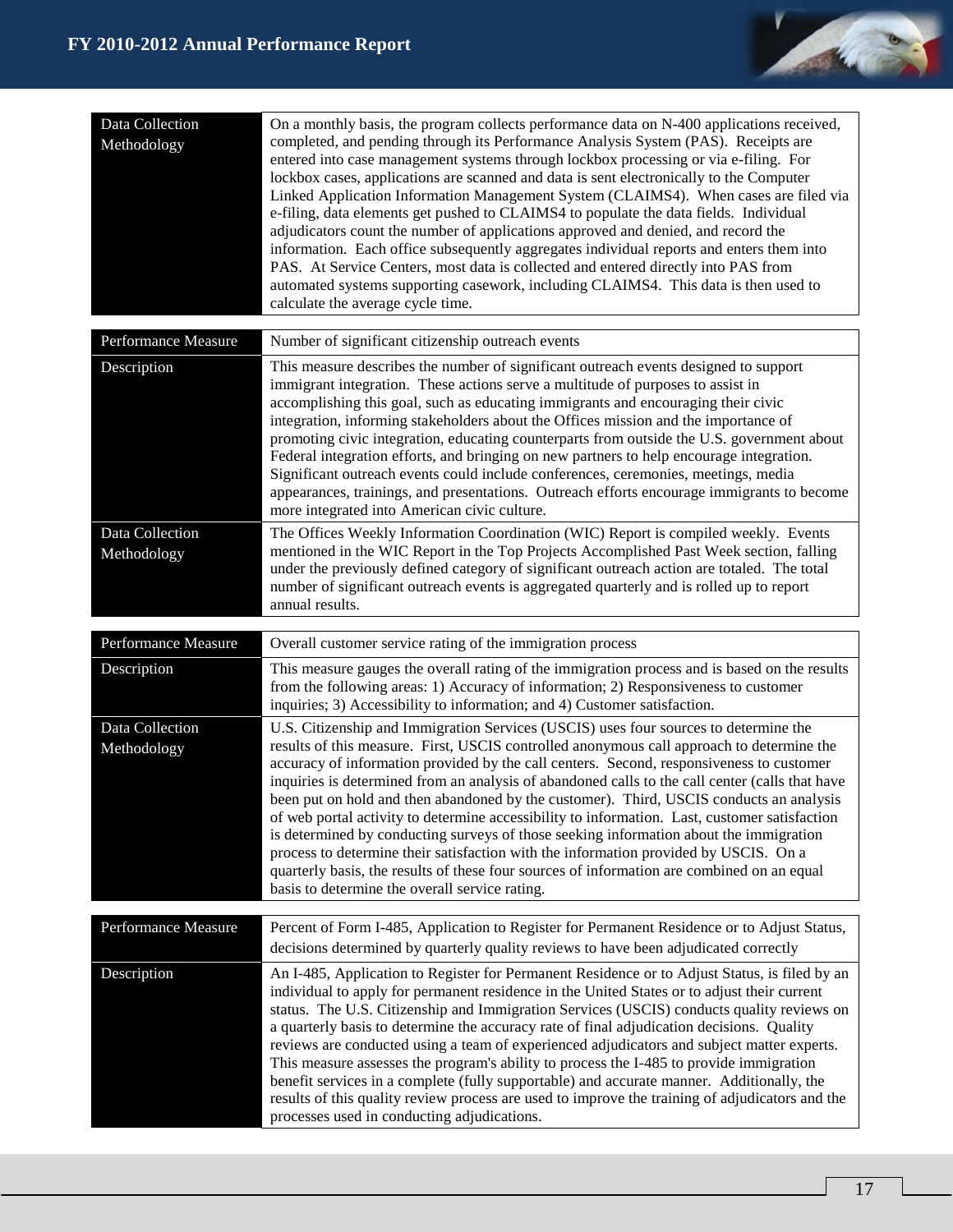

| Data Collection<br>Methodology | A team of Adjudicators and/or subject matter experts conduct the review of the applicant's<br>original request. The review is documented on a Decisional Quality Review checklist.<br>Questionable decisions are set aside. Once all files have been reviewed, the reviewers<br>discuss any flagged applications as a group. The group, via a majority rule, determines if<br>documentation in the file supports the adjudication decision. Any split decision is deemed a<br>questionable decision. If it is determined the decision is fully supported, the check sheet is<br>completed and the file is returned to the National Records Center. If it is determined the<br>decision is questionable, the checklist, a form letter, and the file are sent back to the<br>adjudicating office. That office is required to advise the HQ Quality Management Branch<br>(QMB) of action taken within 10 working days. QMB analysts gather final results and enter<br>them into a spreadsheet. A report is published quarterly documenting the review results. |
|--------------------------------|-------------------------------------------------------------------------------------------------------------------------------------------------------------------------------------------------------------------------------------------------------------------------------------------------------------------------------------------------------------------------------------------------------------------------------------------------------------------------------------------------------------------------------------------------------------------------------------------------------------------------------------------------------------------------------------------------------------------------------------------------------------------------------------------------------------------------------------------------------------------------------------------------------------------------------------------------------------------------------------------------------------------------------------------------------------|
| Performance Measure            | Percent of Form N-400, Application for Naturalization, decisions determined by quarterly<br>quality reviews to have been adjudicated correctly                                                                                                                                                                                                                                                                                                                                                                                                                                                                                                                                                                                                                                                                                                                                                                                                                                                                                                              |
| Description                    | An N-400, Application for Naturalization, is filed by an individual applying to become a<br>United States citizen. The U.S. Citizenship and Immigration Services (USCIS) conducts<br>quality reviews on a quarterly basis to determine the accuracy rate of final adjudication<br>decisions. Quality reviews are conducted using a team of experienced adjudicators and<br>subject matter experts. This measure assesses the program's ability to process the N-400 to<br>provide immigration benefit services in a complete (fully supportable) and accurate manner.<br>Additionally, the results of this quality review process are used to improve the training of<br>adjudicators and the processes used in conducting adjudications.                                                                                                                                                                                                                                                                                                                   |
| Data Collection<br>Methodology | A team of Adjudicators and/or subject matter experts conduct the review of the applicant's<br>original request. The review is documented on a Decisional Quality Review checklist.<br>Questionable decisions are set aside. Once all files have been reviewed, the reviewers<br>discuss any flagged applications as a group. The group, via a majority rule, determines if<br>documentation in the file supports the adjudication decision. Any split decision is deemed a<br>questionable decision. If it is determined the decision is fully supported, the check sheet is<br>completed and the file is returned to the National Records Center. If it is determined the<br>decision is questionable, the checklist, a form letter, and the file are sent back to the<br>adjudicating office. That office is required to advise the HQ Quality Management Branch<br>(QMB) of action taken within 10 working days. QMB analysts gather final results and enter<br>them into a spreadsheet. A report is published quarterly documenting the review results. |

## *Goal 3.2: Prevent Unlawful Immigration*

#### **U.S. Citizenship and Immigration Services**

| <b>Performance Measure</b>     | Percent of initial mismatches for authorized workers that are later determined to be<br>"Employment Authorized"                                                                                                                                                                                                                                                                                                                                                                                                                                                                                                                                                                                          |
|--------------------------------|----------------------------------------------------------------------------------------------------------------------------------------------------------------------------------------------------------------------------------------------------------------------------------------------------------------------------------------------------------------------------------------------------------------------------------------------------------------------------------------------------------------------------------------------------------------------------------------------------------------------------------------------------------------------------------------------------------|
| Description                    | This measure assesses the accuracy of the E-verify process by assessing the percent of<br>employment verification requests that are not positively resolved at time of initial review.                                                                                                                                                                                                                                                                                                                                                                                                                                                                                                                   |
| Data Collection<br>Methodology | The data are recorded by the Verification Division's Verification Information System (VIS)<br>and collected through standard quarterly reports. When an inquiry is made, if a prospective<br>employee disagrees with the information, USCIS begins the process of checking the<br>reliability of the information. If the initial information obtained is incorrect, and it is<br>determined that the employee is designated employment authorized, this result is recorded in<br>the VIS. Quarterly, USCIS runs a report to determine the number of mismatches that were<br>corrected and is then used to calculate the percent of mismatches that were later determined<br>to be employment authorized. |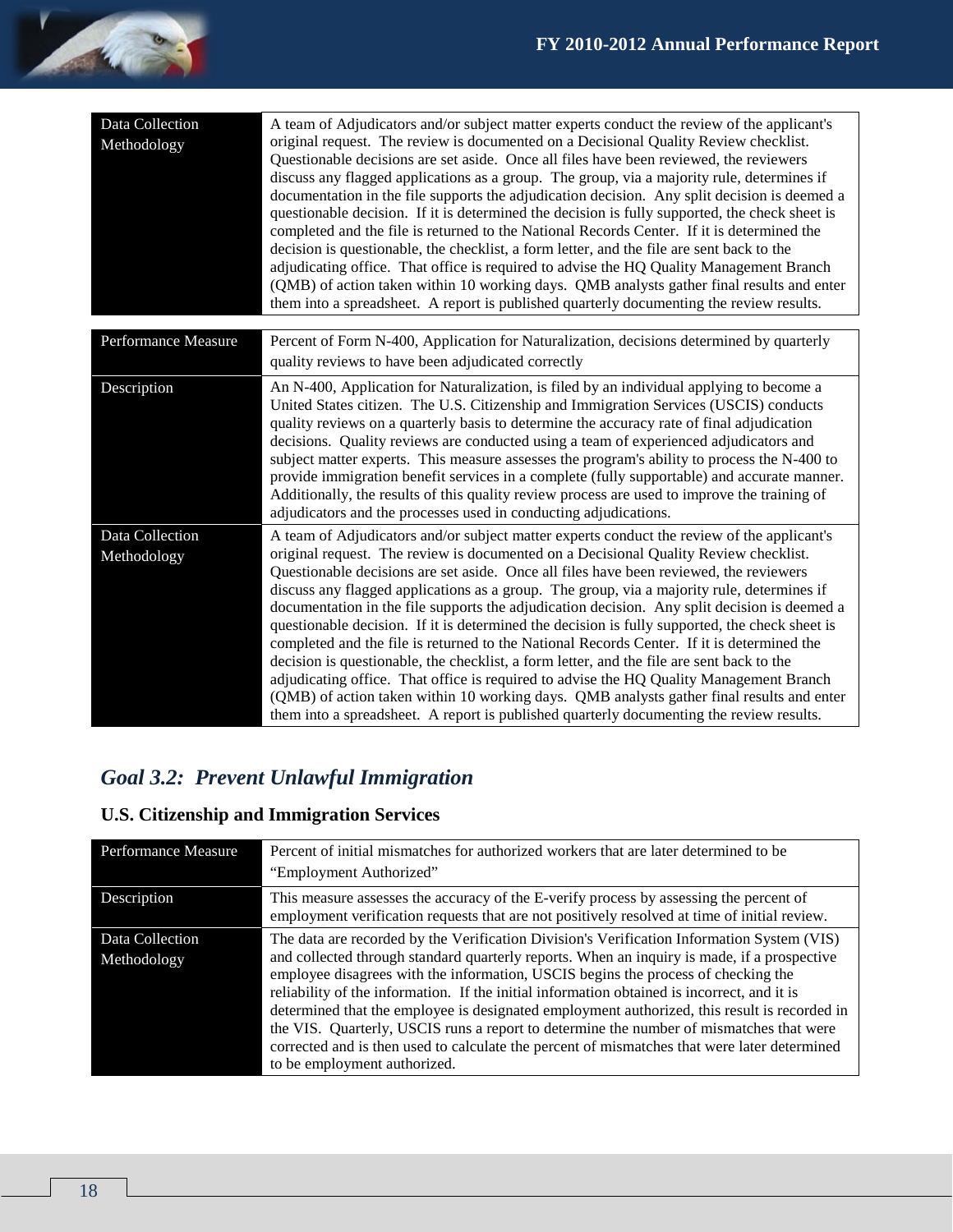

| Performance Measure            | Percent of non-immigrant worker (H1-B) site visits conducted that result in a finding of<br>fraud                                                                                                                                                                                            |
|--------------------------------|----------------------------------------------------------------------------------------------------------------------------------------------------------------------------------------------------------------------------------------------------------------------------------------------|
| Description                    | This measure reflects how many H <sub>1</sub> -B fraud incidents have been discovered by the<br>Administrative Site Visit Verification Program (ASVVP). This information begins the<br>process to identify and counter systematic vulnerabilities that exist in our immigration<br>system.   |
| Data Collection<br>Methodology | Result will reflect the number of FDNS-DS H <sub>1</sub> -B cases identifiable as ASVVP cases where<br>a Statement of Findings indicates "Fraud," as a percentage of all ASVVP H <sub>1</sub> -B cases where<br>a Statement of Findings exists.                                              |
|                                |                                                                                                                                                                                                                                                                                              |
| Performance Measure            | Percent of religious worker site visits conducted that result in a finding of fraud                                                                                                                                                                                                          |
| Description                    | This measure reflects how many religious worker fraud incidents have been discovered as<br>part of the Administrative Site Visit Verification Program (ASVVP). This information<br>begins the process to identify and counter systematic vulnerabilities exist in our immigration<br>system. |
| Data Collection<br>Methodology | Result will reflect the number of FDNS-DS religious worker cases identifiable as ASVVP<br>cases where a Statement of Findings indicates "Fraud," as a percentage of all ASVVP<br>religious worker cases where a Statement of Findings exists.                                                |

### **U.S. Immigration and Customs Enforcement**

| Performance Measure            | Average length of stay in detention of all convicted criminal aliens prior to removal from the<br><b>United States</b>                                                                                                                                                                                                                                                                                                                                                                                                                                                                                                                                                                                 |
|--------------------------------|--------------------------------------------------------------------------------------------------------------------------------------------------------------------------------------------------------------------------------------------------------------------------------------------------------------------------------------------------------------------------------------------------------------------------------------------------------------------------------------------------------------------------------------------------------------------------------------------------------------------------------------------------------------------------------------------------------|
| Description                    | This measure provides an indicator of efficiencies achieved in working to drive down the<br>average length of stay for convicted criminals. Decreases in the average length of stay can<br>significantly reduce the overall costs associated with maintaining an alien population.                                                                                                                                                                                                                                                                                                                                                                                                                     |
| Data Collection<br>Methodology | Enforcement and Removals Operations field offices are responsible for the entry and<br>maintenance of data regarding the removal/return of illegal aliens. Officers track the status<br>of administrative processes and/or court cases and indicate when actual removals occur in<br>the Alien Removal Module of the ENFORCE database. When an alien is removed/returned<br>from the United States, case officers in the field will indicate the case disposition and date<br>the removal/return occurred in the database. Reports generated from the Alien Removal<br>Module are used to determine the total number of illegal aliens removed/returned from the<br>country during the specified time. |
| Performance Measure            | Dollar value of fines assessed for employers who have violated the I-9 requirements                                                                                                                                                                                                                                                                                                                                                                                                                                                                                                                                                                                                                    |
|                                |                                                                                                                                                                                                                                                                                                                                                                                                                                                                                                                                                                                                                                                                                                        |
| Description                    | The fines are a product of Form I-9 inspections, where an employer has violated the I-9<br>requirements. This fine amount if the final number, reported only after the appeals process<br>or court hearings are concluded.                                                                                                                                                                                                                                                                                                                                                                                                                                                                             |
| Data Collection<br>Methodology | This financial data represents the total final order amount of the employer worksite<br>enforcement fine and billed by the Burlington Finance Center. This data is calculated and<br>reported weekly by the Burlington Finance Center.                                                                                                                                                                                                                                                                                                                                                                                                                                                                 |
|                                |                                                                                                                                                                                                                                                                                                                                                                                                                                                                                                                                                                                                                                                                                                        |
| <b>Performance Measure</b>     | Number of convicted criminal aliens removed per fiscal year                                                                                                                                                                                                                                                                                                                                                                                                                                                                                                                                                                                                                                            |
| Description                    | This measure includes removals from the U.S. under any types of removal order as well as<br>voluntary returns of immigration violators to their country of origin. This measure reflects<br>the full impact of program activities to ensure that criminal aliens identified in the country,<br>that are amenable to removal do not remain in the U.S. (statistical tracking note: Measure<br>equals the case status with a departure date within the fiscal year, filtered by criminality and<br>exiting ERO Criminal Alien Program codes.)                                                                                                                                                            |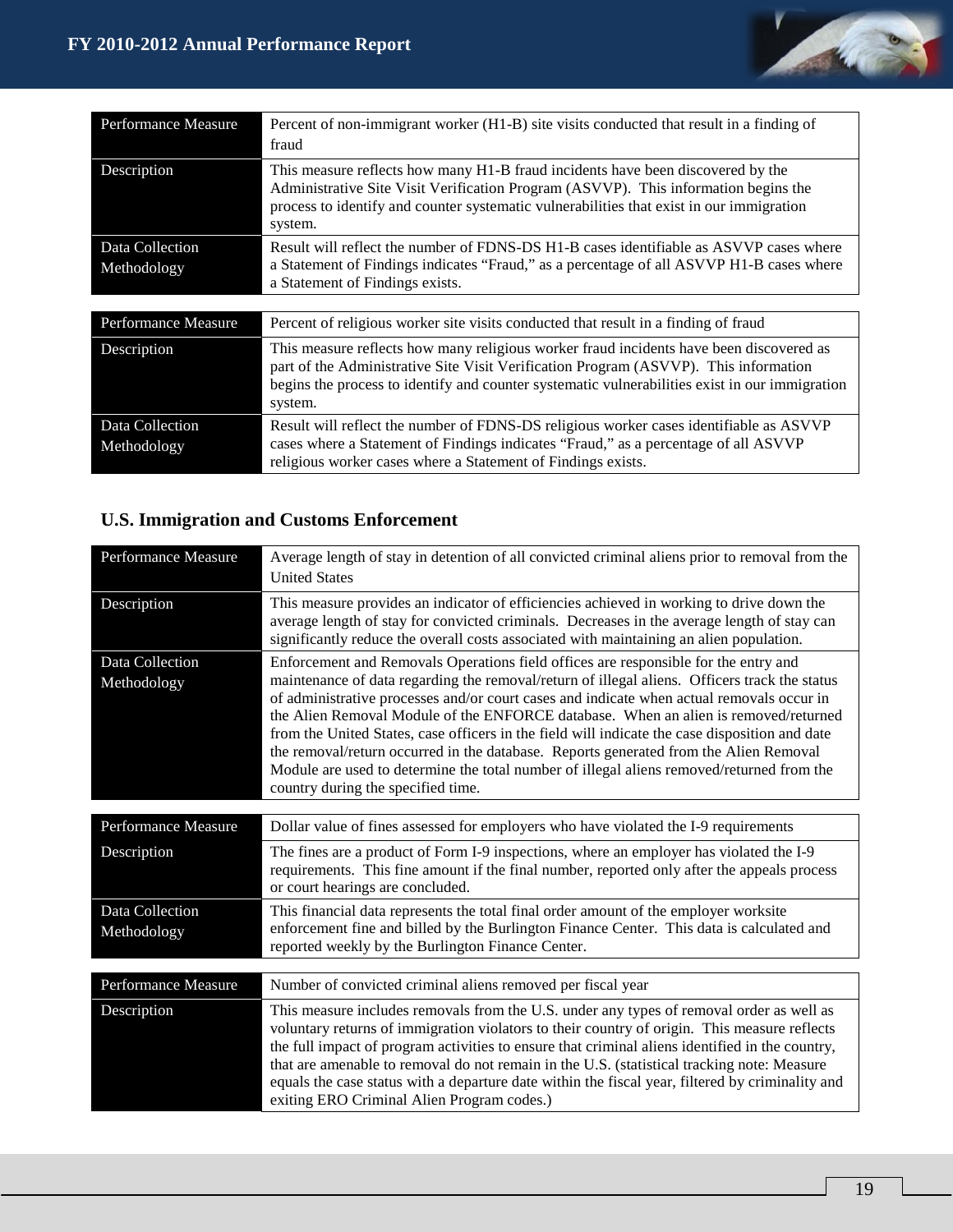

| Data Collection<br>Methodology | Enforcement and Removals Operations field offices are responsible for the entry and<br>maintenance of data regarding the removal/return of illegal aliens. Officers track the status<br>of administrative processes and/or court cases and indicate when actual removals occur in<br>the Alien Removal Module of the ENFORCE database. When an alien is removed/returned<br>from the United States, case officers in the field will indicate in the database the case<br>disposition and date the removal/return occurred in the database. Reports generated from the<br>Alien Removal Module are used to determine the total number of illegal aliens<br>removed/returned from the country during the specified time. |
|--------------------------------|------------------------------------------------------------------------------------------------------------------------------------------------------------------------------------------------------------------------------------------------------------------------------------------------------------------------------------------------------------------------------------------------------------------------------------------------------------------------------------------------------------------------------------------------------------------------------------------------------------------------------------------------------------------------------------------------------------------------|
| Performance Measure            | Number of employers arrested or sanctioned for criminally hiring illegal labor                                                                                                                                                                                                                                                                                                                                                                                                                                                                                                                                                                                                                                         |
| Description                    | This measure indicates the number of employers that are arrested or have sanctions imposed<br>against them as a result of criminally hiring illegal labor into our workforce. Fines and<br>sanctions serve as an important deterrent against employers hiring illegal labor.                                                                                                                                                                                                                                                                                                                                                                                                                                           |
| Data Collection<br>Methodology | A data request will be sent to the HSI Executive Information Unit (EUI) from the Budget<br>Formulation and Strategic Planning Unit. The EUI will return an excel spreadsheet with the<br>number of criminal arrests and/or amount of monetary fines levied against companies for a<br>specific time period.                                                                                                                                                                                                                                                                                                                                                                                                            |
|                                |                                                                                                                                                                                                                                                                                                                                                                                                                                                                                                                                                                                                                                                                                                                        |
| Performance Measure            | Number of visa application requests denied due to recommendations from the Visa Security<br>Program                                                                                                                                                                                                                                                                                                                                                                                                                                                                                                                                                                                                                    |
| Description                    | This measure captures the instances in which a Visa Security Officer (VSO) provides input,<br>advice, or information during adjudication that results in a consular officer's decision to deny<br>a visa to an ineligible applicant.                                                                                                                                                                                                                                                                                                                                                                                                                                                                                   |
| Data Collection<br>Methodology | This data is collected in a tracking system at each Visa Security Program office during the<br>visa vetting process. At the end of each month, the VSOs will run a monthly report that<br>queries for this metric and the results are exported to an excel spreadsheet. These<br>spreadsheets are sent electronically to Visa Security Program Headquarters to be manually<br>consolidated into a master Excel document with a pivot table for analysis.                                                                                                                                                                                                                                                               |
|                                |                                                                                                                                                                                                                                                                                                                                                                                                                                                                                                                                                                                                                                                                                                                        |
| Performance Measure            | Percent of aliens arrested or charged who will be electronically screened through the Secure<br>Communities                                                                                                                                                                                                                                                                                                                                                                                                                                                                                                                                                                                                            |
| Description                    | This measure gauges the percent of illegal aliens that are arrested or charged that are<br>subsequently screened through the Secure Communities program to prioritize those who are<br>the most dangerous for removal from the United States. Biometric information sharing<br>between the Department of Justice fingerprint database (Integrated Automated Fingerprint<br>Identification System (IAFIS)) and the DHS immigration database, (Automated Biometric<br>Identification System (IDENT)) allows a single query by a participating local law<br>enforcement agency to check both systems and confirm the identification and immigration<br>status of a subject.                                               |
| Data Collection<br>Methodology | The data is calculated based on a merge of Law Enforcement Support Center data and ICE<br>enforcement data. The data is compiled to remove individuals who have their fingerprints<br>submitted through IDENT/IAFIS Interoperability multiple times for the same encounter<br>(e.g., an individual who is transferred from one correctional facility to another correctional<br>facility and has fingerprints submitted at both locations). The totals for this measure are<br>produced by applying the non-citizen arrest coverage projections by jurisdiction to the<br>activated jurisdictions: the percentage coverage achieved during each quarter, plus the<br>cumulative percent.                               |

| Performance Measure | Percent of detention facilities found in compliance with the national detention standards by    |
|---------------------|-------------------------------------------------------------------------------------------------|
|                     | receiving an inspection rating of acceptable or greater on the last inspection                  |
| Description         | This measure gauges the percent of detention facilities that have received an overall rating of |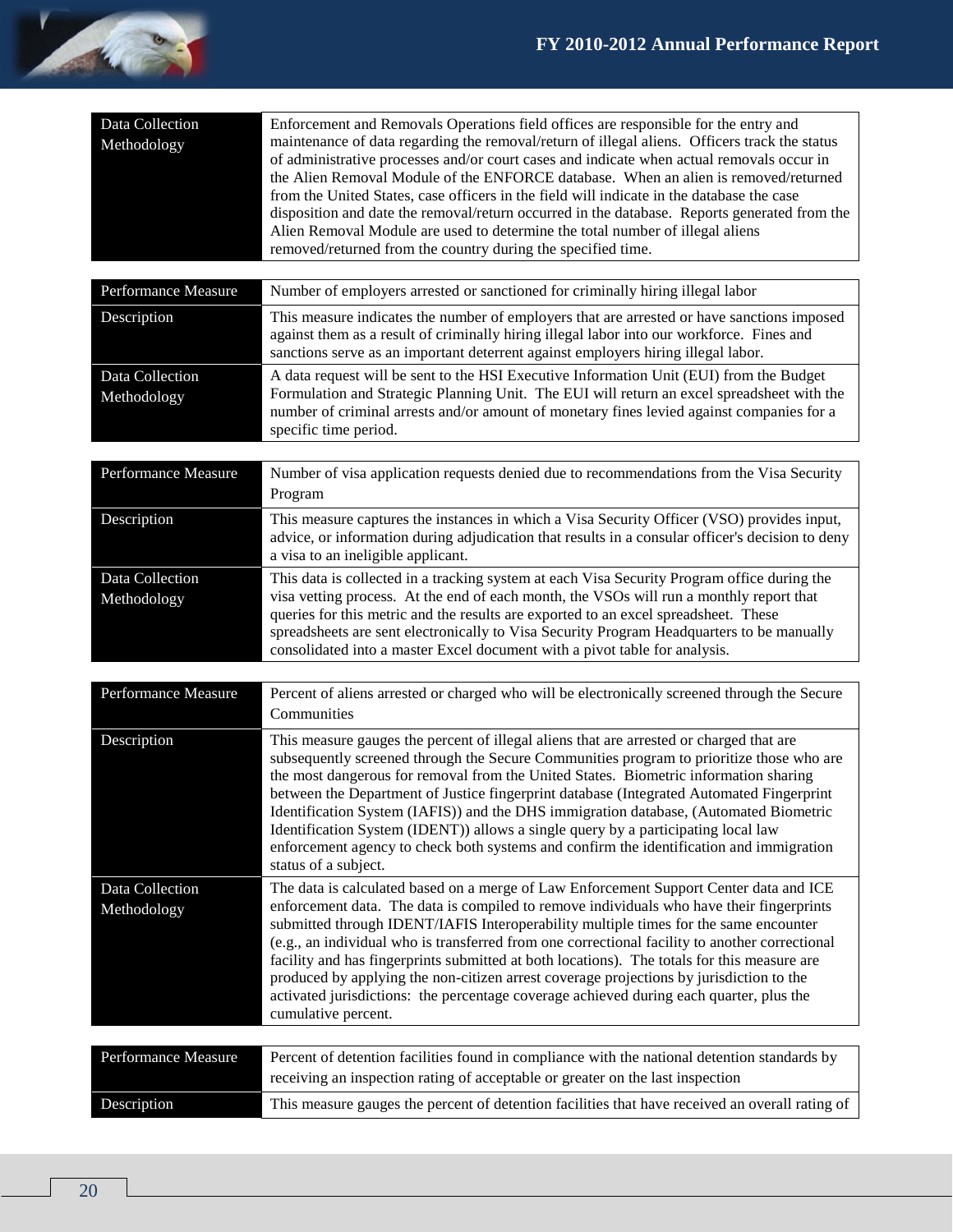

|                                | acceptable or above within the Enforcement and Removal Operations (ERO) National<br>Detention Standards Program. The National Detention Standards were originally issued in<br>September 2000 to facilitate consistent conditions of confinement, access to legal<br>representation, and safe and secure operations across the immigration detention system. The<br>standards have been updated into a performance based format known as the Performance<br>Based National Detention Standards. Through a robust inspections program, the program<br>ensures facilities utilized to detain aliens in immigration proceedings or awaiting removal to<br>their countries do so in accordance with the Performance Based National Detention<br>Standards.                                                                              |
|--------------------------------|-------------------------------------------------------------------------------------------------------------------------------------------------------------------------------------------------------------------------------------------------------------------------------------------------------------------------------------------------------------------------------------------------------------------------------------------------------------------------------------------------------------------------------------------------------------------------------------------------------------------------------------------------------------------------------------------------------------------------------------------------------------------------------------------------------------------------------------|
| Data Collection<br>Methodology | Data for this measure is collected by annual inspections, which are then evaluated by ERO<br>inspectors. These inspections review the current 38 National Detention Standards that apply<br>to all facilities, and rate whether the facility is in compliance with each standard. Based on<br>these ratings, the compliance for each facility is calculated. This information is<br>communicated in formal reports to the program and the ERO Inspections and Audit Unit and<br>the Detention Standards Compliance Unit at ERO Headquarters, which oversees and reviews<br>all reports. The program reports semi-annually on agency-wide adherence with the<br>Detention Standards based on calculating the number of facilities receiving an acceptable or<br>better rating, compared to the total number of facilities inspected. |

# **Mission 4: Safeguarding and Securing Cyberspace**

## *Goal 4.1: Create a Safe, Secure, and Resilient Cyber Environment*

|  |  | <b>Analysis and Operations</b> |
|--|--|--------------------------------|
|  |  |                                |

| Performance Measure            | Percent of intelligence reports rated "satisfactory" or higher in customer feedback that<br>enable customers to manage risks to cyberspace                                                                                                                                                                                                                                                                                                                                                                                                                                                                                                                                                                                                                                   |
|--------------------------------|------------------------------------------------------------------------------------------------------------------------------------------------------------------------------------------------------------------------------------------------------------------------------------------------------------------------------------------------------------------------------------------------------------------------------------------------------------------------------------------------------------------------------------------------------------------------------------------------------------------------------------------------------------------------------------------------------------------------------------------------------------------------------|
| Description                    | This measure gauges the extent to which the DHS Intelligence Enterprise is satisfying their<br>customers' needs related to managing risk to cyberspace. The survey results are defined by<br>the currently available Office of Management and Budget vetted tool.                                                                                                                                                                                                                                                                                                                                                                                                                                                                                                            |
| Data Collection<br>Methodology | Members of the DHS Intelligence Enterprise will attach an electronic survey instrument to<br>each intelligence product disseminated to customers. The survey instrument will provide<br>DHS Intelligence Components with a standard data collection instrument and method to<br>aggregate the results throughout the Agency. For data aggregation purposes, customer<br>satisfaction is defined as responsiveness and timeliness of product. The DHS Intelligence<br>Enterprise will provide the Office of Intelligence and Analysis (I&A) with Component<br>results on the second Friday following the end of each quarter. Upon receipt of the data,<br>I&A will average the data across the Intelligence Enterprise for each of DHS mission area<br>and report the total. |

| Performance Measure | Percent of Federal Executive Branch civilian networks monitored for cyber intrusions with<br>advanced technology                                                                                                                                                                                                                                                                                                                                                                                                                                                |
|---------------------|-----------------------------------------------------------------------------------------------------------------------------------------------------------------------------------------------------------------------------------------------------------------------------------------------------------------------------------------------------------------------------------------------------------------------------------------------------------------------------------------------------------------------------------------------------------------|
| Description         | This measure assesses DHS's increased vigilance for malicious activity across Federal<br>Executive Branch civilian agency networks. Federal Executive branch network monitoring<br>uses EINSTEIN 2 intrusion detection system sensors, which are deployed to Trusted Internet<br>Connections locations at agencies or Internet Service Providers. These sensors capture<br>network flow information and provide alerts when signatures, indicative of malicious<br>activity, are triggered by inbound or outbound traffic. The Federal government's situational |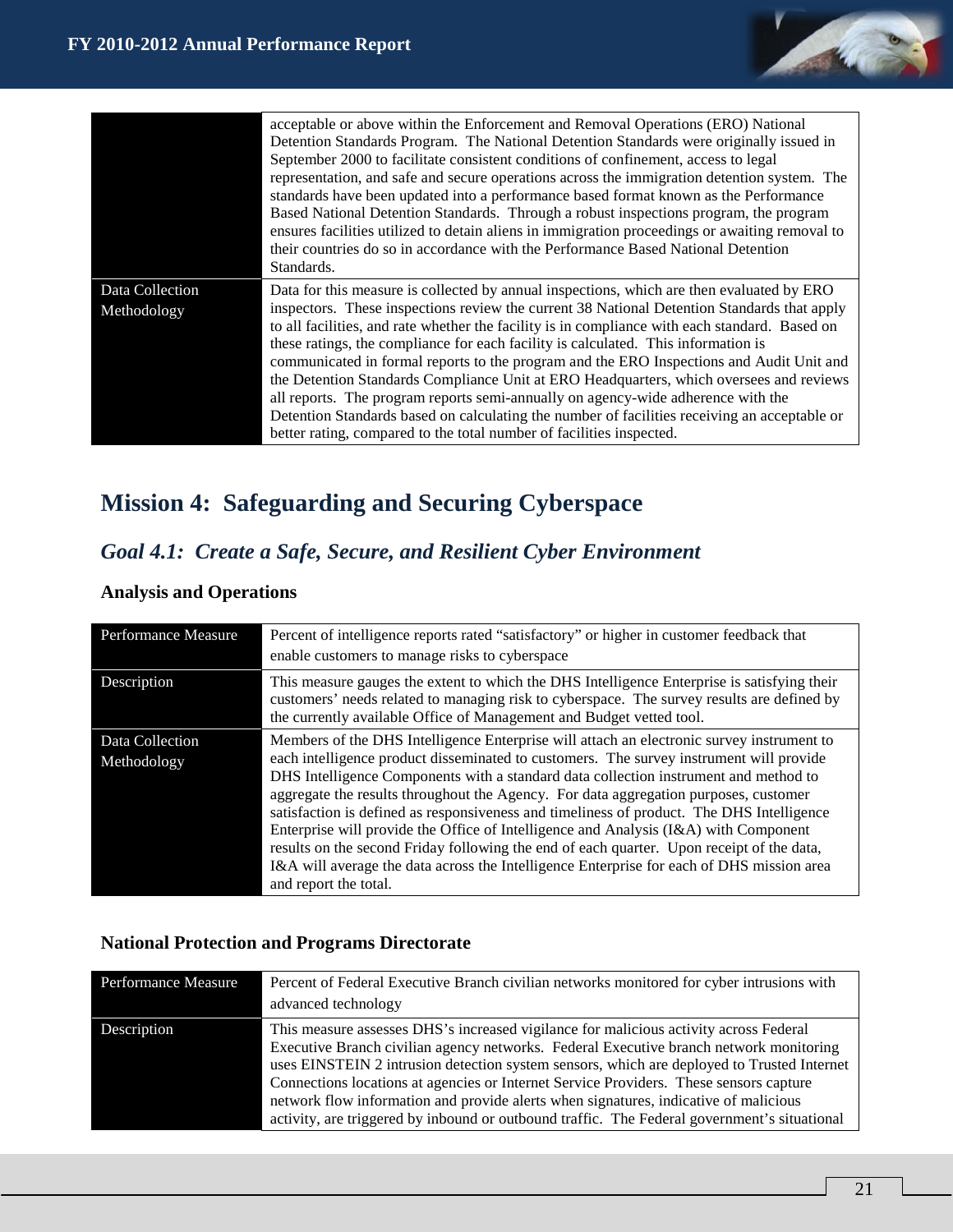

|                                | awareness of malicious activity across its systems will increase as more networks are<br>monitored and the methodology will require data normalization to account for the addition<br>of large numbers of networks. This measures a program that is early stages of<br>implementation.                                                                                                                                                                                                                                                                                                                                                                                                                                                                                                                            |
|--------------------------------|-------------------------------------------------------------------------------------------------------------------------------------------------------------------------------------------------------------------------------------------------------------------------------------------------------------------------------------------------------------------------------------------------------------------------------------------------------------------------------------------------------------------------------------------------------------------------------------------------------------------------------------------------------------------------------------------------------------------------------------------------------------------------------------------------------------------|
| Data Collection<br>Methodology | For the 19 Trusted Internet Connection Access Providers (TICAPs): Once EINSTEIN<br>installations are successfully tested (including a formal Installation Test & Checkout<br>Review) notification is provided to the respective program managers. The number of<br>installations is tracked and published by the National Cybersecurity $&$ Protection System<br>(NCPS) program managers. For the 97 Departments and Agencies with EINSTEIN 2<br>coverage at Internet Service Provider (ISP) locations: To begin EINSTEIN 2 coverage<br>through an ISP, a Department or Agency and the participating ISP sign a "Banner Language"<br>Memorandum of Agreement providing a formal agreement. These agreements are tracked<br>by NCPS, and used to monitor the number of Departments and Agencies with ISP coverage. |
| Performance Measure            | Percent of unique vulnerabilities detected during cyber incidents where mitigation strategies<br>were provided by DHS                                                                                                                                                                                                                                                                                                                                                                                                                                                                                                                                                                                                                                                                                             |
| Description                    | This measure indicates the percent of unique, known cyber vulnerabilities, detected during<br>cyber incidents, where DHS provides a mitigation strategy to address the vulnerabilities and<br>prevent the incident from recurring.                                                                                                                                                                                                                                                                                                                                                                                                                                                                                                                                                                                |
| Data Collection<br>Methodology | When United States Computer Emergency Readiness Team (US-CERT) becomes aware of a<br>unique high vulnerability, the person who receives the information will check it against the<br>Priority Information Requirements (PIRs). If it meets one of the criteria, they will inform<br>the US-CERT Senior Watch Officer who will record it in the PIR spreadsheet, and follow up<br>with US-CERT analysts and the production team. The Industrial Control Systems Cyber<br>Emergency Response Team (ICS-CERT) collects information in its ticketing system and<br>will track vulnerabilities for which mitigations are issued to the community.                                                                                                                                                                      |
|                                |                                                                                                                                                                                                                                                                                                                                                                                                                                                                                                                                                                                                                                                                                                                                                                                                                   |
| Performance Measure            | Average amount of time required for initial response to a request for assistance from public<br>and private sector partners to prevent or respond to major cyber incidents                                                                                                                                                                                                                                                                                                                                                                                                                                                                                                                                                                                                                                        |
| Description                    | This measure assesses the average amount of time it takes DHS to initially respond to a<br>request for technical assistance from a public (.gov) or private (.com) sector partner in order<br>to prevent or respond to a major cyber incident.                                                                                                                                                                                                                                                                                                                                                                                                                                                                                                                                                                    |
| Data Collection<br>Methodology | To determine the average time required for initial response to a request for assistance, the<br>United States Computer Emergency Readiness Team (US-CERT) will use its internal<br>Request for Technical Assistance (RTA) process which tracks the date and time of a request<br>for technical assistance and the date and time US-CERT and the Industrial Control Systems<br>Cyber Emergency Response Team (ICS-CERT) initially responds to the requestor, i.e.<br>provides the RTA template. The amount of time between the request for technical assistance<br>and the initial response to the requestor will be calculated and the average across all requests<br>will be used to calculate the actual result reported.                                                                                       |
| Performance Measure            | Percent of cybersecurity mitigation strategies provided by DHS for unique vulnerabilities<br>that are timely and actionable                                                                                                                                                                                                                                                                                                                                                                                                                                                                                                                                                                                                                                                                                       |
| Description                    | The DHS National Cyber Security Division will follow up with cyber customers, to whom<br>mitigation strategies were provided, in order to determine the timeliness and effectiveness of<br>those strategies. A customer survey will be used to acquire data on areas such as timeliness,<br>clarity, effectiveness, and sufficiency of mitigation strategies. This measures a program that<br>is early stages of implementation.                                                                                                                                                                                                                                                                                                                                                                                  |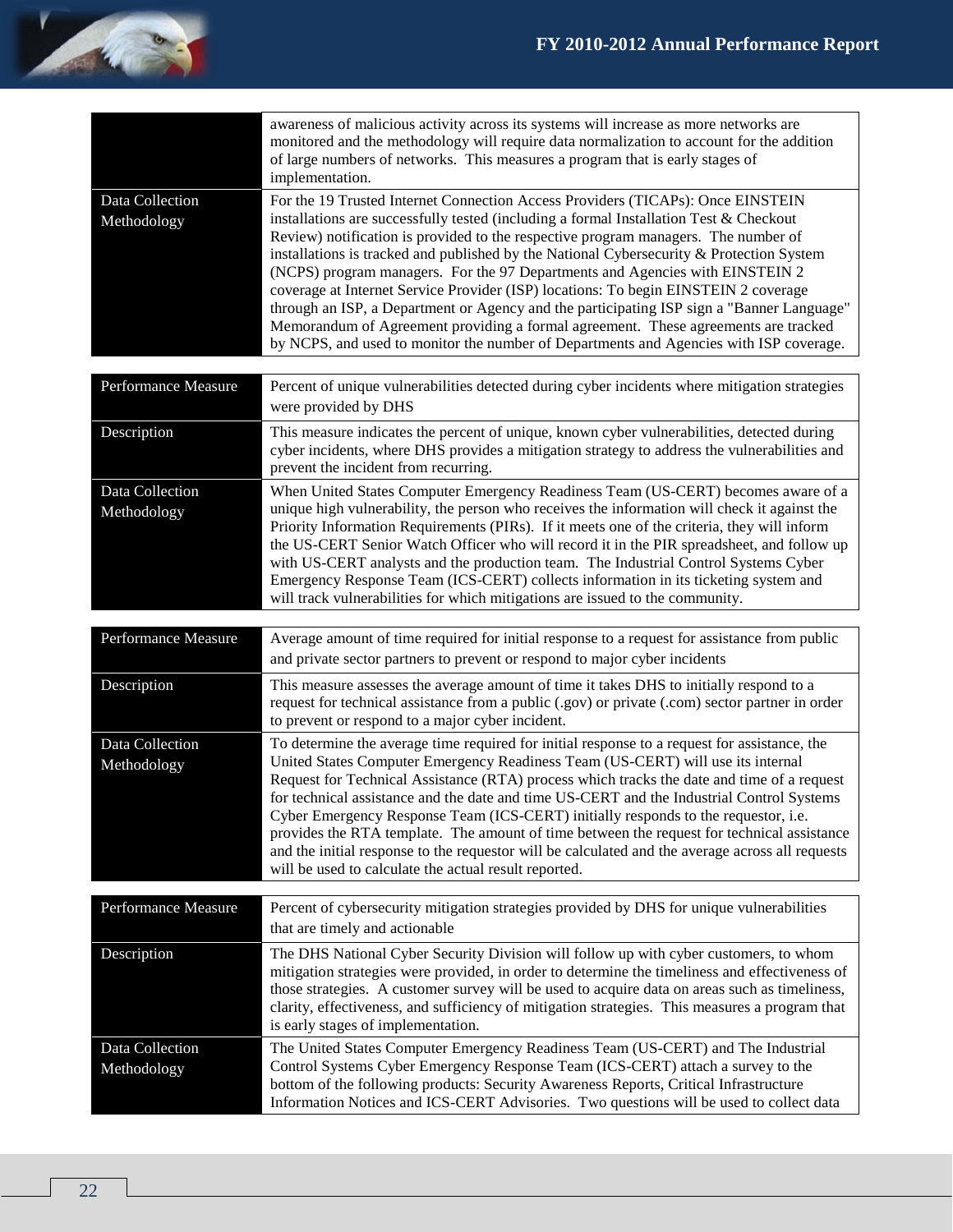

| for this measure: "Was this product timely?" and "Was this product actionable?" The           |
|-----------------------------------------------------------------------------------------------|
| responses are weighted and the answers to the two questions will be averaged and then         |
| divided by the total number of responses. A third question will be included in the survey to  |
| identify stakeholders for whom the vulnerability and associated mitigation strategy are not   |
| applicable (i.e. the vulnerability applies to an application or operating system that a given |
| stakeholder does not use). The denominator will be adjusted to account for stakeholders       |
| who self-identify with the population for whom the vulnerability and associated mitigation    |
| strategy are not applicable.                                                                  |
|                                                                                               |

#### **U.S. Secret Service**

| <b>Performance Measure</b>     | Financial crimes loss prevented by the Secret Service Electronic Crimes Task Forces (in<br>millions)                                                                                                                                                                                                                                                                                                                                                                                                                                                                                                                                                                                                                                                                                                                                                                                                                                                                                    |
|--------------------------------|-----------------------------------------------------------------------------------------------------------------------------------------------------------------------------------------------------------------------------------------------------------------------------------------------------------------------------------------------------------------------------------------------------------------------------------------------------------------------------------------------------------------------------------------------------------------------------------------------------------------------------------------------------------------------------------------------------------------------------------------------------------------------------------------------------------------------------------------------------------------------------------------------------------------------------------------------------------------------------------------|
| Description                    | An estimate of the direct dollar loss to the public prevented due to investigations by Secret<br>Service Electronic Crimes Task Forces (ECTFs) throughout the United States. The estimate<br>is based on the likely amount of electronic financial crime that would have occurred had the<br>offender not been identified nor the criminal enterprise disrupted. It reflects the Secret<br>Service's efforts to reduce financial losses to the public attributable to electronic crimes. The<br>Investigative program provides manpower on a temporary basis to support protective<br>assignments; Field agents provide a "surge capacity" of protective manpower, without which<br>the Secret Service could not accomplish its protective mandate in a cost-effective manner.<br>Although these temporary assignments occur every year, they increase during a presidential<br>campaign requiring the Secret Service to decrease its performance measure targets in<br>campaign years. |
| Data Collection<br>Methodology | The Secret Service collects data on its multitude of criminal investigations through its case<br>management system known as the Master Central Index. Data is input to the Master Central<br>Index system via Secret Service personnel located in field offices throughout the United<br>States and overseas. Data pertaining to this particular measure (loss prevented) are extracted<br>from the Master Central Index system by designated Electronic Crimes Task Force case<br>violation codes and the dates these cases were closed. The data is then aggregated up to the<br>highest levels by month, year, office, and Service-wide. This information is then reported<br>through various management and statistical reports to Secret Service headquarters program<br>managers, field offices, and the Department of Homeland Security.                                                                                                                                         |

## *Goal 4.2: Promote Cybersecurity Knowledge and Innovation*

| Performance Measure            | Percent of young adults with sufficient level of cybersecurity awareness                                                                                                                                                                                                                                                                                                                                                                                                                                                                                                                |
|--------------------------------|-----------------------------------------------------------------------------------------------------------------------------------------------------------------------------------------------------------------------------------------------------------------------------------------------------------------------------------------------------------------------------------------------------------------------------------------------------------------------------------------------------------------------------------------------------------------------------------------|
| Description                    | This measure gauges the percent of young adults with a sufficient level of cybersecurity<br>awareness. A sufficient level of awareness is characterized by a basic level of knowledge<br>about identity theft, cyber bullying, and how to protect oneself online. The measure targets<br>teens and young adults in order to raise awareness in these areas. This measures a program<br>that is early stages of implementation.                                                                                                                                                          |
| Data Collection<br>Methodology | The data used to report on this measure is acquired from the Federal Trade Commission<br>(FTC) and National Cyber Security Alliance. These organizations have established<br>processes/surveys in place through which they report on cyber awareness within a number of<br>focus populations, one of which is "young adults." DHS has established<br>relationships/agreements with these organizations and, as a result, will have direct access to<br>the data on young adults; which the DHS National Cyber Awareness Campaign will then<br>analyze, process, and report on annually. |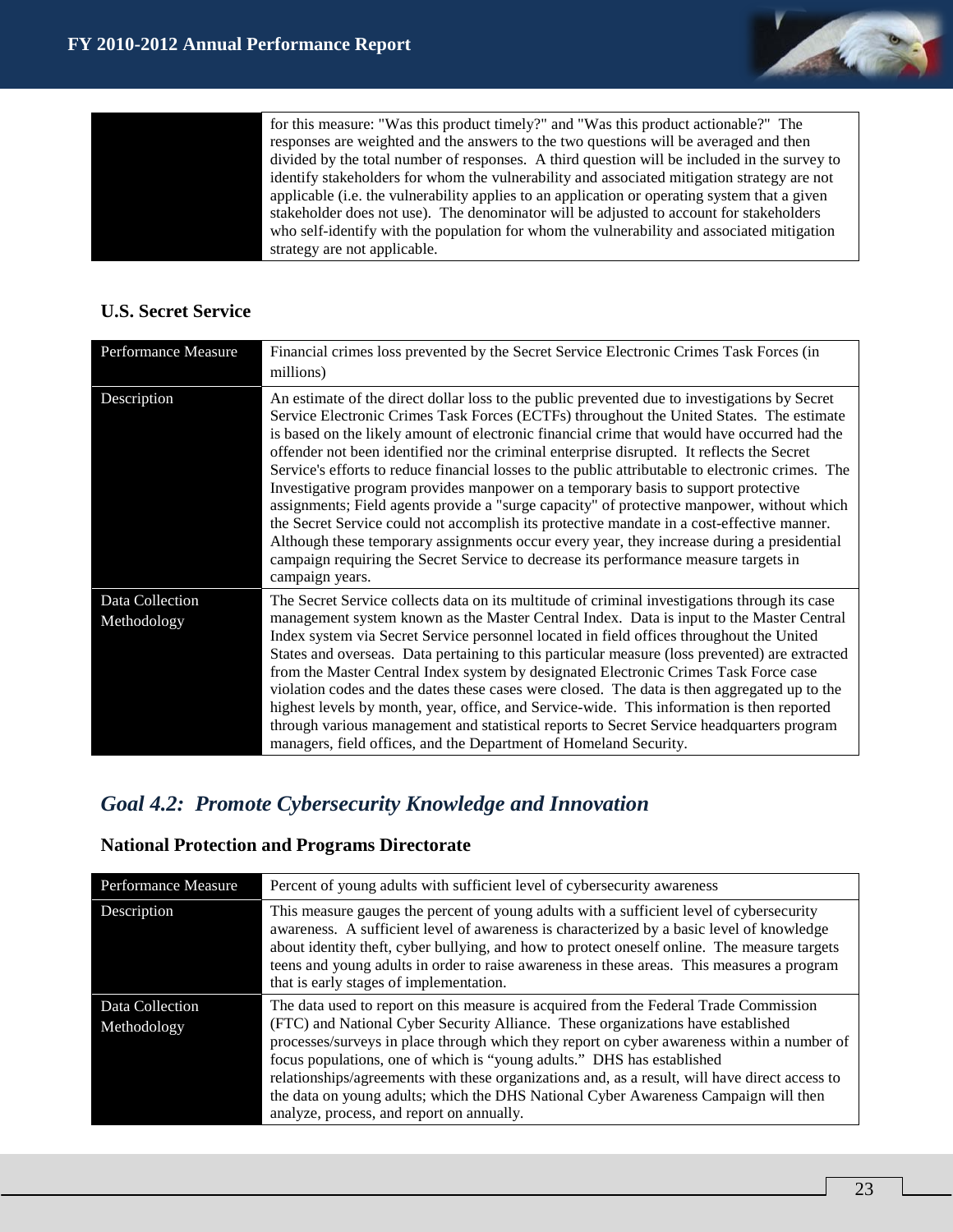

# **Mission 5: Ensuring Resilience to Disasters**

### *Goal 5.1: Mitigate Hazards*

| Performance Measure                | Percent of communities in high earthquake, flood, and wind-prone areas adopting disaster-<br>resistant building codes                                                                                                                                                                                                                                                                                                                                                                                                                                                                                                                                                                                                                                                                                                                                                                                                                                                                                                                                            |
|------------------------------------|------------------------------------------------------------------------------------------------------------------------------------------------------------------------------------------------------------------------------------------------------------------------------------------------------------------------------------------------------------------------------------------------------------------------------------------------------------------------------------------------------------------------------------------------------------------------------------------------------------------------------------------------------------------------------------------------------------------------------------------------------------------------------------------------------------------------------------------------------------------------------------------------------------------------------------------------------------------------------------------------------------------------------------------------------------------|
| Description                        | This measure will target the number of communities adopting building codes containing<br>provisions that adequately address earthquake, flood, and wind hazards. FEMA works with<br>code adoption and enforcement organizations to support community implementation of<br>disaster resistant building codes, defined as being in compliance with the National Flood<br>Insurance Program regulations, equivalent to the National Earthquake Hazards Reduction<br>Program recommended provisions, and in compliance with the provisions of the<br>International Codes as designated by the International Codes Council. FEMA also works<br>with the Insurance Services Office (ISO) Building Code Effectiveness Grading Schedule<br>(BCEGSTM) data to track the number of high-risk communities subject to flood, wind,<br>earthquake, and combined perils that have adopted a disaster resistant building codes over<br>time.                                                                                                                                    |
| Data Collection<br>Methodology     | FEMA Mitigation leverages data from the ISO, a leading national source of information<br>about property/casualty insurance risk. ISO collects information on the building codes in<br>effect in a particular community, as well as how the community enforces its building codes.<br>This information is stored in the BCEGS™ database. For FY 2010, BCEGS™ data from<br>September 15, 2009, were used to establish the baseline number of jurisdictions located in<br>hazard-prone regions that have adopted commercial, residential, and both commercial and<br>residential building codes with disaster-resistant provisions. Data is collected quarterly,<br>under contract with ISO, and reported annually as a percentage of the total at-risk<br>communities. FEMA tracks both changes in total numbers of jurisdictions and the number<br>of communities with disaster-resistant codes.                                                                                                                                                                  |
|                                    |                                                                                                                                                                                                                                                                                                                                                                                                                                                                                                                                                                                                                                                                                                                                                                                                                                                                                                                                                                                                                                                                  |
| Performance Measure                | Percent of households surveyed reporting they have taken steps to mitigate damage to                                                                                                                                                                                                                                                                                                                                                                                                                                                                                                                                                                                                                                                                                                                                                                                                                                                                                                                                                                             |
| Description                        | property and protect themselves in the event of a disaster<br>This measure tracks the percent of surveyed households who have responded that they have<br>taken action to reduce the impact of an earthquake, flood, hurricane and /or tornado, to their<br>household.                                                                                                                                                                                                                                                                                                                                                                                                                                                                                                                                                                                                                                                                                                                                                                                           |
| Data Collection<br>Methodology     | The measure calculates the percent of households surveyed who respond they have taken<br>one of the following steps to protect the value of their property: 1) purchased flood<br>insurance; 2) elevated the furnace, water heater, and/or electric panel; 3) sealed the walls in<br>your basement with waterproofing compounds; 4) installed storm shutters; 5) installed roof<br>straps or clips; 6) built a safe room. The Citizen Corps National Survey collects individual<br>disaster preparedness data biennially from a sample of households across the nation. The<br>survey is conducted by FEMA's Individual and Community Preparedness Division. Data<br>will be collected by relevant demographic factors in order to provide information on<br>significant differences by factors such as income, age, education, race/ethnicity, disability,<br>and English proficiency. The results are then calculated by dividing the number of<br>households that have taken action in at least one of the areas divided by the number of<br>people surveyed. |
|                                    |                                                                                                                                                                                                                                                                                                                                                                                                                                                                                                                                                                                                                                                                                                                                                                                                                                                                                                                                                                                                                                                                  |
| Performance Measure<br>Description | Percent of U.S. population (excluding territories) covered by planned mitigation strategies<br>This is a point in time metric that determines the percent of U.S. population (excluding                                                                                                                                                                                                                                                                                                                                                                                                                                                                                                                                                                                                                                                                                                                                                                                                                                                                          |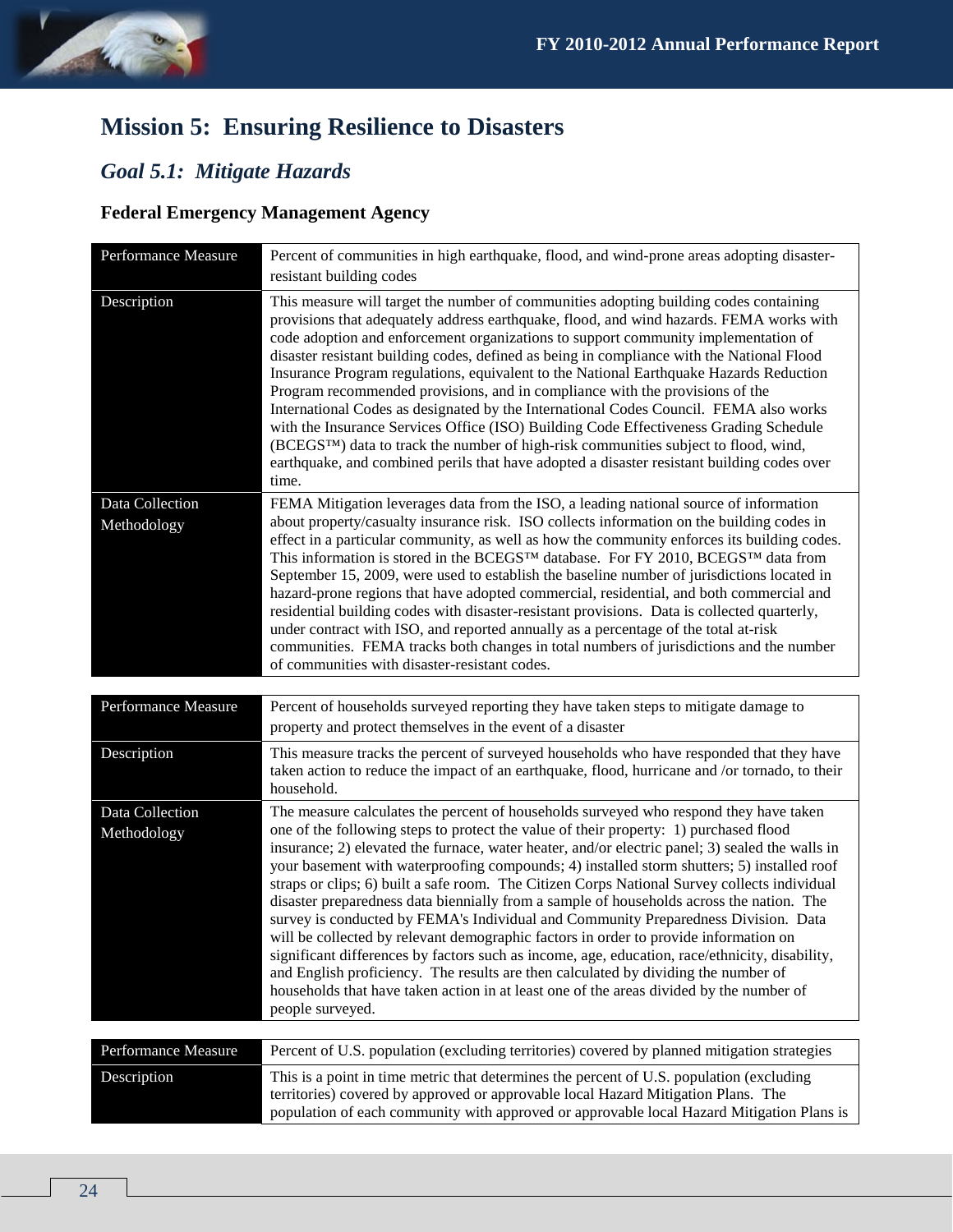

|                                | used to calculate the percentage of the national population. FEMA Mitigation gathers and<br>analyzes critical data to aid in future mitigation efforts and enable communities to be better<br>informed—and better protected. FEMA Mitigation helps communities reduce risk through<br>sound land-use planning principles (such as planned mitigation strategies), floodplain<br>management practices, and financial assistance.                                                                                                                                                                                                                                                                                                                                                                                                                                                                                                                                                           |
|--------------------------------|-------------------------------------------------------------------------------------------------------------------------------------------------------------------------------------------------------------------------------------------------------------------------------------------------------------------------------------------------------------------------------------------------------------------------------------------------------------------------------------------------------------------------------------------------------------------------------------------------------------------------------------------------------------------------------------------------------------------------------------------------------------------------------------------------------------------------------------------------------------------------------------------------------------------------------------------------------------------------------------------|
| Data Collection<br>Methodology | FEMA regional staff review each mitigation plan based on the regulations found in 44CFR<br>Part 201. Plans are not approved until they demonstrate that the affected jurisdiction(s)<br>engaged in a planning process, identified and evaluated their risks from natural hazards,<br>create overarching goals, and evaluate a range of specific actions that would reduce their<br>risk, including a mitigation strategy that describes how the plan will be implemented. Data<br>on the approved plans is stored by FEMA Headquarters (HQ) Risk Analysis Division in a<br>MS Excel spreadsheet which is maintained on redundant networks drives. The HQ<br>spreadsheet is populated monthly by FEMA Regional Risk Analysis staff who record, report,<br>and store the names and locations of the jurisdictions that have received FEMA approval of<br>mitigation plans. FEMA HQ consolidates this information, and validates through the<br>monthly reporting request to Regional staff. |
| <b>Performance Measure</b>     | Reduction in the potential cost of natural disasters to communities and their citizens                                                                                                                                                                                                                                                                                                                                                                                                                                                                                                                                                                                                                                                                                                                                                                                                                                                                                                    |
| Description                    | This measure reports the estimated dollar value of losses to the American public which are<br>avoided or averted through a strategic approach of natural hazard risk management.                                                                                                                                                                                                                                                                                                                                                                                                                                                                                                                                                                                                                                                                                                                                                                                                          |
| Data Collection<br>Methodology | The methodology used to estimate the annual flood losses that are avoided resulting from the<br>National Flood Insurance Programs mitigation requirements are based on estimates of the<br>number of Post-Flood Insurance Rate Map structures in Special Floodplain Hazard Areas,<br>the estimated level of compliance with those requirements, and an estimate of average<br>annual damages that are avoided. Through FEMA grant programs, losses avoided are<br>determined by adding all Federal Share obligations and multiplying by 2 (based on estimated<br>historical average benefit to cost ratio of 2 for projects). All mitigation activities, except for<br>Management Costs/Technical Assistance, are included.                                                                                                                                                                                                                                                               |

## *Goal 5.2: Enhance Preparedness*

| Performance Measure            | Number of corrective actions completed to improve performance following National Level<br>Exercises                                                                                                                                                                                                                                                                                                                                                                                                                                                                                                                                                                                                                                                                                                                                                                                                       |
|--------------------------------|-----------------------------------------------------------------------------------------------------------------------------------------------------------------------------------------------------------------------------------------------------------------------------------------------------------------------------------------------------------------------------------------------------------------------------------------------------------------------------------------------------------------------------------------------------------------------------------------------------------------------------------------------------------------------------------------------------------------------------------------------------------------------------------------------------------------------------------------------------------------------------------------------------------|
| Description                    | This measure will count completed corrective actions assigned to DHS for action resulting<br>from National Level Exercises. A National Level Exercise (NLE) helps the federal<br>government prepare and coordinate a multiple-jurisdictional integrated response to a national<br>catastrophic event. An NLE is the capstone exercise conducted as the final component of<br>each National Exercise Program cycle and requires the participation of all appropriate<br>department and agency principals, other key officials and all necessary staffs and operations<br>centers and operational elements at both the national and regional/local levels. The capstone<br>exercise satisfies the biennial national exercise requirement established in 6 U.S.C. §<br>$748(b)(3)$ . Corrective actions identified from the exercise are assigned to the respective<br>Agency for completion and validation. |
| Data Collection<br>Methodology | The Corrective Action Program (CAP) is a component of FEMA's Homeland Security<br>Exercise and Evaluation Program (HSEEP). HSEEP serves as the doctrine for design,<br>conduct and evaluation of National Exercise Program exercises. Each DHS component has<br>a designated Action Officer who is responsible for tracking and updating the implementation<br>status of a corrective action for his/her respective organization. The number of completed<br>Corrective Actions assigned to DHS is calculated by adding the total number of corrective<br>actions listed in the Improvement Plans for the National Level Exercise which have been<br>assigned to DHS since FY 2006 and marked as "Completed" within the CAP System.                                                                                                                                                                       |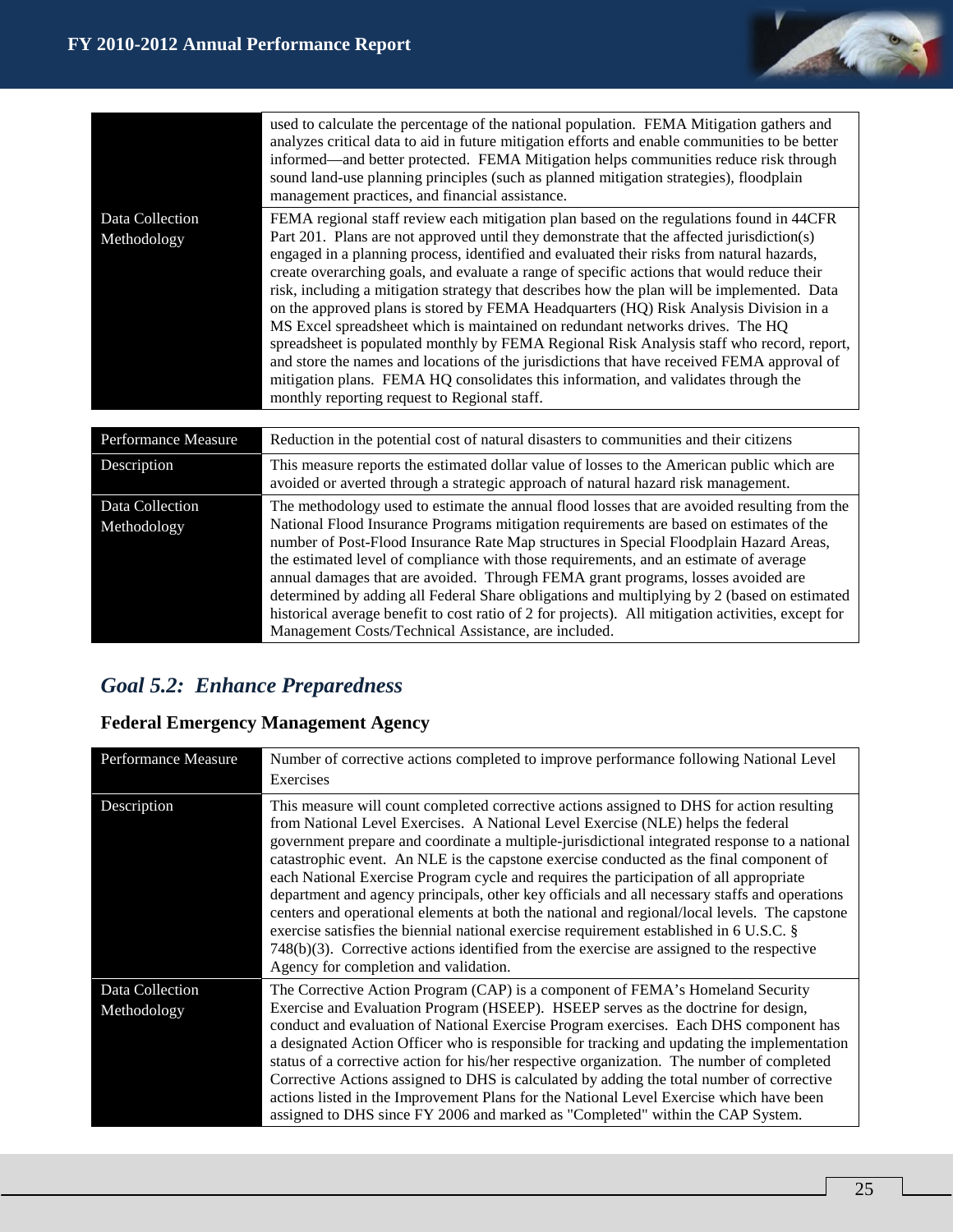

| Performance Measure            | Percent of households surveyed reporting they have taken steps to be prepared in the event<br>of a disaster                                                                                                                                                                                                                                                                                                                                                                                                                                                                                                                                                                                                                                                                                                                                                  |
|--------------------------------|--------------------------------------------------------------------------------------------------------------------------------------------------------------------------------------------------------------------------------------------------------------------------------------------------------------------------------------------------------------------------------------------------------------------------------------------------------------------------------------------------------------------------------------------------------------------------------------------------------------------------------------------------------------------------------------------------------------------------------------------------------------------------------------------------------------------------------------------------------------|
| Description                    | This measure tracks the percent of surveyed households who report that they have taken<br>specific actions, such as attend skills training, gathered disaster supplies, and/or developed a<br>disaster plan to prepare for disasters relevant to their community.                                                                                                                                                                                                                                                                                                                                                                                                                                                                                                                                                                                            |
| Data Collection<br>Methodology | This measure calculates the percent of households surveyed who reported taking steps in 3<br>of the 5 identified areas of preparedness behaviors. Response data is gathered for the<br>following 5 areas of preparedness: supplies, planning, community awareness, exercise, and<br>training. Data will be collected through a household survey conducted by the Individual and<br>Community Preparedness Division, currently a biennial survey. Calculation is based on a<br>random telephone/cell national household survey of 2,400 respondents that are weighted to<br>match U.S. population distributions according to U.S. Census population estimates. Data<br>will be collected by relevant demographic factors in order to provide information on<br>significant differences by factors such as income, age, education, race/ethnicity, disability. |

## *Goal 5.3: Ensure Effective Emergency Response*

| Performance Measure            | Percent of the U.S. population directly covered by FEMA connected radio transmission<br>stations                                                                                                                                                                                                                                                                                                                                                                                                                                                                                                                                                                                                                                                                                                                                                           |
|--------------------------------|------------------------------------------------------------------------------------------------------------------------------------------------------------------------------------------------------------------------------------------------------------------------------------------------------------------------------------------------------------------------------------------------------------------------------------------------------------------------------------------------------------------------------------------------------------------------------------------------------------------------------------------------------------------------------------------------------------------------------------------------------------------------------------------------------------------------------------------------------------|
| Description                    | This measure tracks the percentage of U.S. residents that will be capable of receiving an<br>emergency alert message from a broadcast station that is connected and enhanced by FEMA<br>to provide resilient, last resort capability for the President to address the American people.<br>Executive Order 13407 requires the Integrated Public Alert Warning System (IPAWS) to<br>implement a capability to alert and warn the American people in all hazards and "to ensure<br>that under all conditions the President can communicate with the American people." The<br>program goal is greater than 90% of the U.S. population be in the direct coverage footprint<br>of a FEMA Primary Entry Point (PEP) radio station.                                                                                                                                |
| Data Collection<br>Methodology | An accounting of the Continental United States population that can receive alert and warning<br>messages directly from an initial delivery system is calculated using service contours for<br>stations participating in the PEP program based on standard Federal Communications<br>Commission (FCC) methodology. Reference signal levels follow recommendations of the<br>Primary Entry Point Advisory Committee. Station power and antenna specifications used<br>were extracted from the FCC's online data resource. Served population is based on the most<br>current U.S. Census data aggregated into one kilometer tiles. As additional delivery<br>systems/pathways utilizing television cable and personal communications devices are<br>developed their contribution to the total directly served population will be assessed and<br>factored in. |
| Performance Measure            | Percent of time that critical communications for response operations are established within<br>12 hours                                                                                                                                                                                                                                                                                                                                                                                                                                                                                                                                                                                                                                                                                                                                                    |
| Description                    | This measure reflects the percent of time that critical communications are established for<br>FEMA's on-site emergency responders within 12 hours of the deployment of Mobile<br>Emergency Response Support (MERS). MERS is FEMA's critical communications<br>capability for response operations and provides self-sufficient, mobile telecommunications,<br>life support, logistics, operational support and power generation for all-hazards disaster<br>response activities. The six MERS Detachments are located throughout the U.S. to rapidly<br>respond to all incidents. Detachments support National Special Security Events as well as<br>other planned special events and activities and provide a cost-effective solution to National                                                                                                          |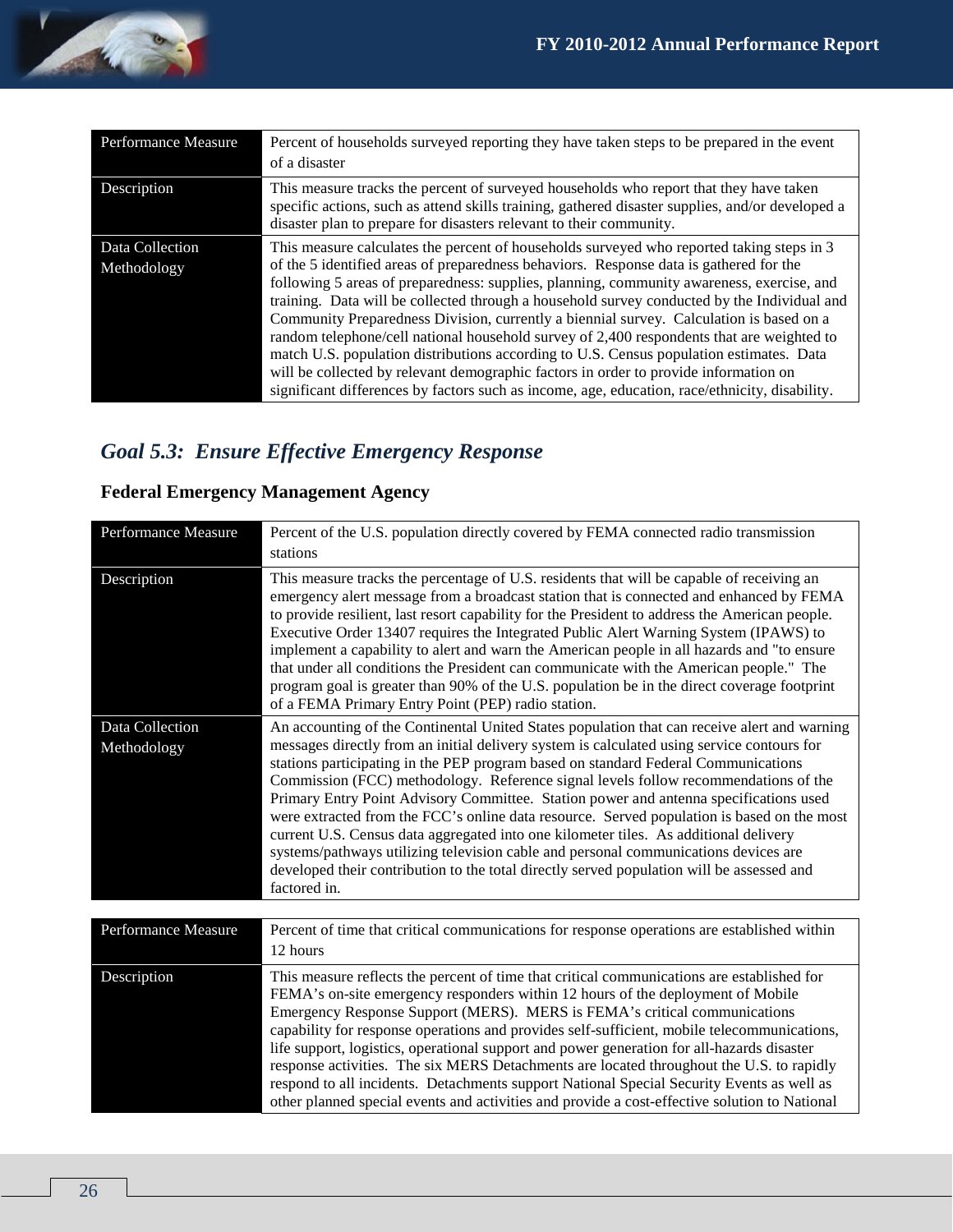

|                                | Response Framework requirements allowing staff at the Joint Field Offices to focus on<br>immediate response and recovery activities. MERS Operations Centers specialists support<br>FEMA's network of operations centers providing situational awareness down to the incident<br>site level.                                                                                                                                                                                                                                                                                                                                                                                                                                                                                                                          |
|--------------------------------|-----------------------------------------------------------------------------------------------------------------------------------------------------------------------------------------------------------------------------------------------------------------------------------------------------------------------------------------------------------------------------------------------------------------------------------------------------------------------------------------------------------------------------------------------------------------------------------------------------------------------------------------------------------------------------------------------------------------------------------------------------------------------------------------------------------------------|
| Data Collection<br>Methodology | Upon notification, the MERS Operations Center (MOC) tracks the capability movement.<br>Once the capability is in place, the status is updated in the MOC activity log and distributed<br>via e-mail to key FEMA personnel.                                                                                                                                                                                                                                                                                                                                                                                                                                                                                                                                                                                            |
|                                |                                                                                                                                                                                                                                                                                                                                                                                                                                                                                                                                                                                                                                                                                                                                                                                                                       |
| Performance Measure            | Percent of essential incident command functions (enabled through response teams and<br>operations centers) that are established within 12 hours                                                                                                                                                                                                                                                                                                                                                                                                                                                                                                                                                                                                                                                                       |
| Description                    | This measure gauges the percent of time that response teams and operations centers are<br>established in order to successfully perform essential incident command functions to respond<br>to disasters effectively and in a unified manner within 12 hours of being notified of<br>deployment.                                                                                                                                                                                                                                                                                                                                                                                                                                                                                                                        |
| Data Collection<br>Methodology | The teams are notified of deployment and FEMA's National Response Coordination Center<br>(NRCC) documents the notification. Once the team arrives on scene, the team chief contacts<br>the NRCC to update their status in FEMA's Activities Log Database. FEMA's Activities<br>Log Database is used and maintained as the system of record for all incidents and is archived<br>for historical reference. FEMA's Response staff at HQ extracts data from the database<br>related to on-scene arrival times of any (or all) teams deployed to one or more incidents and<br>compares to when teams were notified of deployment for corresponding incidents. The data<br>is based on the total number of actual real-world or exercise deployments, rather than a<br>specific number of deployments throughout the year. |
| Performance Measure            | Percent of urban search and rescue teams arriving on scene within 12 hours of deployment<br>notification                                                                                                                                                                                                                                                                                                                                                                                                                                                                                                                                                                                                                                                                                                              |
| Description                    | Urban Search and Rescue (US&R) teams have a requirement to arrive on scene within 12<br>hours of deployment notification to save and sustain lives and minimize suffering in a timely<br>manner in communities overwhelmed by acts of terrorism, natural disasters, or other<br>emergencies. This standard applies to task forces travelling by ground and by air. The<br>optimum traveling method for the task forces is determined at the time of mobilization. This<br>measure includes both the task force members and their support equipment as well as the<br>commanding element (Incident Support Team).                                                                                                                                                                                                      |
| Data Collection<br>Methodology | National Response Coordination Center (NRCC) Emergency Support Function staff records<br>arrival times in FEMA's National Response Coordination Center (NRCC) database.<br>Additionally, FEMA uses a vehicle tracking capability to provide visual real-time data of<br>team location/arrival times.                                                                                                                                                                                                                                                                                                                                                                                                                                                                                                                  |
| Performance Measure            | Percent of jurisdictions with access to the FEMA National Shelter System which allows<br>users to locate and monitor open congregate shelters                                                                                                                                                                                                                                                                                                                                                                                                                                                                                                                                                                                                                                                                         |
| Description                    | This measure reflects the percent of states with a signed Memorandum of Agreement<br>(MOA) to utilize the FEMA's National Shelter System (NSS) to monitor disaster shelter<br>activity. The NSS is a comprehensive, web-based database that emergency managers at any<br>jurisdictional level can use to identify, track, analyze, and report on the status of shelter<br>facilities, shelter openings and closings, shelter capacity, shelter population counts, and other<br>critical information. This national database is available to federal, state, and local<br>government agencies and voluntary organizations to evaluate and report on any facility<br>associated with the congregate care of people or household pets following a disaster.                                                              |
| Data Collection<br>Methodology | The program uses the number of MOAs executed with states as a percentage of the 50 states.<br>The number of MOAs is based upon executed MOAs as indicated by the date of the last<br>signature by the parties on the signature page of the MOA and the date specified in the MOA<br>as the period the MOA will remain in effect.                                                                                                                                                                                                                                                                                                                                                                                                                                                                                      |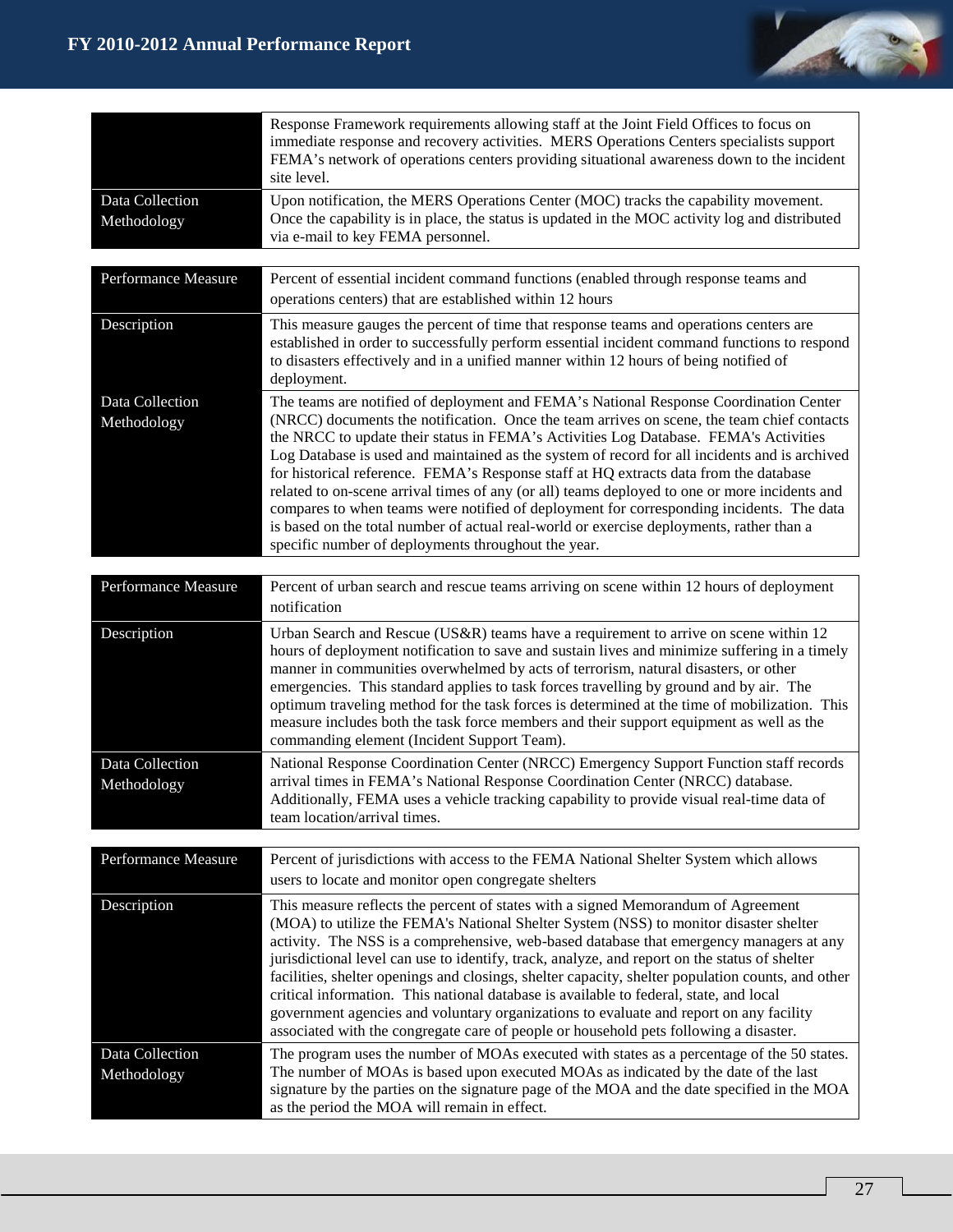

| Performance Measure            | Percent of orders for required life-sustaining commodities (meals, water, tarps, plastic<br>sheeting, cots, blankets and generators) and key operational resources delivered by the<br>agreed upon date                                                                                                                                                                                                                                                                                                                                                                                                                                                                                                                                                                                                                                                                                                                                                                                                    |
|--------------------------------|------------------------------------------------------------------------------------------------------------------------------------------------------------------------------------------------------------------------------------------------------------------------------------------------------------------------------------------------------------------------------------------------------------------------------------------------------------------------------------------------------------------------------------------------------------------------------------------------------------------------------------------------------------------------------------------------------------------------------------------------------------------------------------------------------------------------------------------------------------------------------------------------------------------------------------------------------------------------------------------------------------|
| Description                    | This measurement evaluates the percentage of orders from FEMA Distribution Centers or<br>logistics partners that arrive at the specified location by the validated and agreed upon<br>delivery date. Orders include but are not limited to: meals, water, tarps, plastic sheeting<br>cots, blankets and generators.                                                                                                                                                                                                                                                                                                                                                                                                                                                                                                                                                                                                                                                                                        |
| Data Collection<br>Methodology | Orders for disaster assets are entered into Logistics Supply Chain Management System<br>(LSCMS) by supply chain managers at FEMA HQ or regional staff. When Shipments are<br>received at designated locations (either FEMA or state sites), the Receipt is recorded in<br>LSCMS by FEMA staff (State representatives report data to FEMA). FEMA analysts<br>extract Tier I (life-saving/life-sustaining resources) and Tier II (key operational resources)<br>data from LSCMS: (1) the number of orders arriving by the required delivery date (RDD)<br>and (2) the number of shipments in an order meeting the RDD. Since an order may be<br>comprised of multiple shipments, an order is not considered "complete" until the arrival of<br>all shipments at agreed upon destination by RDD. For each tier, FEMA staff tabulates the<br>percent of orders arriving by the RDD using both the total number of orders arriving by the<br>RDD and the total number of shipments in an order meeting the RDD. |

#### **National Protection and Programs Directorate**

| <b>Performance Measure</b>     | Percent of high-risk urban areas designated within the Urban Areas Security Initiative<br>(UASI) able to demonstrate increased Emergency Communications capabilities                                                                                                                                                                                                                                                                                                                                                                                                                                                                                                                                                                                                                                                                                    |
|--------------------------------|---------------------------------------------------------------------------------------------------------------------------------------------------------------------------------------------------------------------------------------------------------------------------------------------------------------------------------------------------------------------------------------------------------------------------------------------------------------------------------------------------------------------------------------------------------------------------------------------------------------------------------------------------------------------------------------------------------------------------------------------------------------------------------------------------------------------------------------------------------|
| Description                    | This measure gauges the percent of high-risk urban areas within the UASI that display a five<br>percent or more increase in their overall communications capabilities, based on the<br>SAFECOM Interoperability Continuum. This measures a program that is early stages of<br>implementation.                                                                                                                                                                                                                                                                                                                                                                                                                                                                                                                                                           |
| Data Collection<br>Methodology | This measure will account only for those UASIs (out of 60) that display a five percent or<br>more increase in their overall communications capabilities, based on the SAFECOM<br>Interoperability Continuum. The Office of Emergency Communications (OEC) utilizes the<br>SAFECOM Interoperability Continuum to identify key capabilities that we believe enable<br>successful emergency communications. The capability factors are 1) utilization of strong<br>governance structures, 2) utilization of SOPs and formal agreements, 3) what technology is<br>used, 4) whether the technology is used regularly, and 5) training and exercises. OEC has a<br>3-year PRA approval for data collection starting in FY 2011. During FY 2011, OEC will<br>work to establish baselines, against which UASI progress will be assessed starting in FY<br>2012. |

## *Goal 5.4: Rapidly Recover*

| Performance Measure | Percent of eligible applicants provided temporary housing (including non-congregate)<br>shelters, hotel/motel, rental assistance, repair and replacement assistance, or direct housing)<br>assistance within 60 days of a disaster                                                                                                                                           |
|---------------------|------------------------------------------------------------------------------------------------------------------------------------------------------------------------------------------------------------------------------------------------------------------------------------------------------------------------------------------------------------------------------|
| Description         | This measure tracks the percent of eligible applicants seeking temporary housing assistance<br>and provided temporary housing assistance within 60 days of a disaster. FEMA temporary<br>housing assistance includes transitional sheltering assistance (hotel/motel), rental assistance,<br>repair and replacement assistance, or direct housing (temporary housing units). |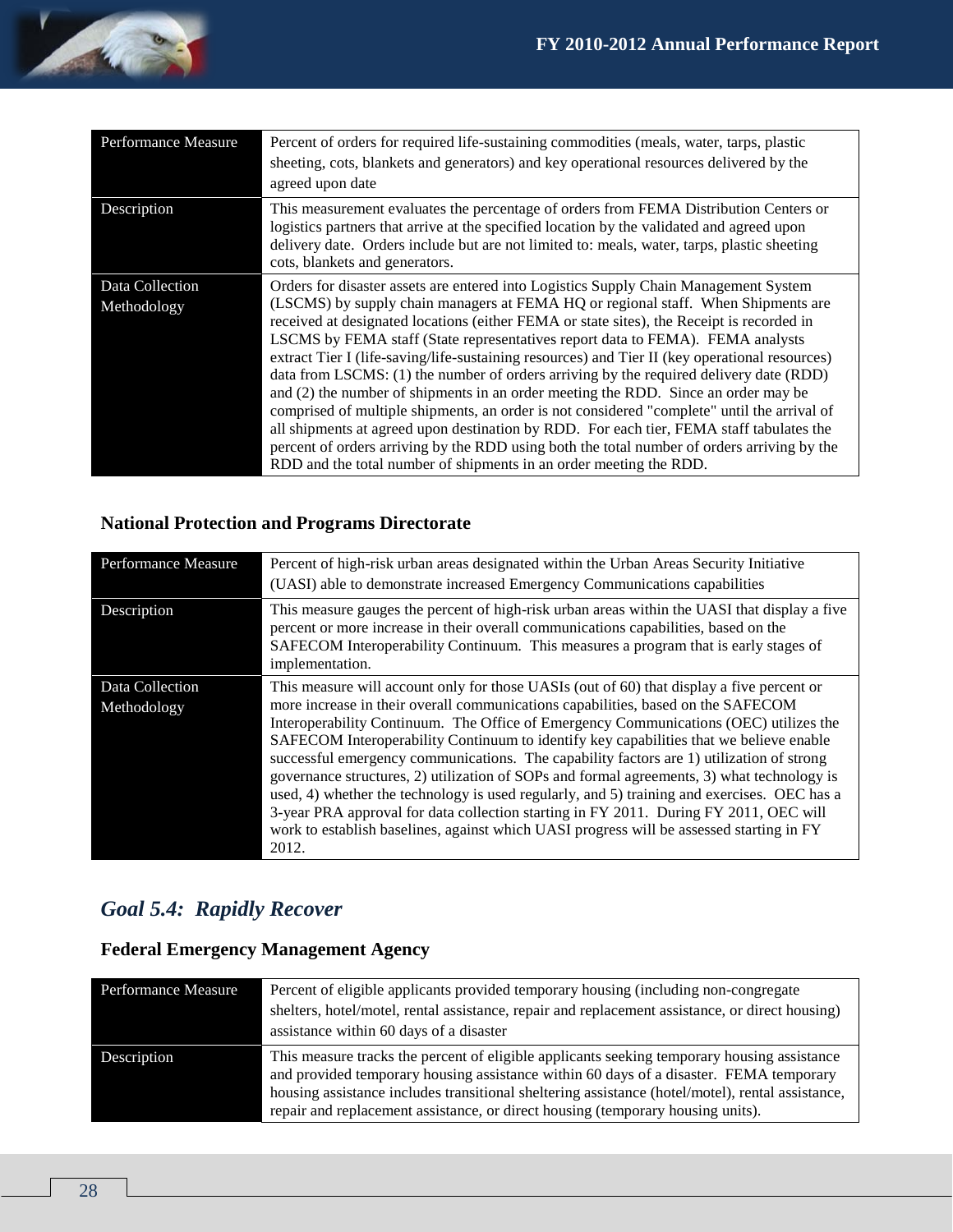

| Data Collection<br>Methodology | Data is collected from the National Emergency Management Information System to identify<br>the number of survivors receiving Rental Assistance, Transitional Sheltering Assistance,<br>Home Repair Assistance, Replacement Assistance and Temporary Housing Units.<br>Applicants are counted only once using the following hierarchy of assistance category: Rent<br>- Financial assistance for rental of alternate housing unit; Transitional Sheltering - Direct<br>assistance in the form of hotel lodging; Home Repair – Financial assistance for repair of<br>primary residence; Replacement – Financial assistance for replacement of primary residence;<br>Temporary Housing Unit – Direct assistance in the form of temporary housing units<br>(manufactured housing, etc.). The number of eligible applicants provided temporary<br>housing assistance within 60 days is determined by the number of days between the date of<br>registration and the date housing assistance was enabled. |
|--------------------------------|-----------------------------------------------------------------------------------------------------------------------------------------------------------------------------------------------------------------------------------------------------------------------------------------------------------------------------------------------------------------------------------------------------------------------------------------------------------------------------------------------------------------------------------------------------------------------------------------------------------------------------------------------------------------------------------------------------------------------------------------------------------------------------------------------------------------------------------------------------------------------------------------------------------------------------------------------------------------------------------------------------|
|                                |                                                                                                                                                                                                                                                                                                                                                                                                                                                                                                                                                                                                                                                                                                                                                                                                                                                                                                                                                                                                     |
| Performance Measure            | Percent of Federal Departments and Agencies that have viable continuity programs to<br>maintain essential functions in case of disaster                                                                                                                                                                                                                                                                                                                                                                                                                                                                                                                                                                                                                                                                                                                                                                                                                                                             |
| Description                    | This measure enables FEMA to track the percent of Category 1, 2, and 3 Federal<br>Departments and Agencies with viable Continuity of Operations (COOP) plans and to<br>identify the status and capability of those organizations to stand up operations in the event of<br>a disaster. In addition, this measure allows for FEMA National Continuity Programs to track<br>which agencies are in compliance with current Federal requirements and guidance.                                                                                                                                                                                                                                                                                                                                                                                                                                                                                                                                          |
| Data Collection<br>Methodology | Internal and Inter-Agency exercises provide the ability to evaluate strengths and weaknesses<br>of the overall continuity programs by using the COOP self-assessment tool. This<br>information is notated in After Action Reports generated after training and exercises. The<br>FEMA Operations Center generates a Qualification and Exception Report that gives the<br>percentage of responses/non-responses from the alert and notification testing. Readiness is<br>calculated based on responses to continuity questions. Responses are grouped into 3<br>weighted categories. A certain percentage of positive responses results in a Green, Yellow,<br>or Red continuity status.                                                                                                                                                                                                                                                                                                             |

| Performance Measure            | Government Emergency Telecommunications Service call completion rate during<br>emergency communication periods                                                                                                                                                                                                                                                                                                                                                                                      |
|--------------------------------|-----------------------------------------------------------------------------------------------------------------------------------------------------------------------------------------------------------------------------------------------------------------------------------------------------------------------------------------------------------------------------------------------------------------------------------------------------------------------------------------------------|
| Description                    | This measure gauges the Government Emergency Telecommunications Service (GETS) call<br>completion rate. The GETS call completion rate is the percent of calls that a National<br>Security/Emergency Preparedness (NS/EP) user completes via public telephone network,<br>landline, or wireless, to communicate with the intended user/location/system/etc, under all-<br>hazard scenarios. Hazard scenarios include terrorist attacks or natural disasters such as a<br>hurricane or an earthquake. |
| Data Collection<br>Methodology | Data is captured during the reporting period when the public switched network<br>communication experiences major congestion. The information is collected within the<br>priority service communications systems and provided to NS/EP communications<br>government staff and integrated by the GETS program management office. Based on<br>information from these reports, the program calculates call completion rate.                                                                             |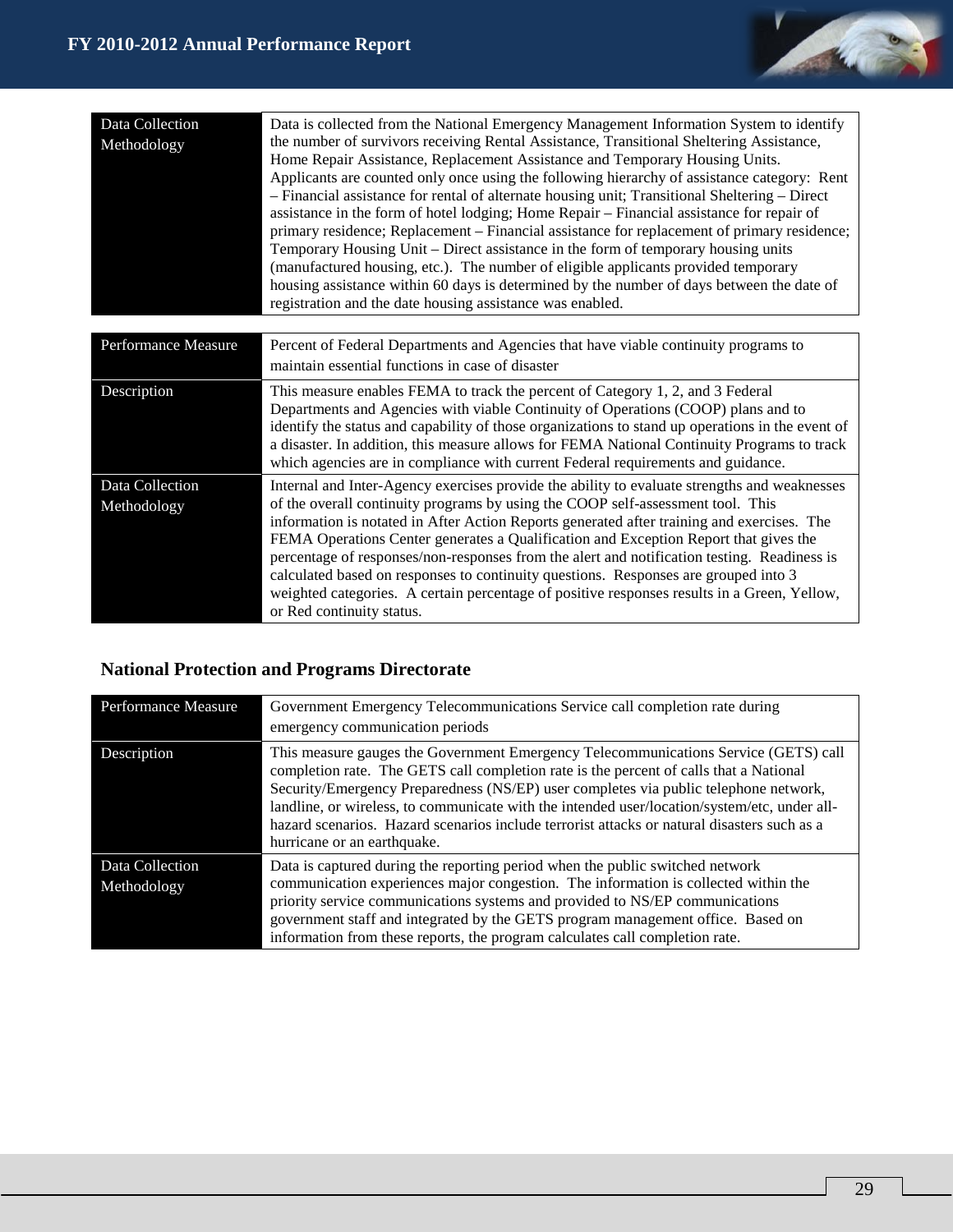

## **Mission 6: Providing Essential Support to National and Economic Security**

# *Goal 6.1: Collect Customs Revenue and Enforce Import/Export Controls*

#### **U.S. Customs and Border Protection**

| Performance Measure            | Percent of revenue directed by trade laws, regulations, and agreements successfully collected                                                                                                                                                                                                                                                                                                                                                                                                                                                                                                                                                       |
|--------------------------------|-----------------------------------------------------------------------------------------------------------------------------------------------------------------------------------------------------------------------------------------------------------------------------------------------------------------------------------------------------------------------------------------------------------------------------------------------------------------------------------------------------------------------------------------------------------------------------------------------------------------------------------------------------|
| Description                    | This measure estimates the collected duties expressed as a percent of the all collectable<br>revenue due from commercial imports to the United States directed by trade laws,<br>regulations, and agreements. The total collectable revenue is defined as total collection plus<br>the estimated net undercollection (also called revenue gap or loss) due to non-compliance<br>with U.S. trade laws and regulations. The revenue gap is a calculation of uncollected duties<br>based on statistical sampling, expressed as both a dollar estimate and a percent of<br>undercollections.                                                            |
| Data Collection<br>Methodology | At the start of each fiscal year, an analysis of import data is conducted to help design a<br>statistical survey program, which is implemented in the Automated Targeting System (ATS).<br>Field offices are notified of which entries to review as part of this program by automatically<br>created Automated Commercial Environment (ACE) validation activities which also serve as<br>the system of record for summary findings when reviews are completed. Data is extracted<br>weekly by HQ analysts, and statistics are produced monthly as well as annually by the<br>resident statistician within the Trade Analysis and Measures Division. |

### *Goal 6.2: Ensure Maritime Safety and Environmental Stewardship*

#### **U.S. Coast Guard**

| <b>Performance Measure</b>     | Percent of people in imminent danger saved in the maritime environment                                                                                                                                                                                                                                                                                                                                                                                                                                                                                                                                                                                                                                                                                                                                                                                                                                                                                                                                                         |
|--------------------------------|--------------------------------------------------------------------------------------------------------------------------------------------------------------------------------------------------------------------------------------------------------------------------------------------------------------------------------------------------------------------------------------------------------------------------------------------------------------------------------------------------------------------------------------------------------------------------------------------------------------------------------------------------------------------------------------------------------------------------------------------------------------------------------------------------------------------------------------------------------------------------------------------------------------------------------------------------------------------------------------------------------------------------------|
| Description                    | This is a measure of the percent of people who were in imminent danger on the oceans and<br>other waterways and whose lives were saved by U.S Coast Guard. The number of lives lost<br>before and after the U.S Coast Guard is notified and the number of persons missing at the<br>end of search operations are factored into this percentage. Several factors hinder successful<br>response including untimely distress notification to the U.S Coast Guard, incorrect distress<br>site location reporting, severe weather conditions at the distress site, and distance to the<br>scene.                                                                                                                                                                                                                                                                                                                                                                                                                                    |
| Data Collection<br>Methodology | Operational units input Search and Rescue data directly into the Marine Information for<br>Safety and Law Enforcement (MISLE) database. Program review and analysis occurs at the<br>Districts, Area, and Headquarters levels. First, one hundred percent of the maritime distress<br>incidents reported to the U.S. Coast Guard are collected in the MISLE database. Then, these<br>reports are narrowed to include only cases where there was a positive data element in the<br>fields lives saved, lives lost before notification, lives lost after notification, or lives<br>unaccounted for. The scope of this data is further narrowed by excluding any case reports<br>with eleven or more lives saved and/or lost in a single incident, which would overweight and<br>mask other trends. After the data is properly scoped, the percentage of people in imminent<br>danger saved in the maritime environment is calculated by dividing the number of people<br>saved by the total number of people in imminent danger. |
|                                |                                                                                                                                                                                                                                                                                                                                                                                                                                                                                                                                                                                                                                                                                                                                                                                                                                                                                                                                                                                                                                |
| Performance Measure            | Five-year average number of commercial and recreational boating deaths and injuries                                                                                                                                                                                                                                                                                                                                                                                                                                                                                                                                                                                                                                                                                                                                                                                                                                                                                                                                            |
| Description                    | This measure reports the sum of the five-year average numbers of reportable commercial<br>mariner, commercial passenger, and recreational boating deaths and injuries. It is an<br>indicator of the long-term performance trend of the Coast Guard's Prevention Program                                                                                                                                                                                                                                                                                                                                                                                                                                                                                                                                                                                                                                                                                                                                                        |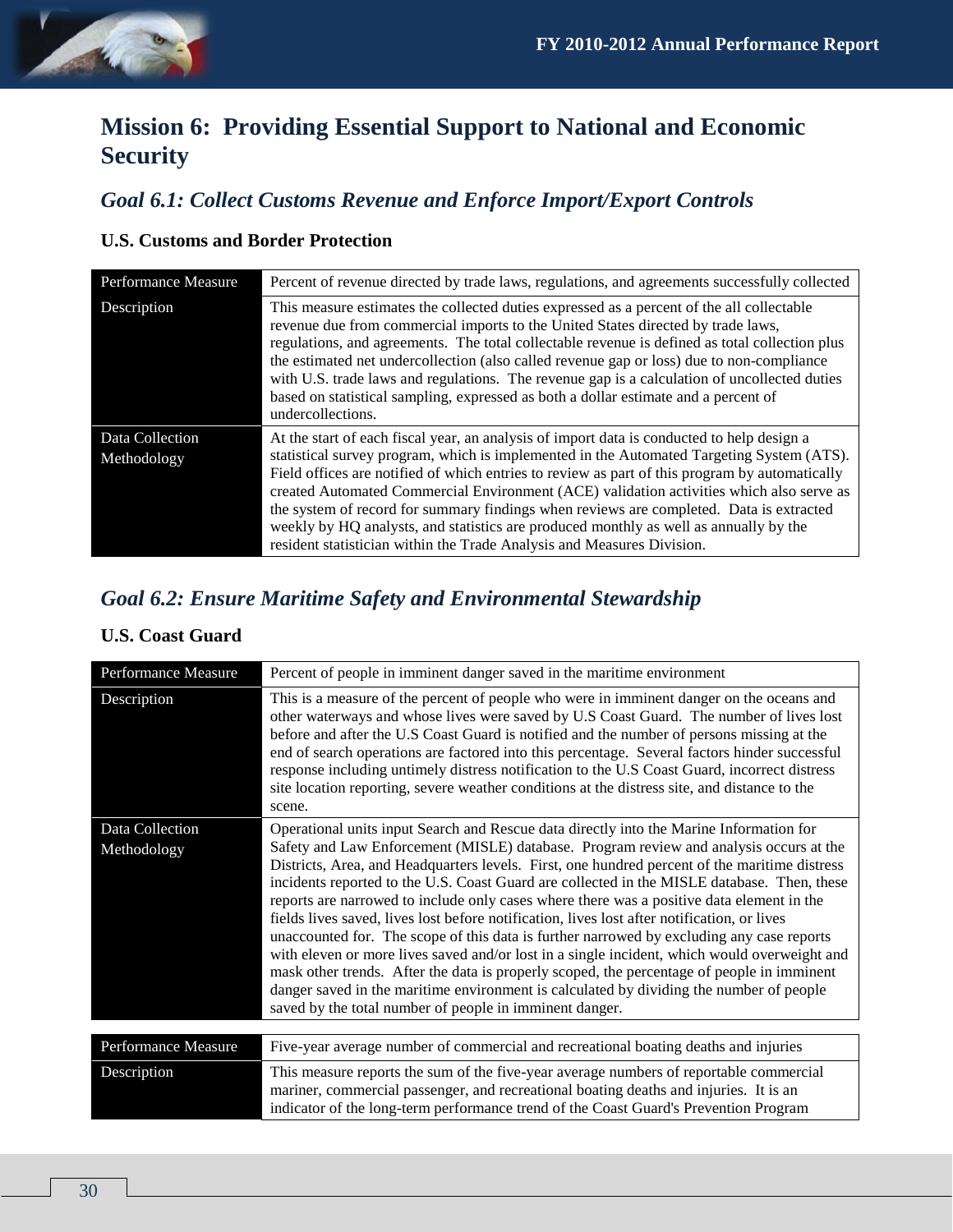

|                                    | impact on boating fatalities and injuries.                                                                                                                                                                                                                                                                                                                                                                                                                                                                                                                                                                                                                                                                                                                                                                                                                                                                                                                       |
|------------------------------------|------------------------------------------------------------------------------------------------------------------------------------------------------------------------------------------------------------------------------------------------------------------------------------------------------------------------------------------------------------------------------------------------------------------------------------------------------------------------------------------------------------------------------------------------------------------------------------------------------------------------------------------------------------------------------------------------------------------------------------------------------------------------------------------------------------------------------------------------------------------------------------------------------------------------------------------------------------------|
| Data Collection<br>Methodology     | For commercial mariner and passenger deaths and injuries, only investigations recorded in<br>the Marine Information for Safety and Law Enforcement database are counted. Passenger<br>deaths and injuries include casualties from passenger vessels operating in U.S. waters and<br>passenger deaths; disappearances or injuries associated with diving activities are excluded.<br>Mariner deaths and injuries include casualties of crewmembers or employees aboard U.S.<br>commercial vessels in U.S. waters. For recreational boating deaths and injuries, only<br>casualties recorded in the Boating Accident Report Database are counted. Boating fatalities<br>include deaths and disappearances caused or contributed to by a vessel, its equipment, or its<br>appendages. The 5-year average for a given year is calculated by taking the average of the<br>deaths and injuries for the most recent 5 years, which is used to show the long-term trend. |
| Performance Measure                | Availability of maritime navigation aids                                                                                                                                                                                                                                                                                                                                                                                                                                                                                                                                                                                                                                                                                                                                                                                                                                                                                                                         |
| Description                        | This measure indicates the hours that short range federal Aids to Navigation are available.<br>The aid availability rate is based on an international measurement standard established by<br>the International Association of Marine Aids to Navigation and Lighthouse Authorities<br>(IALA) (Recommendation O-130) in December 2004. A short range Aid to Navigation is<br>counted as not being available from the initial time a discrepancy is reported until the time<br>the discrepancy is corrected.                                                                                                                                                                                                                                                                                                                                                                                                                                                       |
| Data Collection<br>Methodology     | Trained personnel in each District input data on aid availability in the Integrated Aids to<br>Navigation Information System (I-ATONIS) system. The total time short range Aids to<br>Navigation are expected to be available is determined by multiplying the total number of<br>federal aids by the number of days in the reporting period they were deployed, by 24 hours.<br>The result of the aid availability calculation is dependent on the number of federal aids in the<br>system on the day the report is run. The calculation is determined by dividing the time that<br>Aids are available by the time that Aids are targeted to be available.                                                                                                                                                                                                                                                                                                      |
|                                    |                                                                                                                                                                                                                                                                                                                                                                                                                                                                                                                                                                                                                                                                                                                                                                                                                                                                                                                                                                  |
|                                    |                                                                                                                                                                                                                                                                                                                                                                                                                                                                                                                                                                                                                                                                                                                                                                                                                                                                                                                                                                  |
| Performance Measure<br>Description | Fishing regulation compliance rate<br>The Coast Guard uses the percentage of fishing vessels observed at-sea complying with<br>domestic regulations as a measure of the Coast Guard's activities and their impact on the<br>health and well-being of U.S. fisheries and marine protected species. This specific measure<br>reflects the percent of boardings at sea by the U.S. Coast Guard during which no significant<br>violations of domestic fisheries regulations are detected.                                                                                                                                                                                                                                                                                                                                                                                                                                                                            |
| Data Collection<br>Methodology     | U.S. Coast Guard units enter their enforcement data directly into the Marine Information for<br>Safety and Law Enforcement database after completion of fisheries enforcement boardings.<br>Each year a compliance rate is calculated for the data quality. This is determined by<br>dividing the total number of Living Marine Resources boardings without a significant<br>number of violations by the total number of Living Marine Resources boardings.                                                                                                                                                                                                                                                                                                                                                                                                                                                                                                      |
| Performance Measure                | Number of detected incursions of foreign fishing vessels violating U.S. waters                                                                                                                                                                                                                                                                                                                                                                                                                                                                                                                                                                                                                                                                                                                                                                                                                                                                                   |
| Description                        | This measure is the number of detected illegal fishing incursions into the U.S. Exclusive<br>Economic Zone. Incursions detected by both the U.S. Coast Guard and other sources are<br>included when the reports are judged by operational commanders as being of sufficient<br>validity to order resources to respond.                                                                                                                                                                                                                                                                                                                                                                                                                                                                                                                                                                                                                                           |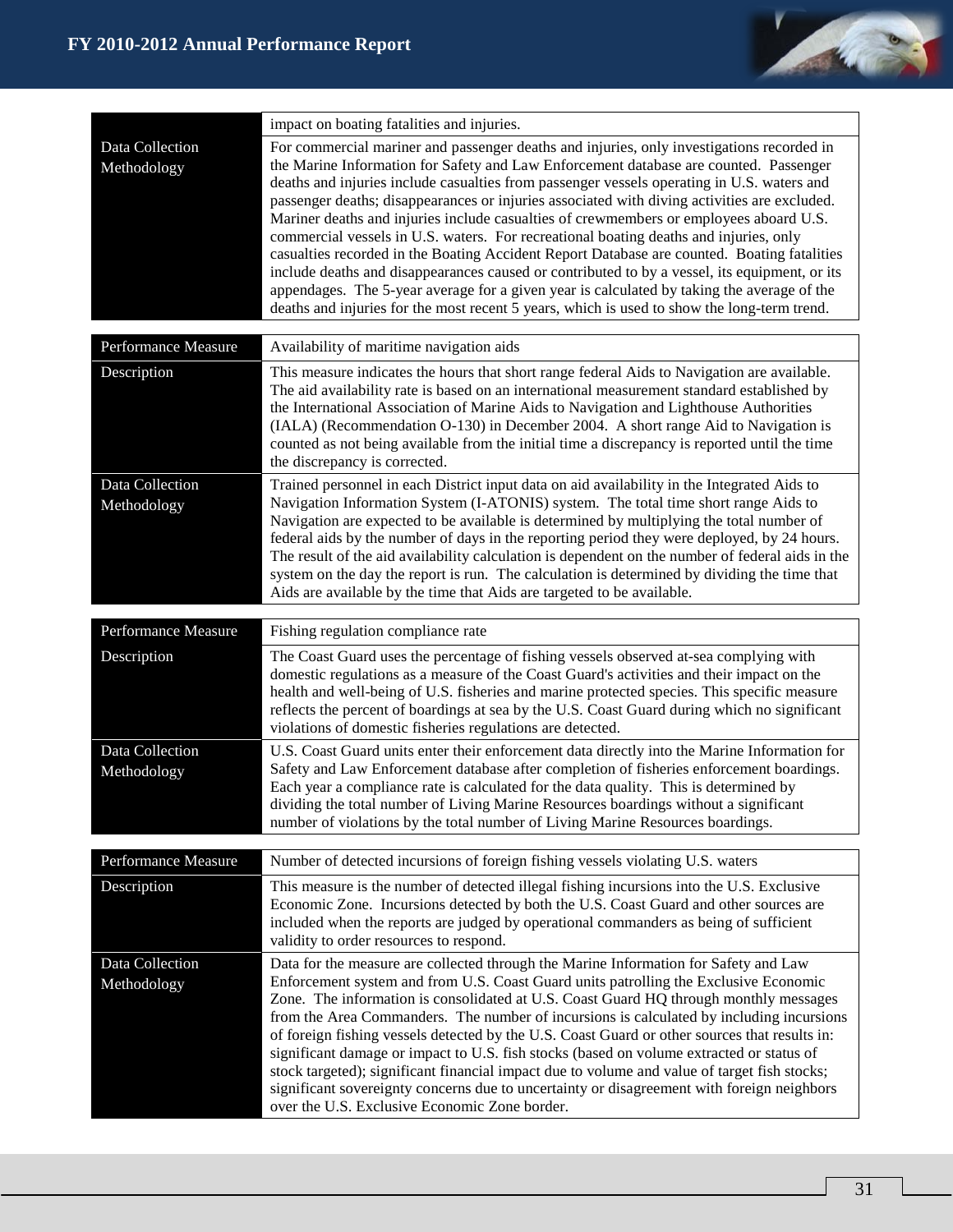

### *Goal 6.3: Conduct and Support Other Law Enforcement Activities*

#### **U.S. Secret Service**

| Performance Measure            | Percent of National Center for Missing and Exploited Children (NCMEC) examinations<br>requested that are conducted                                                                                                                                                                                                                                                                                                                                                                                                                                                                                                                                                                                                                                                                                                                                                                                                                                       |
|--------------------------------|----------------------------------------------------------------------------------------------------------------------------------------------------------------------------------------------------------------------------------------------------------------------------------------------------------------------------------------------------------------------------------------------------------------------------------------------------------------------------------------------------------------------------------------------------------------------------------------------------------------------------------------------------------------------------------------------------------------------------------------------------------------------------------------------------------------------------------------------------------------------------------------------------------------------------------------------------------|
| Description                    | This measure represents the percentage of Secret Service computer and polygraph forensic<br>exams conducted in support of any investigation involving missing or exploited children in<br>relation to the number of computer and polygraph forensic exams requested.                                                                                                                                                                                                                                                                                                                                                                                                                                                                                                                                                                                                                                                                                     |
| Data Collection<br>Methodology | The Secret Service collects computer and polygraph forensic exam data that relate to<br>missing or exploited children investigations through an application in its Field Investigative<br>Reporting System. Data is input to Field Investigative Reporting System via Secret Service<br>personnel located in field offices. Data pertaining to this particular measure are extracted<br>from Field Investigative Reporting System by designated missing or exploited children<br>violation codes and the dates these exams were completed. The data is then aggregated up<br>to the highest levels by month, year, office, and Service-wide and then compared to the<br>number of computer and polygraph forensic exams requested by the National Center for<br>Missing and Exploited Children. This information is then reported as a percent through<br>various management and statistical reports to Secret Service headquarters program<br>managers. |

#### **Federal Law Enforcement Training Center**

| Performance Measure            | Number of Federal law enforcement training programs and/or academies accredited or re-<br>accredited through the Federal Law Enforcement Training Accreditation process                                                                                                                                                                                                                                                                                                                                                                                                         |
|--------------------------------|---------------------------------------------------------------------------------------------------------------------------------------------------------------------------------------------------------------------------------------------------------------------------------------------------------------------------------------------------------------------------------------------------------------------------------------------------------------------------------------------------------------------------------------------------------------------------------|
| Description                    | This performance measure reflects the cumulative number of Federal law enforcement<br>training programs and/or academies accredited or re-accredited through the Federal Law<br>Enforcement Training Accreditation (FLETA) process. Accreditation ensures that training<br>and services provided meet professional training standards for law enforcement. Re-<br>accreditation is conducted every three years to remain current. The results of this measure<br>provide on-going opportunities for improvements in Federal law enforcement training<br>programs and academies. |
| Data Collection<br>Methodology | As accreditations/re-accreditations are finalized, the results are provided to the FLETA<br>Office of Accreditation. Program personnel update the FLETA Office of Accreditation<br>applicant tracking database and generate a report from the database to tabulate the number of<br>Federal law enforcement training programs that have a current accreditation or re-<br>accreditation.                                                                                                                                                                                        |

### *Goal 6.4: Provide Specialized National Defense Capabilities*

DHS is in the process of enhancing measures to assess the attainment of Goal 6.4: Provide Specialized National Defense Capabilities, and will focus on this goal in future development efforts.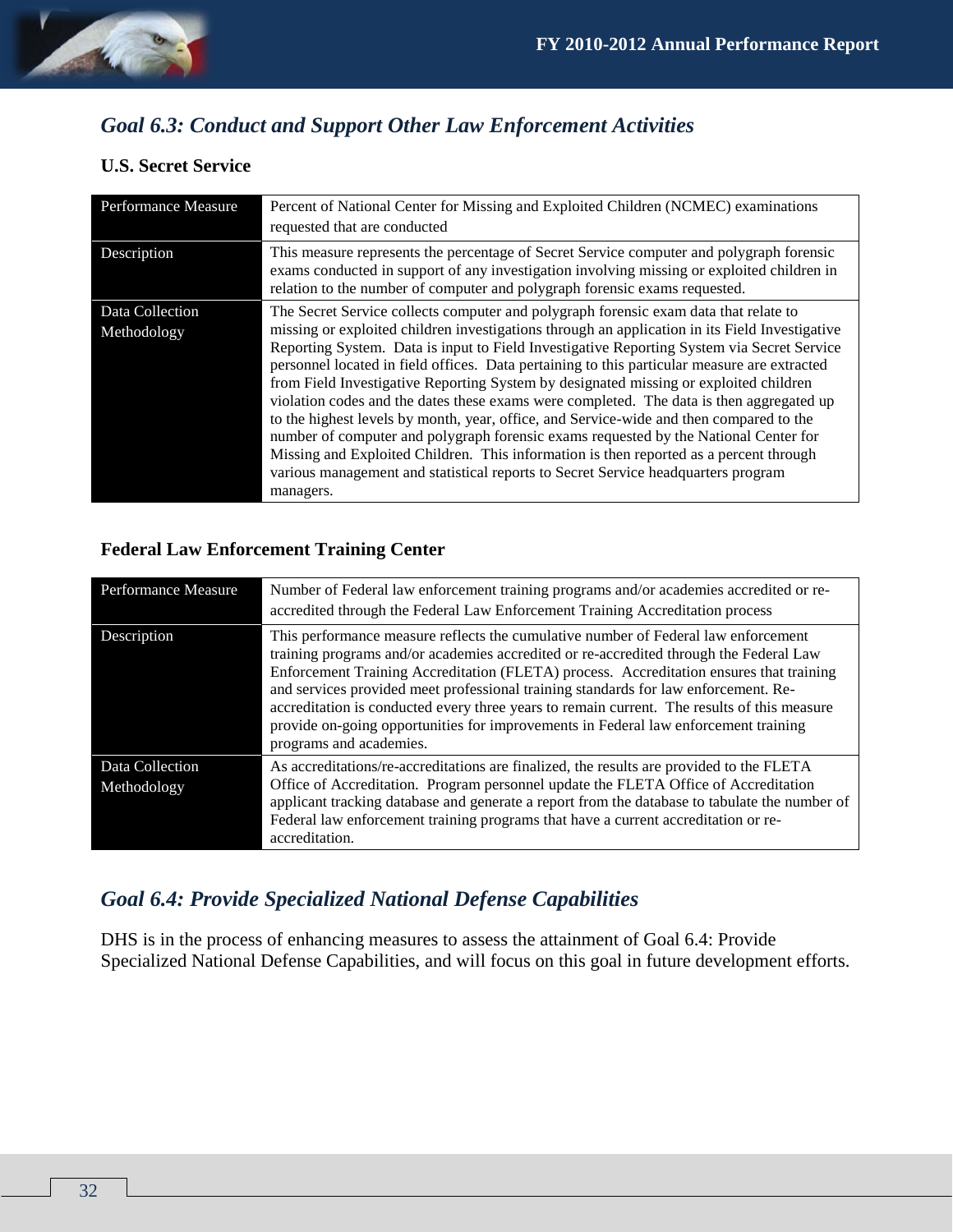

# **Cross-Cutting Performance Measures**

#### **Analysis and Operations**

| Performance Measure            | Percent of breaking homeland security situations integrated and disseminated to designated<br>partners within targeted timeframes                                                                                                                                                                                                                                                                                                                                                                                                                                                                                                                                                                   |
|--------------------------------|-----------------------------------------------------------------------------------------------------------------------------------------------------------------------------------------------------------------------------------------------------------------------------------------------------------------------------------------------------------------------------------------------------------------------------------------------------------------------------------------------------------------------------------------------------------------------------------------------------------------------------------------------------------------------------------------------------|
| Description                    | This measure assesses the rate at which DHS provides executive decision makers inside and<br>outside DHS immediate situational reports to notify leaders of breaking homeland security<br>situations of national importance. By providing these reports, DHS increases the situational<br>awareness of leaders to support effective decision making. The targeted timeframes are: 1)<br>within 10 minutes of being made aware of a breaking homeland security situation, the<br>National Operations Center notifies DHS leadership and initiates an inter/intra-agency<br>conference call; and, 2) within 25 minutes, relevant federal, state, and local partners are<br>informed of the situation. |
| Data Collection<br>Methodology | Each incident and report is logged into the program's tracking log by the desk officer. Data<br>is extracted to calculate the percent of time reports are disseminated within the targeted<br>timeframe.                                                                                                                                                                                                                                                                                                                                                                                                                                                                                            |

#### **Federal Law Enforcement Training Center**

| Performance Measure            | Percent of Partner Organizations satisfied that the Federal Law Enforcement Training Center<br>training programs address the right skills needed for their officers/agents to perform their<br>law enforcement duties                                                                                                                                                                                                                                                                                                                                                                                                                                                                                                                                                                                                                                                                                                                                                                                                                                               |
|--------------------------------|---------------------------------------------------------------------------------------------------------------------------------------------------------------------------------------------------------------------------------------------------------------------------------------------------------------------------------------------------------------------------------------------------------------------------------------------------------------------------------------------------------------------------------------------------------------------------------------------------------------------------------------------------------------------------------------------------------------------------------------------------------------------------------------------------------------------------------------------------------------------------------------------------------------------------------------------------------------------------------------------------------------------------------------------------------------------|
| Description                    | This performance measure reflects the satisfaction of Partner Organizations that Federal Law<br>Enforcement Training Center (FLETC) training programs address the right skills needed for<br>their officers/agents to perform their law enforcement duties such as the prevention of the<br>introduction of high-consequence weapons of mass destruction, terrorism and other criminal<br>activity against the U.S. and our citizens. The results of the measure provide on-going<br>opportunities for improvements that are incorporated into FLETC training curricula,<br>processes and procedures.                                                                                                                                                                                                                                                                                                                                                                                                                                                               |
| Data Collection<br>Methodology | The FLETC Partner Organizations (POs) are surveyed using the Partner Organization<br>Satisfaction Survey. The measure uses an average of survey Item 27 and 28. Item 27 begins<br>"The FLETC's basic training programs"; Item 28 begins "The FLETC's advanced training<br>programs." Each item ends with "address the right skills needed for my officers/agents to<br>perform their law enforcement duties." The survey uses a modified six-point Likert scale.<br>Program personnel import the survey data as saved by survey respondents from Perseus into<br>the Statistical Package for the Social Sciences to generate descriptive statistics and then into<br>Excel to generate data charts and tables. The percent is calculated as the average of the<br>number of POs that responded "strongly agree" or "agree" to Items 27 and 28 divided by the<br>number of POs that responded to each of the respective items. POs that responded "Not<br>Applicable" to either Item 27 and/or 28 were excluded from the calculations for the<br>respective item(s). |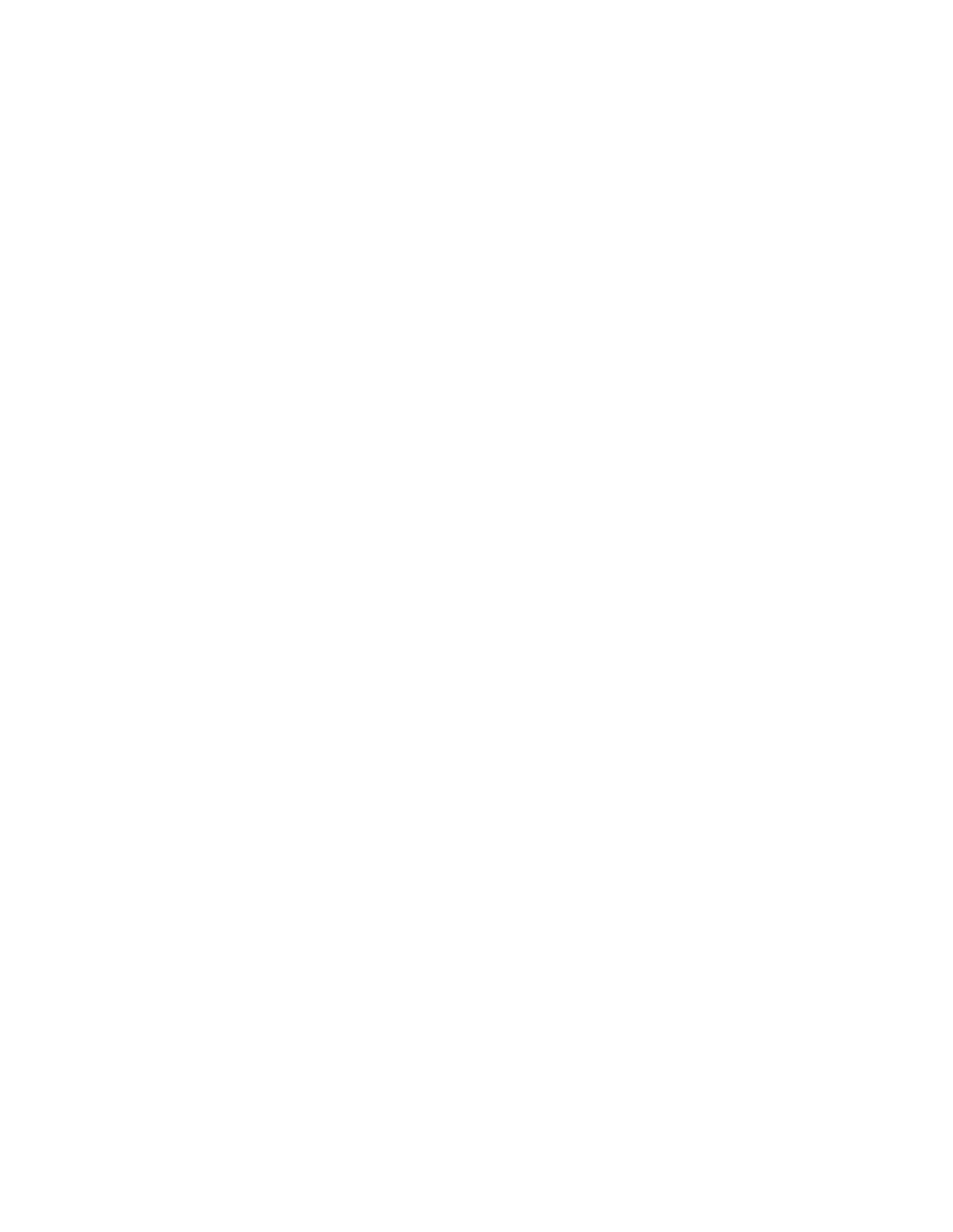